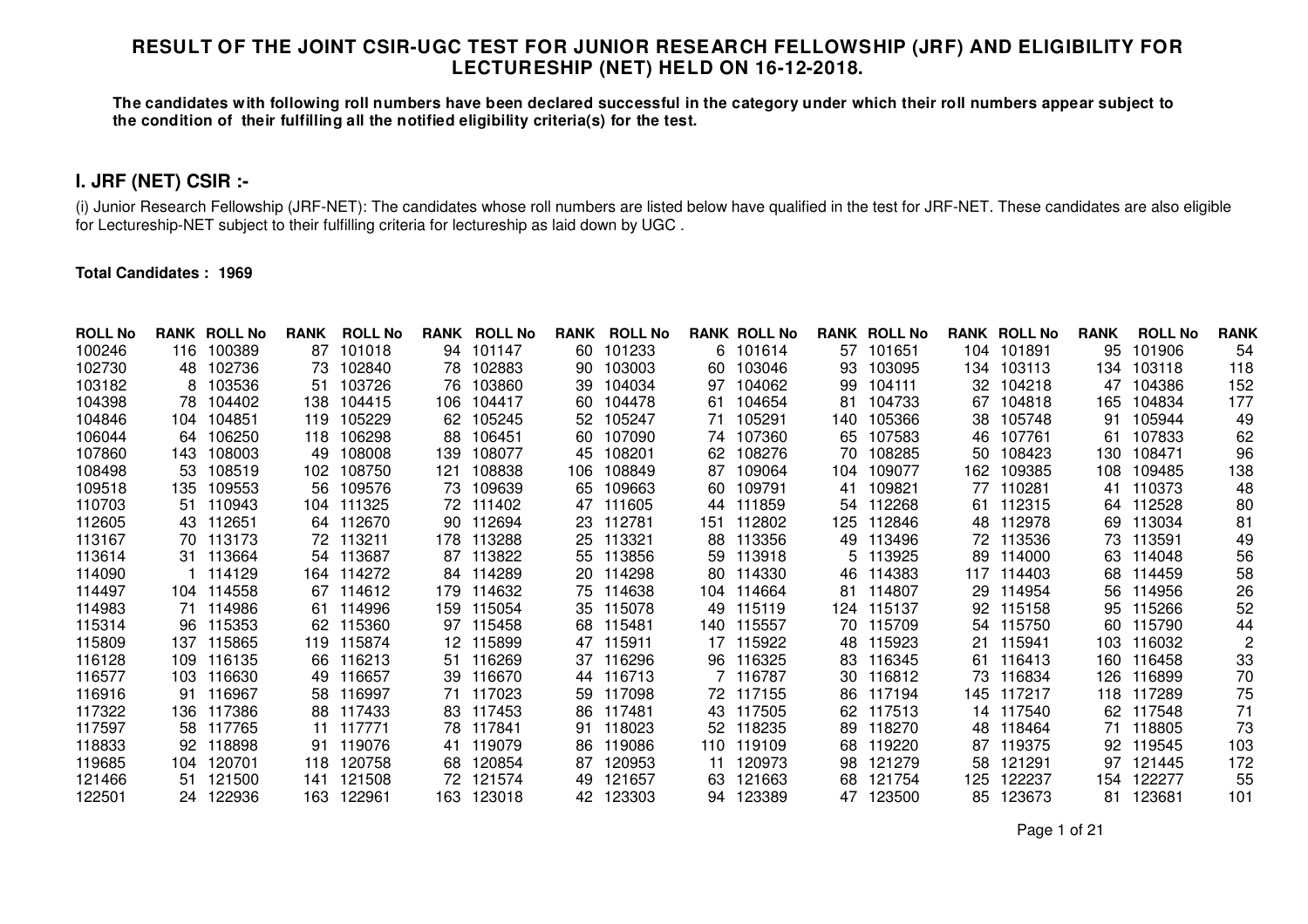| <b>ROLL No</b>   |     | <b>RANK ROLL No</b> | RANK      | <b>ROLL No</b>   |          | <b>RANK ROLL No</b> |          | <b>RANK ROLL No</b> |          | <b>RANK ROLL No</b>    |           | <b>RANK ROLL No</b> |          | <b>RANK ROLL No</b> | <b>RANK</b> | <b>ROLL No</b>   | <b>RANK</b> |
|------------------|-----|---------------------|-----------|------------------|----------|---------------------|----------|---------------------|----------|------------------------|-----------|---------------------|----------|---------------------|-------------|------------------|-------------|
| 123901           |     | 86 124120           | 4         | 124264           |          | 56 124267           |          | 126 124520          |          | 104 124696             |           | 54 124867           |          | 42 125241           | 171         | 125373           | 153         |
| 125386           | 134 | 125387              | 148       | 125466           | 130      | 125533              | 64       | 125610              | 39       | 125650                 |           | 62 125670           | 70       | 125755              | 62          | 125850           | 70          |
| 126148           | 176 | 126162              |           | 84 126169        | 146      | 127056              | 100      | 127084              | 58       | 127091                 | 72        | 127098              | 44       | 127137              | 129         | 127152           | 79          |
| 127177           |     | 97 127191           | 15        | 127231           | 64       | 127235              |          | 62 127266           |          | 42 127281              |           | 115 127283          |          | 110 127284          |             | 65 127286        | 103         |
| 127295           | 91. | 127337              | 57        | 127338           | 140      | 127342              | 174      | 127367              | 27       | 127465                 | 95        | 127510              | 84       | 127560              | 22          | 127687           | 56          |
| 127711           |     | 97 127735           | 39        | 127737           | 99       | 127797              | 69       | 127827              | 90       | 127864                 | 11        | 127881              | 63       | 127890              | 83          | 127907           | 57          |
| 127994           |     | 49 128006           | 41        | 128011           | 139      | 128016              | 94       | 128059              | 45       | 128062                 | 74        | 128082              | 51       | 128109              | 95          | 128111           | 29          |
| 128114           |     | 47 128141           | 88        | 128208           | 167      | 128300              | 112      | 128331              | 93       | 128339                 | 122       | 128356              | 49       | 128375              | 135         | 128385           | 72          |
| 128460           | 139 | 128517              | 41        | 128536           | 70       | 128562              | 98       | 128578              | 27       | 128607                 | 40        | 128641              | 111      | 128665              | 45          | 128667           | 82          |
| 128700           |     | 111 128727          | 51        | 128733           | 23       | 128797              | 92.      | 128808              | 65       | 128810                 |           | 14 128857           | 60.      | 128899              |             | 138 128922       | 57          |
| 128947           | 78  | 128968              | 52        | 128993           | 10       | 129039              | 58       | 129054              | 86       | 129065                 | 46        | 129070              | 48       | 129073              | 71          | 129100           | 171         |
| 129130           | 59  | 129145              | 132       | 129210           | 57       | 129257              |          | 51 129285           | 53       | 129317                 | 57        | 129333              | 3        | 129334              |             | 47 129351        | 28          |
| 129391           |     | 35 129399           | 72        | 129420           | 49       | 129476              | 9        | 129478              | 165      | 129479                 |           | 176 129489          | 96       | 129497              | 13          | 129507           | 77          |
| 129587           | 108 | 129660              | 95        | 129673           | 138      | 129674              | 90.      | 129679              | 34       | 129685                 | 14        | 129761              | 73       | 129772              | 116         | 129841           | 57          |
| 129863           | 113 | 129880              | 38        | 129893           | 38       | 129950              | 170      | 129998              | 49       | 130000                 | 57        | 130026              | 65       | 130060              | 133         | 130081           | 101         |
| 130086           |     | 140 130101          | 67        | 130140           | 121      | 130145              |          | 40 130177           | 48       | 130184                 |           | 88 130194           | 123.     | 130207              | 71          | 130218           | 93          |
| 130271           | 159 | 130284              | 65        | 130293           | 59       | 130359              |          | 122 130410          |          | 41 130468              |           | 18 130496           | 13       | 130538              | 44          | 130545           | 61          |
| 130567           |     | 43 130580           | 65        | 130981           | 39       | 131081              |          | 73 131095           |          | 80 131190              |           | 91 131239           | 61       | 131647              |             | 37 131756        | 90          |
| 132508           |     | 134 132952          | 92        | 133049           |          | 103 133100          |          | 112 133111          | 86       | 133149                 |           | 70 133235           | 43       | 133306              |             | 175 133412       | 68          |
| 133658           | 155 | 133724              | 166       | 133792           | 92       | 133805              | 87       | 133900              | 75       | 134081                 | 78        | 134185              | 64       | 134303              | 91          | 134685           | 76          |
| 134715           | 8   | 134904              | 100       | 135029           | 104      | 135072              |          | 94 135260           |          | 84 135278              | 167       | 135417              | 103      | 135477              | 136         | 136361           | 87          |
| 136364           | 95. | 136382              | 123       | 136393           | 45       | 136437              |          | 66 136478           |          | 17 137089              | 176       | 137283              | 89.      | 137367              |             | 102 137732       | 48          |
| 138053           | 95  | 138219              | 38        | 138566           | 102      | 138749              | 80       | 138769              | 170      | 138846                 | 123       | 138854              | 156      | 139165              | 63          | 139278           | 75          |
| 139677           |     | 72 139773           | 90        | 139951           | 71       | 140174              |          | 172 140228          | 39       | 140365                 | 51        | 141242              | 68       | 141326              | 52          | 141352           | 35          |
| 141359           | 48  | 141370              | 24        | 141416           | 65       | 141483              |          | 169 141553          | 98       | 141586                 |           | 16 141656           |          | 68 141730           |             | 84 141802        | 59          |
| 141983           | 89. | 142098              | 121       | 142159           | 72       | 142179              |          | 44 142410           | 55       | 142702                 | 65        | 142785              | 40       | 142867              | 86          | 142965           | 87          |
| 143073           | 36  | 143284              | 81        | 143285           | 29       | 144281              | 139.     | 144449              | 97       | 144469                 | 144       | 144891              | 71       | 144967              | 150         | 145033           | 140         |
| 145245           |     | 94 145712           |           | 101 145719       | 45       | 145869              |          | 68 145943           | 86       | 146170                 | 81        | 146253              | 19       | 146266              | 54          | 146291           | 84          |
| 146344           | 49  | 146415              | 37        | 146453           | 50       | 146566              | 58       | 146920              | 137      | 147035                 | 71        | 200007              | 93       | 200008              | 100         | 200305           | 52          |
| 200312           | 69  | 200314              | 109       | 200495           | 70       | 200662              | 10       | 200741              |          | 57 200750              | 121       | 200758              | 90       | 200930              | 120         | 200931           | 98          |
| 200934           | 51  | 201028              | 92        | 201174           | 26       | 201368              | 81       | 201522              | 48       | 201557                 |           | 138 201676          | 107.     | 201754              | 16          | 201830           | 24          |
| 201848           | 75  | 201855              | 71        | 201895           | 140      | 202120              |          | 132 202247          | 58       | 202271                 | 44        | 202290              | 77       | 202317              | 87          | 202413           | 129         |
| 202604           | 8   | 202656              | 89        | 202663           | 6        | 202711              |          | 105 202722          | 72       | 202994                 | 118       | 203150              | 115      | 203236              | 34          | 203708           | 124         |
| 203808           |     | 133 203993          | 36        | 203999           | 104      | 204049              |          | 43 204094           | 134      | 204174                 | 136.      | 204201              |          | 122 204211          | 91          | 204230           | -61         |
| 204500           |     | 42 204522           | 135       | 204545           | 125      | 204613              | 39       | 204647              | 133      | 204668                 | 82        | 204684              |          | 204758              | 35          | 204889           | 28          |
| 204921           | 21  | 204926              | 3         | 204930           | 40       | 204934              | 128      | 204976              | 123      | 205005                 | 65        | 205029              | 27       | 205110              | 126         | 205148           | 112         |
| 205220<br>206292 |     | 96 205226<br>206468 | 41        | 205264           | 98       | 205751<br>206521    |          | 15 205791<br>206729 |          | 45 205886<br>12 206794 | 76        | 206131<br>206900    | 55       | 206148<br>207069    | 108         | 206202<br>207105 | 107         |
| 207320           | 73  | 207350              | 66<br>68  | 206492<br>207357 | 101      | 207371              | 4        | 74 207435           |          | 18 207442              | 103<br>31 | 207488              | 64       | 207541              | 69<br>20    | 207549           | 62<br>69    |
| 207585           | -1  | 78 207598           |           | 207625           | 116      | 207659              |          |                     |          | 300003                 |           |                     | 14       | 300166              |             | 300243           |             |
| 300289           | 47  | 300339              | 106<br>52 | 300377           | 60       | 300435              |          | 85 207754<br>300531 | 80       | 300600                 | 172<br>32 | 300058<br>300631    | 94       | 300655              | 74          | 300785           | 155<br>76   |
| 300850           | 27  | 300869              | 69        | 300954           | 86<br>34 | 300986              | 38<br>81 | 301046              | 68<br>16 | 301352                 | 58        | 301405              | 48<br>59 | 301494              | 159<br>62   | 301863           | 115         |
| 301962           |     | 135 302332          | 125       | 302362           | 124      | 302606              | 25       | 302880              |          | 92 302920              | 58        | 302947              | 44       | 303025              | 47          | 303545           | 68          |
| 303690           |     | 100 304129          | 53        | 304145           | 31       | 304248              | 70       | 304332              |          | 16 304370              | 4         | 304432              |          | 63 304494           |             | 132 304569       | 56          |
|                  |     |                     |           |                  |          |                     |          |                     |          |                        |           |                     |          |                     |             |                  |             |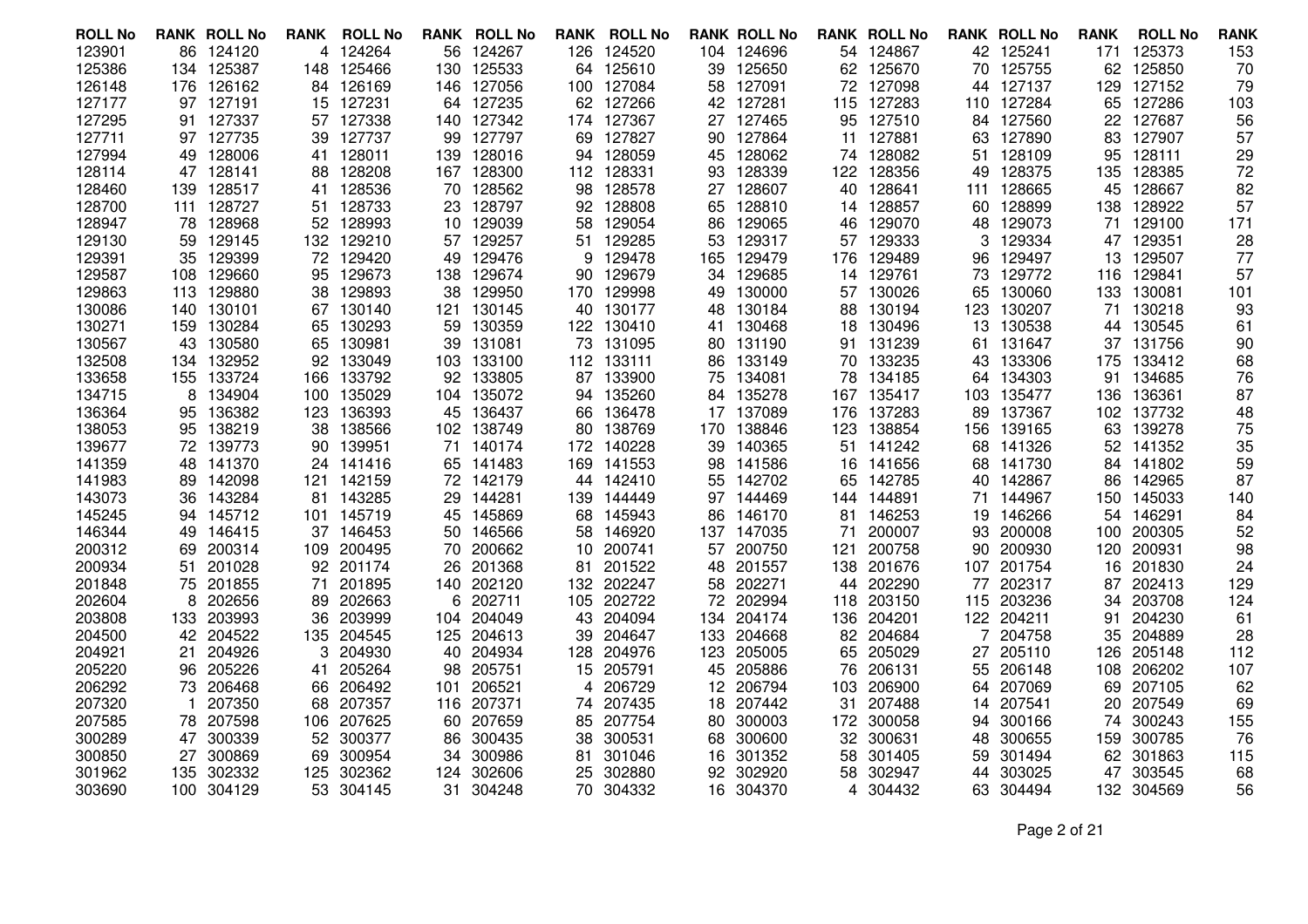| <b>ROLL No</b> |     | <b>RANK ROLL No</b> | <b>RANK</b> | <b>ROLL No</b> | RANK | <b>ROLL No</b> |     | <b>RANK ROLL No</b> |     | <b>RANK ROLL No</b> |     | <b>RANK ROLL No</b> |     | <b>RANK ROLL No</b> | <b>RANK</b> | <b>ROLL No</b> | <b>RANK</b> |
|----------------|-----|---------------------|-------------|----------------|------|----------------|-----|---------------------|-----|---------------------|-----|---------------------|-----|---------------------|-------------|----------------|-------------|
| 304693         |     | 81 304708           | 39          | 304713         | 55   | 304808         |     | 30 305309           |     | 78 305845           |     | 112 305995          | 91  | 306158              | 95          | 306179         | 119         |
| 306232         | 82  | 306337              | 95          | 306361         | 36   | 306412         |     | 133 306613          | 87  | 306672              | 85  | 306680              | 45  | 306723              | 77          | 306780         | 112         |
| 306782         |     | 50 306791           | 68          | 306850         | 48   | 307092         |     | 172 307198          | 85  | 307317              | 63  | 307514              | 134 | 307601              | 62          | 307617         | 63          |
| 307744         |     | 125 307821          | 80          | 307890         | 30   | 307902         |     | 66 307925           | 68  | 307936              |     | 140 307966          | 86  | 307988              | 65          | 308026         | 81          |
| 308067         | 54  | 308169              | 148         | 308228         | 101  | 308315         | 104 | 308484              | 64  | 308553              | 35  | 308599              | 88  | 308798              | 62          | 308802         | 135         |
| 308810         | 41  | 308840              | 96          | 308926         | 128  | 309021         | 143 | 309088              | 67  | 309312              | 101 | 309431              |     | 134 309492          | 67          | 309638         | 56          |
| 309995         |     | 110 310068          | 28          | 310127         | 70   | 310184         |     | 50 310224           | 59  | 310765              | 124 | 310816              | 121 | 310921              | 130         | 311236         | 66          |
| 311380         |     | 134 311467          | 90          | 311534         | 109  | 311931         | 50  | 311967              | 99  | 311998              | 115 | 312233              | 83  | 312448              | 67          | 312489         | 36          |
| 312581         |     | 15 312698           | 98          | 312925         | 137  | 313401         |     | 95 313639           |     | 87 313641           |     | 80 313694           |     | 149 313764          | 126         | 314079         | 161         |
| 314177         |     | 95 314179           | 47          | 314323         | 55   | 314470         |     | 130 314973          |     | 91 315120           |     | 68 315125           |     | 83 315161           | 97          | 315162         | 81          |
| 315265         |     | 45 315283           | 29          | 315363         | 39   | 315492         |     | 97 315569           | 76  | 315663              | 84  | 315666              | 47  | 315707              | 31          | 315720         | 66          |
| 315733         |     | 91 315763           | 130         | 315789         | 48   | 315895         |     | 74 316105           |     | 104 316134          |     | 57 316189           | 46  | 316192              | 50          | 316200         | 84          |
| 316281         |     | 36 316366           | 134         | 316369         | 93   | 316692         |     | 76 316792           |     | 100 316862          |     | 86 316895           |     | 69 316940           | 21          | 316963         | 70          |
| 317123         | 96  | 317127              | 64          | 317138         | 101  | 317152         |     | 27 317198           | 42  | 317339              | 86  | 317343              | 2   | 317392              |             | 317396         | 61          |
| 317534         |     | 126 317575          |             | 114 317699     | 75   | 317758         |     | 25 317796           | 23  | 317826              | 67  | 318001              | 41  | 318054              |             | 42 318110      | 45          |
| 318277         |     | 86 318304           |             | 57 318349      | 89   | 318701         |     | 66 318810           |     | 64 318936           |     | 46 318953           |     | 125 318986          |             | 319016         | 100         |
| 319127         |     | 134 319274          | 62          | 319330         | 34   | 319331         | 66  | 319345              | 15  | 319358              | 64  | 319405              | 46  | 319518              | 127         | 319545         | 122         |
| 319546         |     | 24 319558           | 39          | 319563         | 35   | 319595         | 11  | 319630              |     | 54 319663           | 61  | 319721              | 68  | 319733              | 85          | 319894         | 69          |
| 319907         |     | 92 319909           | 108         | 319947         | 52   | 320004         |     | 154 320101          | 67  | 320137              | 134 | 320217              | 41  | 320294              | 85          | 320352         | 109         |
| 320464         | 38. | 320470              | 77          | 320482         | 45   | 320556         | 26  | 320698              | 37  | 320749              | 93  | 320870              | 78  | 320896              | 68          | 320938         | 45          |
| 320962         | 68  | 320985              | 51          | 321054         | 83   | 321131         | 45  | 321133              | 116 | 321148              | 59  | 321214              | 3   | 321324              | 41          | 321413         | 70          |
| 321452         | 76  | 321532              | 48          | 321593         | 99   | 321684         | 26  | 321719              | 119 | 321853              | 88  | 321857              | 43  | 321874              | 68          | 321990         | 134         |
| 322108         | 69. | 322154              | 103         | 322162         | 110  | 322166         | 54  | 322263              | 72  | 322331              | 127 | 322336              | 57  | 322387              | 90          | 322409         | 39          |
| 322491         | 90  | 322566              | 39          | 322584         | 25   | 322848         | 49  | 322898              | 101 | 323050              | 52  | 323149              | 50  | 323153              | 121         | 323181         | 74          |
| 323243         |     | 53 323267           | 100         | 323310         | 95   | 323318         | 37  | 323364              | 50  | 323381              | 67  | 323403              | 76  | 323564              | 92          | 323579         | 95          |
| 323580         | 119 | 323581              | 62          | 323587         | 47   | 323763         | 102 | 323794              | 60  | 323910              | 130 | 323995              | 59  | 324018              | 65          | 324070         | 63          |
| 324152         | 117 | 324158              | 13          | 324187         | 32   | 324218         | 91  | 324260              |     | 24 324306           | 22  | 324352              | 96  | 324378              | 64          | 324385         | 40          |
| 324419         |     | 68 324475           | 67          | 324628         | 53   | 324764         |     | 162 324788          | 61  | 324797              | 102 | 324833              | 77  | 324868              | 89          | 324961         | 101         |
| 325081         |     | 135 325152          | 32          | 325153         | 106  | 325166         |     | 102 325281          | 48  | 325288              | 101 | 325474              | 26  | 325598              | 65          | 325616         | 90          |
| 325778         |     | 45 325820           | 68          | 325875         | 131  | 325901         | 60  | 325915              | 43  | 325963              | 83  | 325970              | 107 | 326001              | 46          | 326016         | 66          |
| 326274         | 43  | 326366              | 79          | 326458         | 45   | 326525         |     | 134 326617          | 83  | 326621              | 33  | 326691              | 90  | 326722              | 32          | 326750         | 110         |
| 326811         | 84  | 326821              | 61          | 326852         | 14   | 327117         |     | 110 327132          | 35  | 327170              | 81  | 327269              | 88  | 327288              | 36          | 327326         | 31          |
| 327329         |     | 25 327441           | 73          | 327462         | 151  | 327493         | 99  | 327550              | 47  | 327765              | 111 | 327928              | 78  | 328019              | 41          | 328021         | 79          |
| 328128         |     | 113 328210          | 130         | 328379         | 123  | 328385         | 87  | 328650              | 146 | 328684              | 61  | 329788              | 154 | 330071              | 149         | 330073         | 135         |
| 330120         | 71  | 330383              | 150         | 330456         | 144  | 330463         | 148 | 330549              |     | 118 330582          | 147 | 330920              | 146 | 331071              | 33          | 331300         | 145         |
| 331462         | 78  | 331575              | 121         | 331947         | 118  | 332549         | 127 | 332550              | 58  | 333033              | 13  | 333039              | 41  | 333073              | 53          | 333193         | 134         |
| 333567         |     | 107 333604          | 65          | 333659         | 26   | 333770         |     | 168 333951          | 52  | 334666              | 97  | 334868              | 5   | 334901              | 58          | 335547         | 72          |
| 335560         | 92  | 335789              | 66          | 335829         | 89   | 335977         | 48  | 336171              | 141 | 336357              | 133 | 336803              | 47  | 337119              | 27          | 337146         | 113         |
| 337825         | 109 | 337861              | 146         | 338073         | 150  | 338403         | 51  | 339079              | 130 | 339825              | 52  | 339950              | 100 | 339965              | 65          | 340085         | 95          |
| 340090         |     | 58 340180           | 133         | 340225         | 42   | 340276         |     | 44 340304           | 65  | 340339              | 51  | 340376              | 38  | 340432              | 30          | 340460         | 102         |
| 340522         | 48  | 340550              | 52          | 340551         | 67   | 340592         |     | 124 340637          | 60  | 340655              | 55  | 340684              | 25  | 340957              | 81          | 340992         | 102         |
| 340993         |     | 133 341322          | 128         | 341391         | 53   | 341466         | 48  | 341468              | 141 | 341498              | 55  | 341539              | 66  | 341633              | 68          | 341661         | 74          |
| 341684         |     | 68 341696           | 45          | 341770         | 103  | 341925         |     | 67 341963           | 20  | 341998              | 66  | 342082              | 62  | 342145              | 54          | 342176         | 46          |
| 342266         |     | 63 342310           | 131         | 342418         | 38   | 342424         |     | 52 342469           |     | 77 342519           | 54  | 342743              |     | 57 342791           | 40          | 342841         | 11          |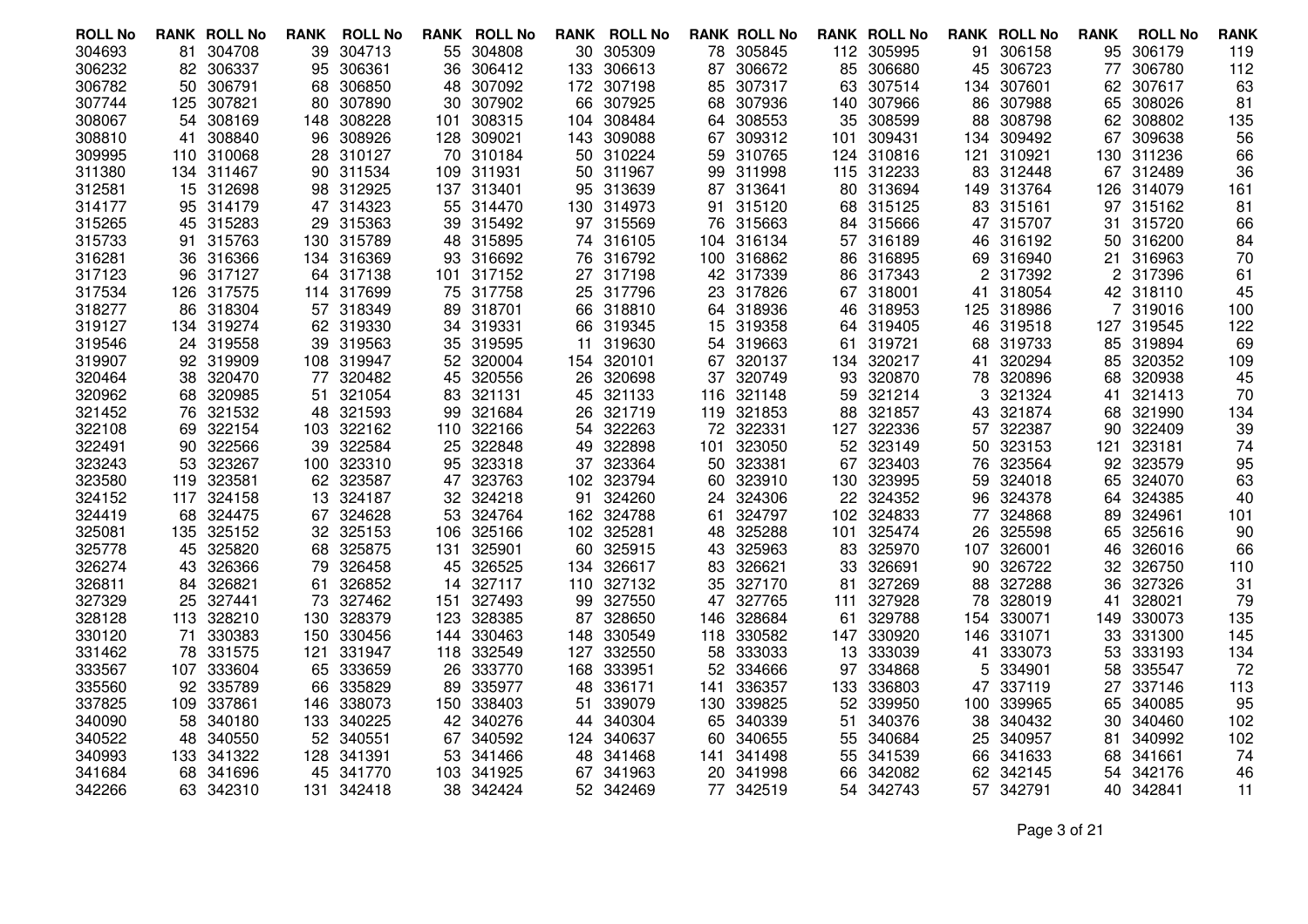| <b>ROLL No</b>   |     | <b>RANK ROLL No</b>  | <b>RANK</b> | <b>ROLL No</b>   | RANK      | <b>ROLL No</b>   | RANK      | <b>ROLL No</b>   |     | <b>RANK ROLL No</b> |          | <b>RANK ROLL No</b> |      | <b>RANK ROLL No</b>  | <b>RANK</b> | <b>ROLL No</b>   | <b>RANK</b> |
|------------------|-----|----------------------|-------------|------------------|-----------|------------------|-----------|------------------|-----|---------------------|----------|---------------------|------|----------------------|-------------|------------------|-------------|
| 342849           | 128 | 342886               | 66          | 342937           | 42        | 343044           |           | 53 343206        | 109 | 343216              | 61       | 343235              |      | 103 343309           | 67          | 343324           | 38          |
| 343363           | 99  | 343527               | 107         | 343547           | 30        | 343614           |           | 60 343779        | 133 | 343830              | 68       | 343914              | 38   | 343980               | 103         | 344011           | 127         |
| 344040           |     | 20 344079            | 101         | 344294           | 29        | 344295           | 8         | 344334           |     | 20 344339           | 83       | 344378              | 100  | 344493               | 60          | 344748           | 68          |
| 344831           |     | 2 344861             | 10          | 345011           | 47        | 345067           |           | 132 345078       | 75  | 345091              |          | 133 345096          | 41   | 345113               | 64          | 345366           | 125         |
| 345476           |     | 112 345954           | 68          | 346045           | 59        | 346632           | 44        | 346634           | 87  | 346676              | 90       | 347009              | 101  | 347142               | 102         | 347156           | 55          |
| 347310           |     | 73 347424            | 14          | 347650           | 95        | 347660           |           | 67 347765        | 23  | 347921              | 103      | 347927              |      | 92 348303            | 91          | 348316           | 43          |
| 348365           | 71  | 348474               | 174         | 349132           | 89        | 349554           |           | 100 350295       | 90  | 350444              |          | 113 351177          | 98   | 351338               | 101         | 351381           | 87          |
| 351437           | 65  | 351631               | 20          | 351651           | 91        | 351746           | 86        | 351968           | 103 | 352032              | 96       | 352261              | 88   | 352974               | 102         | 353046           | 104         |
| 353177           | 81  | 353180               | 56          | 353280           | 102       | 353320           |           | 60 353333        |     | 95 353401           | 103      | 353577              | 17   | 353587               | 61          | 353805           | 23          |
| 354110           |     | 64 354111            | 45          | 354224           | 79        | 354359           |           | 152 354655       | 10  | 354672              |          | 52 354778           | 50   | 354802               | 28          | 354961           | 60          |
| 355121           | 123 | 355152               | 47          | 355173           | 13        | 355300           | 48        | 355526           | 68  | 355839              | 102      | 355841              | 18   | 355866               | 129         | 355978           | 43          |
| 356001           |     | 33 356056            | 32          | 356068           | 119       | 356102           |           | 40 356133        |     | 106 356252          | 55       | 356589              |      | 42 356680            | 55          | 356721           | 58          |
| 356733           | 46  | 356769               | 68          | 356812           | 5         | 356822           | 91        | 356823           | 142 | 356997              |          | 64 357024           | 76   | 357131               | 109         | 357133           | 112         |
| 357181           | 100 | 357316               | 66          | 357328           | 68        | 357480           | 60        | 357540           | 62  | 357547              | 77       | 357699              | 65   | 357768               | 51          | 357785           | 75          |
| 357792           | 68  | 357857               | 82          | 357862           | 22.       | 357882           |           | 45 357896        |     | 84 357920           | 89       | 358107              | 50   | 358134               |             | 42 358322        | 103         |
| 358366           | 81  | 358462               | 22          | 358467           | 73        | 358577           |           | 67 358738        | 44  | 358741              |          | 131 358939          | 172  | 358941               | 154         | 359191           | 133         |
| 359248           | 34  | 359306               | 133         | 359424           | 6         | 360013           | 72        | 360701           | 134 | 360816              | 86       | 360839              | 143  | 361102               | 28          | 361319           | 31          |
| 361382           | 41  | 361439               | 96          | 361562           | 173       | 361735           |           | 97 362143        | 61  | 362147              | 42       | 362237              | 39   | 362430               | 148         | 362624           | 166         |
| 362742           | 37  | 362809               | 41          | 363003           | 43        | 363141           | 20        | 363149           | 67  | 363187              | 150      | 363208              | 50   | 363416               | 78          | 363449           | 76          |
| 363481           | 150 | 363595               | 99          | 363596           | 33        | 363642           | 87        | 363652           | 25  | 363666              | 124      | 363717              | 93   | 363731               | 80          | 363761           | 65          |
| 363765           |     | 65 363876            | 50          | 364010           | 19        | 364029           |           | 83 364059        |     | 63 364118           | 71       | 364223              | 60   | 364225               | 56          | 364235           | 68          |
| 364479           | 50  | 364518               | 84          | 364573           | 111       | 364660           | 45        | 364694           | 13  | 364718              | 90       | 364765              | 55   | 364835               | 77          | 364837           | 65          |
| 364844           | 72  | 364866               | 30          | 364977           | 115       | 364999           | 79        | 365003           | 71  | 365013              | 3        | 365017              | 42   | 365109               | 50          | 365164           | 87          |
| 365317           | 9   | 365355               | 32          | 365376           | 46        | 365377           |           | 66 365433        |     | 82 365457           | 105      | 365553              | 32   | 365589               | 101         | 365631           | 100         |
| 365647           | 96  | 365664               | 119         | 365686           | 48        | 365714           | 42        | 365754           | 51  | 365814              | 52       | 365840              | 38   | 365882               | 68          | 365884           | 99          |
| 366090           | 45  | 366136               | 120         | 366189           | 94        | 366365           | 101       | 366412           | 134 | 366566              | 66       | 366643              | 48   | 366755               | 121         | 366862           | 136         |
| 366919<br>368309 | 101 | 367460               | 45          | 367532           | 133       | 367655           | 48        | 367689           |     | 46 367751           | 83       | 367786              | 94   | 367811               | 66          | 368062           | 60          |
| 368736           | 66  | 368388               | 66          | 368446<br>368828 | 98        | 368476           | 57        | 368504<br>369099 | 143 | 368544<br>369166    | 129      | 368548              | 36   | 368620               | 90          | 368717<br>369217 | 65          |
| 369338           | 68  | 368785<br>103 369339 | 64          | 369430           | 64<br>113 | 369071           | 74        | 369599           | 20  | 102 369866          | 18<br>90 | 369175              | 69   | 369207<br>100 370492 | 98          | 400078           | 62          |
| 400099           | 83  | 400125               | 110<br>12   | 400171           | 137       | 369476<br>400228 | 102<br>41 | 400462           | 19  | 400553              | 68       | 370032<br>400672    |      | 400689               | 160<br>13   | 400698           | 111<br>21   |
| 401040           |     | 126 401046           | 72          | 401066           | 28        | 401096           |           | 110 401248       |     | 12 401414           | 78       | 401452              |      | 47 401506            | 153         | 401561           | 68          |
| 401628           |     | 68 401630            |             | 107 401631       | 63        | 401741           |           | 132 401806       | 85. | 401850              | 43       | 401858              |      | 103 401869           | 141         | 401930           | 66          |
| 401933           |     | 102 401940           | 211         | 401973           | 24.       | 401998           |           | 87 402010        | 96  | 402192              | 115      | 402668              | 93   | 402726               | 41          | 402753           | 18          |
| 402875           |     | 93 402903            | 57          | 402937           | 3         | 403003           | 109       | 403082           | 159 | 403091              | 97       | 403129              | 246  | 403191               | 55          | 403235           | 8           |
| 403886           |     | 204 403930           | 179         | 404155           | 126       | 404240           |           | 217 404358       | 56  | 404493              | 66       | 404503              | 120. | 404529               | 34          | 404724           | 150         |
| 404896           |     | 27 405283            | 82          | 405304           | 138       | 405429           |           | 47 405868        | 98  | 405898              | 87       | 406099              | 220  | 406427               | 53          | 406507           | 128         |
| 406633           |     | 78 406685            | 105         | 406957           | 91        | 407354           |           | 215 407501       | 89  | 407641              | 178      | 407891              | 131  | 408201               |             | 212 408260       | 146         |
| 409267           |     | 66 409489            | 70          | 409545           |           | 112 409569       |           | 81 409670        | 110 | 409760              |          | 62 409874           |      | 165 410040           |             | 44 410180        | 242         |
| 410615           |     | 168 410814           | 153         | 410830           | 100       | 410923           |           | 139 411112       |     | 218 411121          | 81       | 411159              | 141  | 411302               |             | 101 411616       | 22          |
| 411628           |     | 64 411739            |             | 68 411894        |           | 195 412046       |           | 136 412065       |     | 91 412122           | 145      | 412137              |      | 200 412215           | 125         | 412222           | 100         |
| 412372           |     | 109 412375           |             | 57 412424        | 28        | 412608           |           | 42 412635        |     | 40 412676           |          | 167 412749          |      | 75 412752            |             | 116 412827       | 160         |
| 412935           | 131 | 412938               | 45          | 412950           |           | 174 413082       |           | 216 413141       | 137 | 413156              | 98       | 413199              | 159  | 413231               | 16          | 413285           | 232         |
| 413374           |     | 69 413454            |             | 35 413604        |           | 190 413841       |           | 96 413998        |     | 169 414220          |          | 150 414297          |      | 214 414338           |             | 51 414346        | 57          |
|                  |     |                      |             |                  |           |                  |           |                  |     |                     |          |                     |      |                      |             |                  |             |

Page 4 of 21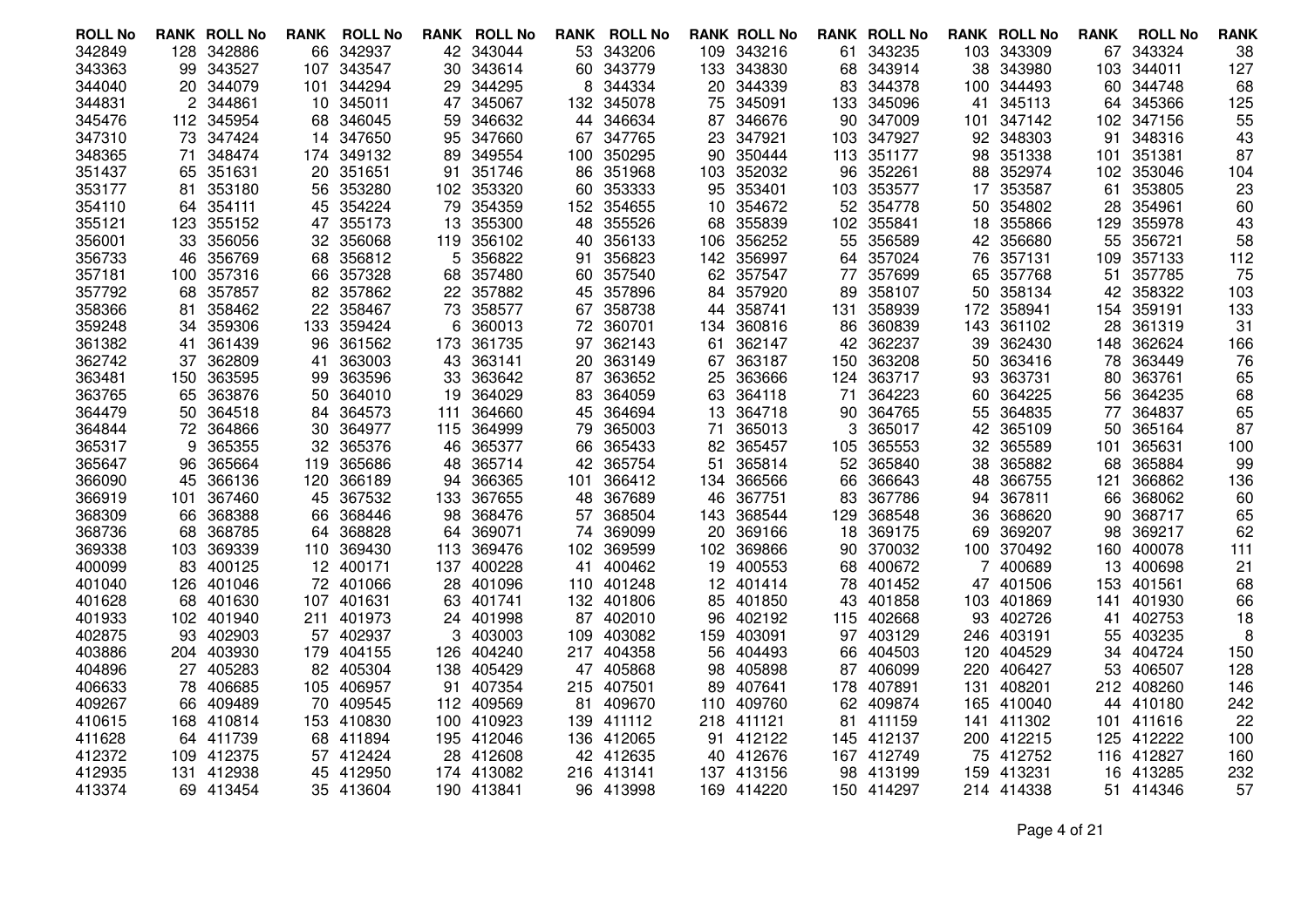| <b>ROLL No</b> |     | <b>RANK ROLL No</b> | RANK | <b>ROLL No</b> |     | <b>RANK ROLL No</b> |     | <b>RANK ROLL No</b> |            | <b>RANK ROLL No</b> |     | <b>RANK ROLL No</b> |     | <b>RANK ROLL No</b> | <b>RANK</b> | <b>ROLL No</b>       | <b>RANK</b> |
|----------------|-----|---------------------|------|----------------|-----|---------------------|-----|---------------------|------------|---------------------|-----|---------------------|-----|---------------------|-------------|----------------------|-------------|
| 414530         |     | 117 414560          | 78   | 414721         |     | 144 414813          |     | 124 414902          |            | 162 415308          |     | 63 415400           |     | 170 415414          | 28          | 415538               | 76          |
| 415572         |     | 79 415704           | 77   | 415826         | 127 | 415877              |     | 55 415911           |            | 31 416026           |     | 242 416049          |     | 196 416075          | 120         | 416085               | 151         |
| 416098         |     | 188 416099          | 106  | 416133         |     | 80 416188           |     | 73 416321           |            | 201 416330          | 26  | 416337              |     | 32 416352           | 171         | 416540               | 123         |
| 416570         |     | 237 416618          |      | 170 416654     |     | 52 416757           |     | 150 416777          |            | 48 416803           |     | 173 416820          |     | 141 417020          |             | 245 417027           | 221         |
| 417121         |     | 142 417315          |      | 82 417438      |     | 126 417532          | 61  | 417681              | 138        | 417684              | 54  | 417833              |     | 168 417846          |             | 84 417883            | 215         |
| 417943         |     | 5 418077            | 129  | 418188         |     | 187 418257          | 71  | 418348              |            | 146 418740          | 166 | 418797              |     | 244 418842          |             | 246 419042           | 169         |
| 419191         |     | 107 419268          |      | 154 419302     |     | 238 419485          |     | 146 419555          |            | 143 419654          |     | 50 419704           |     | 111 419887          |             | 2 419939             | 111         |
| 420028         |     | 213 420686          | 37   | 420727         | 72  | 420887              | 90  | 421968              | 95         | 422566              | 142 | 422611              |     | 132 422863          | 186         | 423617               | 81          |
| 423766         |     | 112 423864          |      | 80 423972      | 55  | 424079              |     | 160 424153          |            | 93 424253           |     | 212 424294          |     | 183 424334          |             | 72 424408            | 106         |
| 424472         |     | 87 424526           |      | 184 424667     |     | 191 424718          |     | 113 424790          |            | 60 424809           |     | 76 424850           |     | 168 424877          |             | 164 424898           | 170         |
| 424942         | 128 | 424972              | 94   | 424988         | 81  | 425067              |     | 425117              | 20         | 425167              | 112 | 425174              | 34  | 425216              | 108         | 425251               | 181         |
| 425300         |     | 98 425377           | 148  | 425537         |     | 247 425571          | 198 | 425572              |            | 100 425689          |     | 210 425767          |     | 182 425795          | 71          | 426008               | 118         |
| 426035         |     | 65 426083           | 171  | 426147         |     | 137 426163          |     | 148 426195          |            | 175 426211          | 121 | 426338              |     | 76 426366           | 29          | 426444               | 19          |
| 426446         |     | 207 426474          | 126  | 426575         | 89  | 426644              | 31  | 426682              | 89         | 426693              | 110 | 426743              | 230 | 426820              | 59          | 426919               | 120         |
| 427181         | 111 | 427207              |      | 195 427493     |     | 213 427663          | 121 | 428399              |            | 64 428405           | 46  | 428638              |     | 20 429212           |             | 170 429287           | 78          |
| 429397         |     | 75 429455           | 11   | 429572         |     | 154 429610          |     | 34 429612           | 235        | 429614              |     | 153 429656          |     | 133 429659          |             | 172 429736           | 10          |
| 429747         | 111 | 429795              | 60   | 429929         | 126 | 430067              | 82  | 430094              | 160        | 430187              | 70  | 430246              | 33  | 430357              |             | 152 430404           | 209         |
| 430425         |     | 48 430617           | 75   | 430966         |     | 30 431063           | 88  | 431265              |            | 214 431348          | 9   | 431499              |     | 99 431610           |             | 15 431631            | 59          |
| 431719         |     | 84 431736           | 109  | 431868         | 91  | 431900              | 206 | 431963              |            | 103 432017          | 169 | 432055              | 85. | 432058              | 23          | 432065               | 53          |
| 432548         |     | 67 432690           | 28   | 432722         | 102 | 432813              | 208 | 433941              |            | 166 434388          | 134 | 435257              | 49  | 435602              | 35          | 435631               | 91          |
| 435727         |     | 13 435948           |      | 113 436507     | 99  | 436518              |     | 215 436643          |            | 38 436688           |     | 165 436820          |     | 39 436920           |             | 203 437165           | 246         |
| 437268         |     | 120 437335          | 125  | 437481         | 149 | 437507              |     | 215 437664          |            | 107 437686          | 113 | 437700              | 101 | 437769              |             | 104 438226           | 126         |
| 438309         |     | 132 438321          | 78   | 438723         | 144 | 500037              | 50  | 500447              | 177        | 500767              | 356 | 501157              | 51  | 501607              | 330         | 501671               | 334         |
| 501696         |     | 288 501710          | 171  | 501715         |     | 97 501983           |     | 345 502191          | 248        | 502215              |     | 299 502227          |     | 86 502297           | 16          | 502313               | 157         |
| 502375         |     | 230 502581          | 285  | 502616         | 34  | 502795              | 127 | 502909              | 265        | 503029              | 181 | 503074              |     | 22 503248           | 325         | 503295               | 233         |
| 503416         |     | 47 503535           | 166  | 503573         | 315 | 503679              | 168 | 503798              | 140        | 503915              | 136 | 504190              | 159 | 504346              | 349         | 504353               | 146         |
| 504660         |     | 74 504743           |      | 45 504782      | 96  | 504932              |     | 253 505013          | 155        | 505049              |     | 105 505062          |     | 85 505113           | 273         | 505149               | 119         |
| 505485         |     | 157 505527          | 18   | 505764         | 259 | 506017              | 327 | 506093              | 201        | 506099              | 59  | 506134              |     | 162 506182          | 106         | 506290               | 149         |
| 506356         |     | 172 506623          | 271  | 507053         |     | 12 507140           | 286 | 507148              | 6          | 507428              | 130 | 507672              |     | 319 507987          | 331         | 507996               | 230         |
| 508646         |     | 198 508808          |      | 208 508966     | 259 | 509974              |     | 53 510261           | 161        | 510879              |     | 72 510894           |     | 103 510942          | 321         | 511084               | 327         |
| 511191         |     | 217 511639          | 15   | 511852         | 165 | 511987              |     | 320 512002          | 143        | 512024              |     | 367 512151          |     | 28 512153           | 31          | 512159               | 26          |
| 512238         |     | 206 512289          | 228  | 512404         |     | 247 512603          |     | 49 512728           |            | 250 512739          |     | 104 512901          |     | 173 512907          |             | 147 513047           | 70          |
| 513129         |     | 3 513143            |      | 156 513264     |     | 82 513315           |     | 26 513355           | 5          | 513446              |     | 153 513469          |     | 87 513485           | 157         | 513529               | 167         |
| 513645         |     | 178 513670          |      | 62 513703      | 66  | 513707              |     | 153 513825          | 41         | 513875              |     | 183 513917          |     | 88 513939           | 55          | 514016               | 197         |
| 514059         |     | 169 514116          | 311  | 514152         | 24  | 514171              | 161 | 514402              | 195        | 514411              |     | 94 514465           | 61  | 514485              | 280         | 514587               | 199         |
| 514672         |     | 79 514678           | 11   | 514695         | 57  | 514856              |     | 90 514921           | 161        | 515006              | 75  | 515033              |     | 243 515126          | 277         | 515134               | 127         |
| 515311         |     | 2 515483            | 101  | 515633         | 205 | 515882              |     | 230 515897          | 161        | 515923              |     | 352 515925          |     | 256 516150          | 336         | 516192               | 100         |
| 516207         |     | 262 516214          | 191  | 516285         | 201 | 516288              |     | 88 516344           | 246        | 516357              |     | 268 516474          |     | 263 516486          | 106         | 516487               | 46          |
| 516494         |     | 253 516503          | 35   | 153 516601     |     | 234 516762          |     | 188 516775          | 325<br>360 | 516924              |     | 92 517026           |     | 282 517514          |             | 138 517544           | 121         |
| 517570         |     | 27 517867           |      | 517960         | 75  | 517963              |     | 132 518022          |            | 518075              | 9   | 518116              |     | 17 518131           | 56          | 518150<br>294 518503 | 361         |
| 518189         |     | 182 518223          |      | 204 518405     | 321 | 518485              |     | 239 518489          |            | 213 518490          |     | 73 518493           |     | 302 518502          |             |                      | 287         |
| 518511         |     | 244 518613          | 159  | 518882         |     | 359 519033          |     | 215 519176          | 179.       | 519268              |     | 134 519386          |     | 255 519416          | 150         | 519448               | 39          |
| 519561         |     | 247 519671          | 292  | 519745         | 150 | 519804              |     | 127 519806          | 114        | 519928              | 20  | 520102              | 367 | 520109              | 25          | 520488               | 209         |
| 520624         |     | 156 520758          | 371  | 521091         |     | 328 521117          |     | 176 521133          |            | 266 521376          |     | 199 521411          |     | 69 521518           |             | 249 522475           | 7           |

Page 5 of 21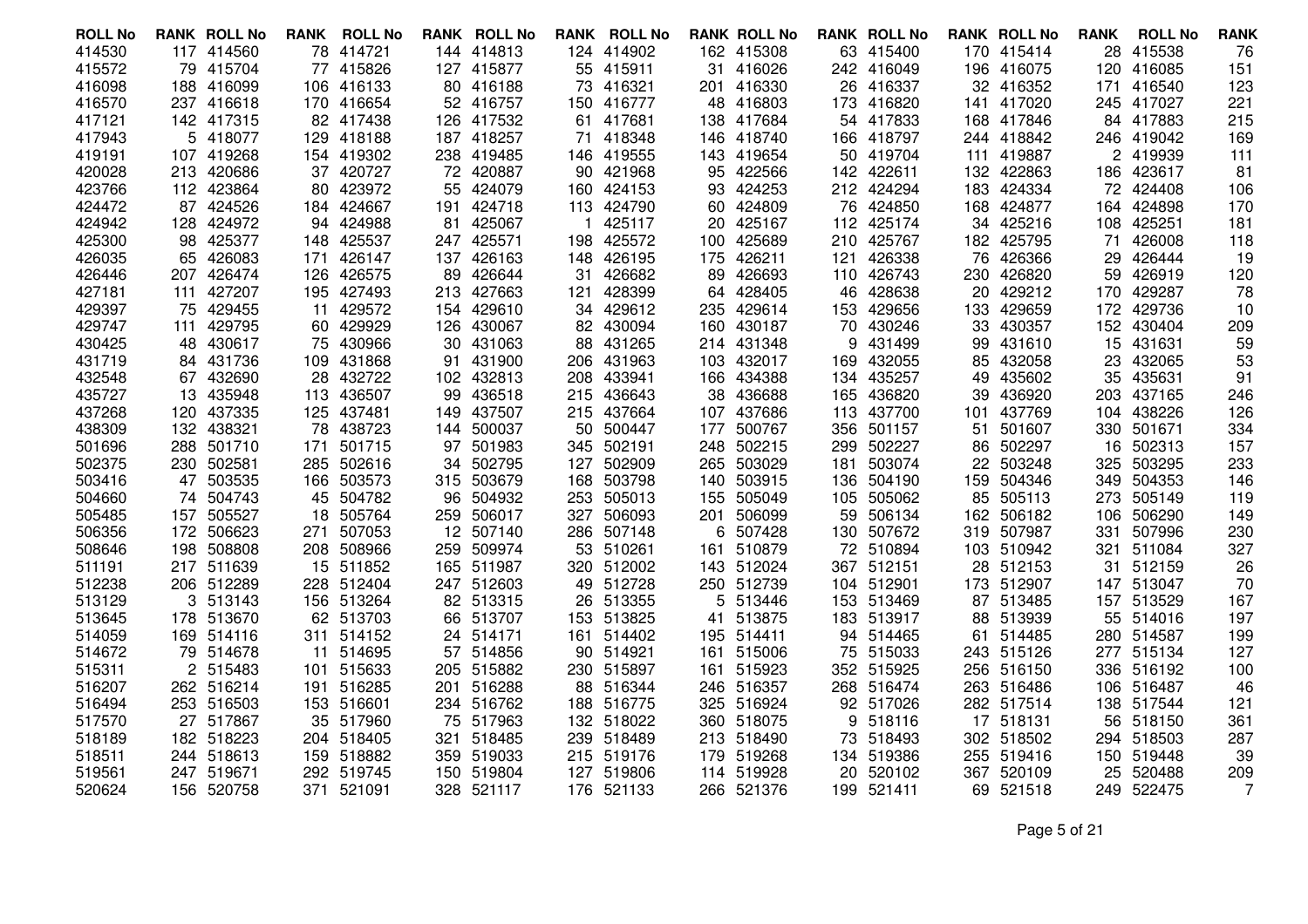| <b>ROLL No</b> |     | <b>RANK ROLL No</b> | <b>RANK</b> | <b>ROLL No</b> |     | <b>RANK ROLL No</b> | <b>RANK</b> | <b>ROLL No</b> |      | <b>RANK ROLL No</b> |      | <b>RANK ROLL No</b> |    | <b>RANK ROLL No</b> | <b>RANK</b> | <b>ROLL No</b> | <b>RANK</b> |
|----------------|-----|---------------------|-------------|----------------|-----|---------------------|-------------|----------------|------|---------------------|------|---------------------|----|---------------------|-------------|----------------|-------------|
| 522488         |     | 283 522568          |             | 160 522573     |     | 4 522715            |             | 134 522758     |      | 65 522794           |      | 154 522846          |    | 182 522894          | 357         | 523045         | 89          |
| 523059         |     | 26 523107           | 148.        | 523127         | 326 | 523151              |             | 59 523154      |      | 43 523207           |      | 95 523223           |    | 190 523259          |             | 254 523284     | 232         |
| 523297         | 67  | 523300              | 77          | 523315         |     | 78 523453           |             | 286 523471     | 222. | 523585              | 160- | 523755              |    | 279 523859          | 246.        | 523862         | 164         |
| 523937         |     | 215 523958          | 49.         | 524106         | 191 | 524172              |             | 107 524181     | 261. | 524198              |      | 153 524206          |    | 159 524280          |             | 126 524282     | 118         |
| 524361         |     | 276 524374          | 161         | 524375         | 321 | 524432              |             | 223 524458     |      | 135 524465          |      | 159 524570          |    | 137 524574          |             | 267 524594     | 148         |
| 524629         |     | 160 524639          |             | 42 524722      |     | 285 524759          |             | 98 524783      | 141  | 524810              |      | 36 524849           |    | 270 524856          |             | 313 524868     | 323         |
| 524880         |     | 240 524890          | 298         | 524902         |     | 278 524910          |             | 316 524947     | 310. | 525015              |      | 100 525117          |    | 258 525127          | 211         | 525165         | 234         |
| 525207         |     | 193 525233          | 108.        | 525400         |     | 23 525961           |             | 100 527286     | 203. | 527461              |      | 78 527475           |    | 206 527549          | 167         | 527588         | 251         |
| 527706         |     | 264 527732          | 368         | 527794         |     | 183 527906          |             | 158 527913     | 203. | 528084              |      | 293 528093          |    | 185 528102          | 218         | 528106         | 194         |
| 528234         |     | 150 528401          |             | 175 528460     |     | 238 528730          |             | 252 528758     | 171  | 528997              |      | 61 529072           |    | 162 529260          | 301         | 529315         | 71          |
| 529908         | 141 | 529915              |             | 29 530088      |     | 67 530312           |             | 137 530468     |      | 70 530510           |      | 59 530677           |    | 116 530980          |             | 370 531103     | 29          |
| 531106         |     | 89 531303           | 137.        | 531321         |     | 154 531823          |             | 13 532285      | 247  | 532519              |      | 80 532659           |    | 204 533037          | 309         | 533218         | 295         |
| 533585         |     | 139 533692          | 211         | 533774         |     | 106 533814          |             | 112 534228     |      | 19 534612           |      | 122 534636          |    | 207 534768          |             | 225 534788     | 240         |
| 534837         |     | 152 534884          | 129.        | 535094         |     | 214 535131          |             | 286 535202     | 223  | 535373              |      | 150 535379          |    | 243 535475          | 187         | 535505         | 63          |
| 535639         |     | 349 535697          |             | 363 535714     |     | 353 535800          |             | 350 535965     |      | 115 535975          |      | 109 536009          |    | 32 536025           |             | 196 536377     | 356         |
| 536402         |     | 186 536479          |             | 82 536641      |     | 83 536692           | 257         | 536757         |      | 98 536806           |      | 10 536812           | 54 |                     |             |                |             |

(ii)The candidates whose roll numbers are listed below have qualified in the test for fellowship (JRF only) as per clause 5 of our notification.

### **Total Candidates : 67**

| <b>ROLL No</b> | <b>RANK ROLL No</b> | <b>RANK</b> | <b>ROLL No</b> | RANK | <b>ROLL No</b> | RANK | <b>ROLL No</b> |     | <b>RANK ROLL No</b> |     | <b>RANK ROLL No</b> | <b>RANK ROLL No</b> | <b>RANK</b> | <b>ROLL No</b> | <b>RANK</b> |
|----------------|---------------------|-------------|----------------|------|----------------|------|----------------|-----|---------------------|-----|---------------------|---------------------|-------------|----------------|-------------|
| 101327         | 76 110800           | 24          | 116239         |      | 52 127334      |      | 63 128705      |     | 83 128987           | 63. | 130044              | 107 130313          |             | 89 203520      | 2           |
| 300501         | 55 300681           |             | 40 302583      |      | 99 302984      |      | 147 307030     |     | 66 307247           |     | 31 307455           | 65 309691           |             | 102 310758     | 66          |
| 310855         | 112 313028          |             | 60 313530      |      | 156 315684     |      | 102 317429     | 171 | 320835              |     | 58 322502           | 122 322944          |             | 60 324362      | 100         |
| 324490         | 72 324731           |             | 325062         |      | 66 325236      |      | 67 325271      |     | 22 326351           |     | 23 334081           | 67 335222           |             | 99 339805      | 48          |
| 347754         | 68 355811           | 84          | 369823         |      | 17 400070      |      | 94 401472      |     | 90 401690           |     | 164 420420          | 4 421763            |             | 147 424568     | 63          |
| 425030         | 69 501121           |             | 372 501393     |      | 152 509617     |      | 101 512828     |     | 132 512932          |     | 161 513927          | 144 517728          |             | 517975         | 92          |
| 518088         | 206 519678          |             | 244 519947     |      | 324 520227     |      | 50 521154      |     | 313 524563          |     | 38 524749           | 284 525101          | 261         | 525646         | 76          |
| 529595         | 99 532388           |             | 146 534048     |      | 195 536092     | 223  |                |     |                     |     |                     |                     |             |                |             |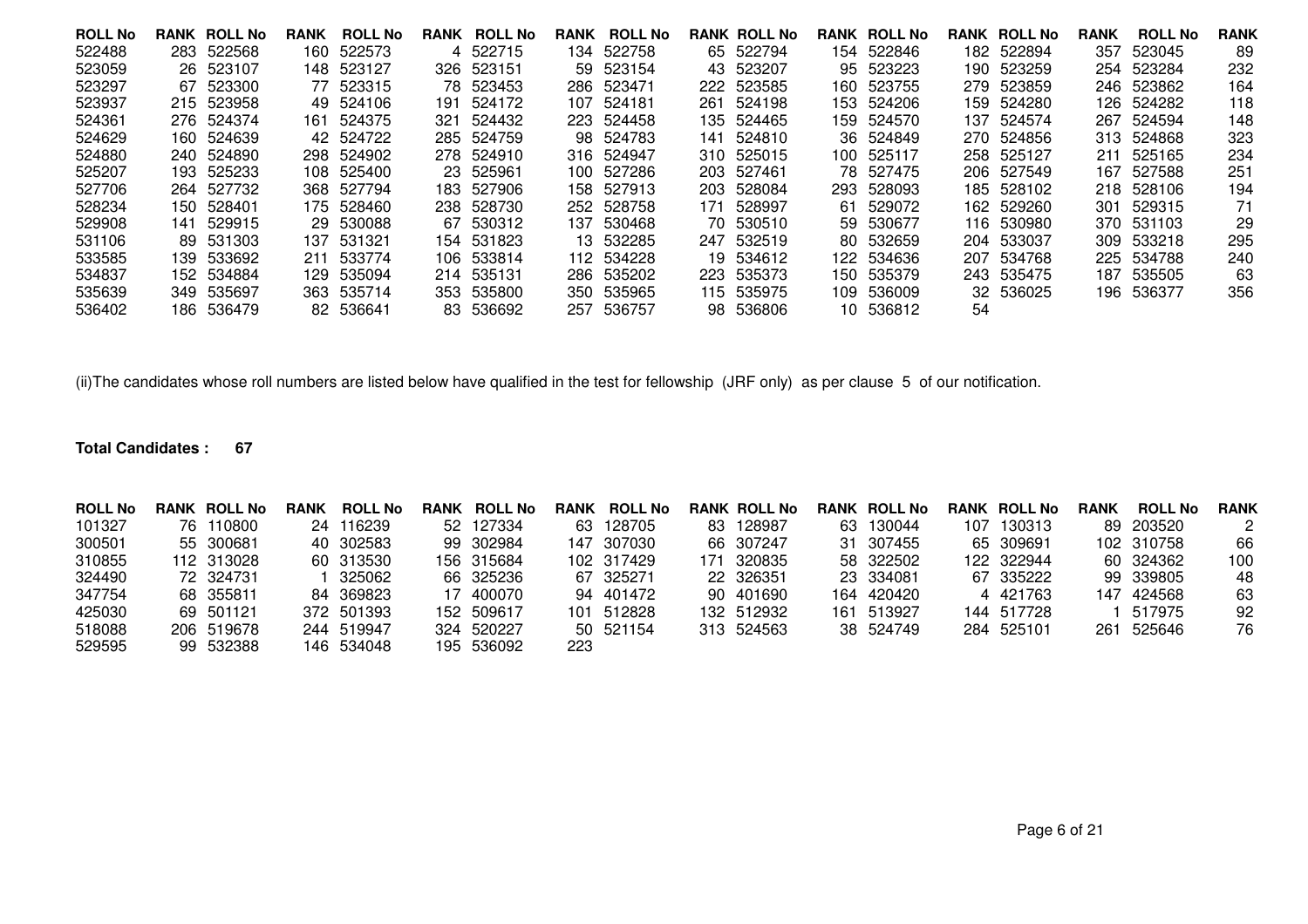# **II. JRF (NET) UGC :-**

The candidates whose roll numbers are listed below have qualified in the test for JRF-NET. These candidates are also eligible for Lectureship-NET subject to their fulfilling criteria for lectureship as laid down by UGC .

**Total Candidates : 1500**

| <b>ROLL No</b> |     | <b>RANK ROLL No</b> | <b>RANK</b> | <b>ROLL No</b> | <b>RANK</b> | <b>ROLL No</b> | <b>RANK</b> | <b>ROLL No</b> |     | <b>RANK ROLL No</b> |     | <b>RANK ROLL No</b> |      | <b>RANK ROLL No</b> | <b>RANK</b> | <b>ROLL No</b> | <b>RANK</b> |
|----------------|-----|---------------------|-------------|----------------|-------------|----------------|-------------|----------------|-----|---------------------|-----|---------------------|------|---------------------|-------------|----------------|-------------|
| 100288         | 69. | 100320              | 157         | 100349         | 151         | 101225         | 72          | 101241         |     | 55 101292           | 103 | 101318              | 127  | 101629              | 138         | 101750         | 102         |
| 101756         | 68  | 102878              | 50          | 102912         | 40          | 103135         | 168         | 103410         |     | 134 103503          | 84  | 103847              | 105  | 104126              |             | 134 104375     | 93          |
| 104434         | 46  | 104435              | 61          | 104472         | 43          | 104584         | 81          | 104786         | 128 | 104841              | 98  | 105070              | 102  | 105075              | 48          | 105093         | 62          |
| 105275         | 90  | 105309              | 164         | 105830         | 62          | 105879         | 99          | 105957         | 61  | 105989              | 37  | 106004              | 66   | 106182              | 45          | 106211         | 67          |
| 106255         | 97  | 106354              | 56          | 106615         | 67          | 106643         | 64          | 106673         | 67  | 107200              | 63  | 107482              | 134  | 107917              | 130         | 108117         | 67          |
| 108139         | 131 | 108245              | 102         | 108431         | 98          | 109376         | 67          | 109744         | 62  | 110647              | 97  | 111462              | 95   | 111527              | 99          | 111712         | 104         |
| 111720         | 98  | 111836              | 44          | 112497         | 70          | 112573         | 69          | 112599         | 62  | 112861              |     | 47 112919           | 139  | 112934              | 72          | 113091         | 171         |
| 113145         | 62  | 113227              | 88          | 113355         | 48          | 113389         | 65          | 113420         | 88  | 113780              | 158 | 113842              | 69   | 113929              |             | 134 114150     | 51          |
| 114176         | 36  | 114209              | 129         | 114244         | 66          | 114260         | 54          | 114263         | 127 | 114381              | 45  | 114393              | 71   | 114567              | 101         | 114583         | 69          |
| 114661         | 49  | 114672              | 58          | 114700         |             | 70 114714      | 94          | 114848         | 65  | 114890              | 94  | 114916              | 140. | 114917              | 103         | 114935         | 78          |
| 114984         | 126 | 115096              | 65          | 115326         | 64          | 115330         | 123         | 115344         | 62  | 115394              | 64  | 115420              | 72   | 115478              | 59          | 115490         | 25          |
| 115537         | 50  | 115723              | 54          | 115729         | 65          | 115745         | 86          | 115823         | 35  | 115924              | 52  | 116043              | 65   | 116119              |             | 14 116122      | 147         |
| 116207         |     | 76 116226           | 93          | 116414         | 101         | 116438         | 101         | 116475         | 68  | 116498              | 98  | 116499              | 60   | 116504              | 83          | 116576         | 39          |
| 116603         |     | 43 116613           | 65          | 116617         | 56          | 116629         | 178         | 116689         | 68  | 116894              | 118 | 116946              | 41   | 116999              | 42          | 117078         | 111         |
| 117147         | 122 | 117257              | 61          | 117342         | 62          | 117451         | 126         | 117604         | 69  | 117870              | 69  | 117918              | 166  | 117930              |             | 129 117951     | 95          |
| 118040         | 63  | 118121              | 89          | 118145         | 130         | 118175         | 53          | 118207         | 88  | 118243              |     | 103 118273          | 48   | 118281              | 71          | 118310         | 120         |
| 118323         | 101 | 118344              | 69          | 118400         | 166         | 118470         | 87          | 118472         | 63  | 118592              | 68  | 118612              | 91   | 118642              |             | 104 118652     | 65          |
| 118694         | 123 | 118700              | 70          | 118796         | 69          | 119018         | 68          | 119027         |     | 72 119029           | 80  | 119119              | 165  | 119169              | 31          | 119173         | 26          |
| 119256         | 92  | 119261              | 63          | 119422         | 99          | 119423         | 100         | 119585         | 98  | 119792              | 81  | 119811              | 82   | 120037              | 97          | 120417         | 97          |
| 120731         | 113 | 120742              | 152         | 120796         | 102         | 120923         | 103         | 121407         | 102 | 121681              | 69  | 121700              | 161  | 122811              | 65          | 122887         | 77          |
| 123140         | 134 | 123221              | 64          | 123262         | 126         | 123270         | 104         | 123524         | 171 | 124195              | 160 | 124544              | 145  | 124691              | 95          | 124761         | 164         |
| 124856         | 151 | 124865              | 65          | 124889         | 163         | 124947         | 63          | 124981         | 123 | 125278              | 172 | 125316              | 163  | 125573              | 92          | 125678         | 112         |
| 125860         | 180 | 125926              | 159         | 126710         | 140         | 127108         | 67          | 127171         | 173 | 127172              | 102 | 127218              | 97   | 127308              | 51          | 127386         | 49          |
| 127398         | 69  | 127441              | 130         | 127481         | 128         | 127541         | 66          | 127597         | 141 | 127601              | 103 | 127626              | 89   | 127693              | 68          | 127875         | 67          |
| 127899         |     | 116 127974          | 69          | 128169         | 56          | 128188         | 117         | 128207         | 66  | 128438              | 64  | 128454              | 143  | 128516              | 51          | 128689         | 112         |
| 128732         | 68  | 128743              | 135         | 128870         | 62          | 128958         | 68          | 128961         | 142 | 129012              | 37  | 129044              | 102  | 129330              | 95          | 129347         | 62          |
| 129397         | 128 | 129445              | 64          | 129483         | 47          | 129640         | 171         | 129719         | 57  | 129870              | 66  | 129923              | 59   | 129941              | 69          | 129944         | 40          |
| 129949         | 84  | 129991              | 43          | 130123         | 71          | 130158         | 67          | 130204         | 96  | 130431              | 58  | 130729              | 27   | 130733              | 91          | 130923         | 86          |
| 130973         | 90  | 131238              | 101         | 131403         | 102         | 131698         | 70          | 132296         | 78  | 133031              | 159 | 133067              | 53   | 133506              | 69          | 133617         | 95          |
| 133804         | 102 | 133934              | 97          | 133985         | 98          | 134024         | 80          | 134094         | 102 | 134225              | 79  | 134230              | 104  | 134263              | 101         | 134539         | 133         |
| 134877         | 57  | 134978              | 72          | 135031         | 93          | 135060         | 62          | 135272         | 98  | 135689              | 95  | 136057              | 126  | 136193              | 125         | 136293         | 63          |
| 136505         | 94  | 136543              | 84          | 136761         | 55          | 137137         | 102         | 137220         | 133 | 137815              | 66  | 138142              | 65   | 138198              | 125         | 138199         | 62          |
| 138376         | 68  | 138379              | 65          | 138504         | 68          | 138574         | 95          | 139443         | 133 | 139611              | 68  | 139638              | 99   | 139756              | 94          | 139783         | 48          |
| 139810         | 82  | 139955              | 122         | 140037         | 156         | 140298         |             | 172 140394     | 103 | 140506              | 44  | 140570              | 62   | 141478              |             | 177 141555     | 71          |

Page 7 of 21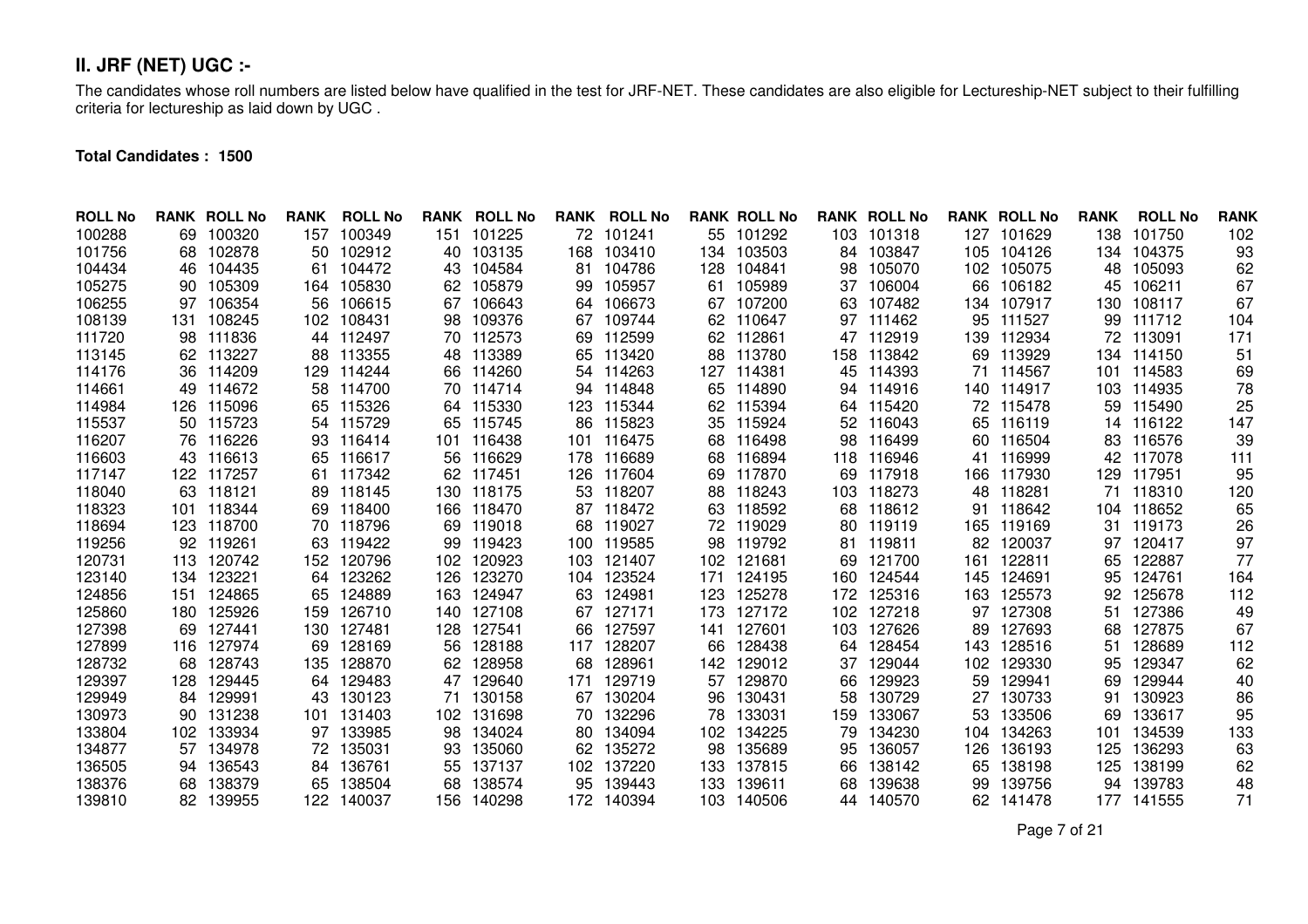| <b>ROLL No</b> |     | <b>RANK ROLL No</b> | RANK | <b>ROLL No</b> |     | <b>RANK ROLL No</b> |     | <b>RANK ROLL No</b> |     | <b>RANK ROLL No</b> |      | <b>RANK ROLL No</b> |      | <b>RANK ROLL No</b> | <b>RANK</b> | <b>ROLL No</b> | <b>RANK</b> |
|----------------|-----|---------------------|------|----------------|-----|---------------------|-----|---------------------|-----|---------------------|------|---------------------|------|---------------------|-------------|----------------|-------------|
| 141565         |     | 30 141762           |      | 72 141835      |     | 73 141911           |     | 138 141984          |     | 154 141989          |      | 74 142011           |      | 64 142037           | 125         | 142042         | 86          |
| 142136         | 169 | 142148              | 62   | 142185         | 65  | 142615              | 54  | 142743              | 132 | 142789              | 51   | 142826              | 125  | 142843              | 99          | 142896         | 160         |
| 142970         | 63  | 143584              | 59   | 143629         | 63  | 143736              | 87  | 143768              | 90  | 143791              | 94   | 143845              | 64   | 144999              | 68          | 145102         | 65          |
| 145419         |     | 158 145616          | 101  | 145796         |     | 87 145856           |     | 62 146233           | 98  | 146319              |      | 84 146330           |      | 114 146456          | 176         | 146753         | 98          |
| 146852         | 91  | 146862              | 136  | 146982         | 149 | 147003              |     | 163 147012          |     | 64 147148           | 72   | 200039              | 59   | 200221              | 50          | 200424         | 111         |
| 200557         | 137 | 200636              | 97   | 200752         | 139 | 200760              |     | 25 200845           |     | 22 200883           | 102  | 201751              | 54   | 201858              | 67          | 201953         | 38          |
| 202010         | 33  | 202094              | 13   | 202141         | 76  | 202359              | 32. | 202374              |     | 46 202405           | 9    | 202472              | 47   | 202497              | 79          | 202563         | 117         |
| 202567         | 23  | 202568              | 30   | 202766         | 127 | 203229              | 114 | 203267              | 99  | 204097              | 29   | 204192              | 11   | 204203              | 119         | 204281         | 90          |
| 204677         | 53  | 204891              | 49   | 204920         | 50  | 205374              | 33  | 205409              | 106 | 205433              | 94   | 206011              | 130  | 206141              | 88          | 206256         | 19          |
| 206584         |     | 63 206612           | 83   | 206704         | 131 | 206734              | 37  | 206775              | 86  | 207174              |      | 113 207378          |      | 84 207515           | 17          | 207604         | 110         |
| 207608         | 95  | 207649              | 5.   | 207723         | 56  | 300075              | 91  | 300224              |     | 62 300333           | 98   | 301274              | 47   | 301564              | 138         | 301815         | 96          |
| 302069         | 60  | 302149              | 98   | 302226         | 163 | 302314              | 116 | 302447              |     | 57 302629           | 100  | 303032              | 97   | 303080              | 43          | 303187         | 80          |
| 303857         |     | 110 303922          | 58   | 304087         | 130 | 304452              |     | 65 304506           | 77  | 304520              | 68   | 304641              |      | 62 304699           | 170         | 304819         | 96          |
| 305302         | 98  | 306022              | 65   | 306186         | 96  | 306627              | 67  | 306671              | 63  | 306681              | 93   | 306711              | 74   | 306779              | 33          | 306799         | 65          |
| 307019         | 59  | 307036              | 100  | 307055         | 96  | 307064              | 88  | 307178              |     | 52 307316           | 135  | 307502              | 56   | 307562              | 61          | 307671         | 171         |
| 307698         |     | 62 308116           | 37   | 308251         | 98  | 308362              | 79. | 308449              | 45  | 308581              | 56.  | 308613              |      | 134 308647          | 56          | 308842         | 123         |
| 308876         |     | 110 308898          | 60   | 308962         | 96  | 309298              | 48  | 309831              | 56  | 310081              | 56   | 310774              | 71   | 310790              | 121         | 310797         | 128         |
| 311370         |     | 58 311373           |      | 32 311556      | 46  | 311990              |     | 65 312250           | 146 | 312284              |      | 99 312504           |      | 119 312510          | 121         | 312738         | 117         |
| 312743         |     | 99 312992           | 100  | 313164         | 127 | 314774              |     | 116 315038          |     | 165 315255          | 65.  | 315348              |      | 76 315414           | 95          | 315583         | 35          |
| 315586         |     | 112 315628          | 98   | 315729         | 83  | 315849              |     | 158 315859          |     | 57 315968           | 125  | 316042              | 64   | 316252              | 39          | 316413         | 101         |
| 316418         |     | 81 316479           | 70   | 316632         | 65  | 316648              |     | 92 316704           |     | 103 316725          | 78   | 316733              |      | 67 316777           | 66          | 316810         | 42          |
| 317048         |     | 124 317105          | 93   | 317133         | 62. | 317193              |     | 41 317253           |     | 98 317293           |      | 100 317383          |      | 65 317523           | 24          | 317740         | 98          |
| 317749         |     | 102 317784          | 97   | 317812         | 127 | 317948              |     | 100 317977          |     | 130 318034          |      | 62 318042           | 36   | 318075              | 167         | 318077         | 60          |
| 318148         |     | 97 318189           | 56   | 318299         | 96  | 318378              |     | 56 318469           | 121 | 318529              | 56   | 318731              |      | 84 318745           | 63          | 318862         | 61          |
| 318910         |     | 38 318954           | 57   | 318960         | 40  | 318993              |     | 85 319123           |     | 98 319216           |      | 57 319338           | 106  | 319382              | 86          | 319539         | 64          |
| 319540         | 88  | 319743              | 58   | 319854         | 64. | 319919              | 94  | 319941              | 90  | 319972              | 53.  | 319993              | 134  | 320042              | 55          | 320252         | 55          |
| 320497         | 56  | 320502              | 56   | 320669         | 50  | 320705              | 58  | 320906              | 55  | 321105              | 55   | 321299              | 56   | 321311              | 140         | 321323         | 74          |
| 321333         | 61. | 321489              | 90   | 321537         | 68  | 321705              |     | 69 321780           | 121 | 321801              | 64.  | 321822              | 95   | 321895              | 100         | 321940         | 130         |
| 322130         | 60. | 322158              | 87   | 322233         | 39  | 322475              | 76  | 322608              | 101 | 322910              | 37   | 322912              | 59   | 322914              | 66          | 322947         | 46          |
| 322949         |     | 67 322988           | 52   | 323062         | 60  | 323111              | 64  | 323191              |     | 59 323204           | 27   | 323239              | 53   | 323297              | 88          | 323432         | 55          |
| 323437         | 120 | 323702              | 61   | 323847         | 45  | 323851              |     | 102 323914          |     | 67 324013           | 93   | 324072              | 93   | 324075              | 12          | 324240         | 92          |
| 324437         |     | 103 324497          | 54   | 324602         | 98  | 324605              | 123 | 324740              | 76  | 325072              | 120  | 325118              | 94   | 325588              | 40          | 325655         | 62          |
| 325734         |     | 30 325816           | 56   | 325995         | 55  | 326013              |     | 143 326114          | 59  | 326152              | 62.  | 326252              | 72   | 326361              | 59          | 326379         | 99          |
| 326386         |     | 104 326477          | 14   | 326736         | 110 | 326825              |     | 94 326979           | 96  | 326981              | 58   | 326982              | 51   | 327055              | 97          | 327268         | 25          |
| 327278         | 95  | 327319              | 98   | 327398         | 89  | 327487              | 54  | 327504              |     | 116 327507          | 113  | 327669              | 52   | 327747              | 56          | 327851         | 121         |
| 327892         | 101 | 327979              | 92   | 328077         | 99  | 328174              |     | 107 328235          | 102 | 328345              | 50   | 328442              | 44   | 328450              | 133         | 328539         | 98          |
| 328592         |     | 150 328636          | 45   | 328674         | 80  | 328845              |     | 20 329670           | 174 | 329782              | 145  | 330495              | 108. | 330558              | 137         | 331154         | 143         |
| 331430         |     | 145 332260          | 143  | 332516         | 64  | 332548              |     | 147 333325          |     | 154 333357          | 84   | 333400              | 109  | 333401              | 66          | 333629         | 98          |
| 334041         |     | 167 334361          | 125  | 334593         | 73  | 335202              |     | 65 335501           |     | 47 335672           | 88   | 335734              | 58   | 335923              | 92          | 336145         | 100         |
| 336249         |     | 133 336253          | 150  | 336501         | 135 | 336533              | 68  | 336577              | 136 | 336742              | 138. | 336817              | 139  | 336851              | 142         | 336958         | 164         |
| 337700         | 42  | 337720              | 103  | 337734         | 62  | 337799              | 121 | 337862              | 130 | 337873              | 119  | 338064              | 123. | 338123              | 166         | 338168         | 146         |
| 338238         |     | 116 338297          | 83   | 338356         | 92  | 338417              | 157 | 338498              |     | 142 338623          | 137  | 338754              | 91   | 338885              | 137         | 339893         | 99          |
| 339939         |     | 77 340288           | 56   | 340562         | 106 | 340579              |     | 119 340593          | 59  | 340722              | 57   | 340769              | 66.  | 340774              | 58          | 340806         | 128         |
| 340933         |     | 120 341001          | 53   | 341090         | 116 | 341110              |     | 95 341117           | 60  | 341169              | 96   | 341219              |      | 59 341385           |             | 60 341445      | 63          |

Page 8 of 21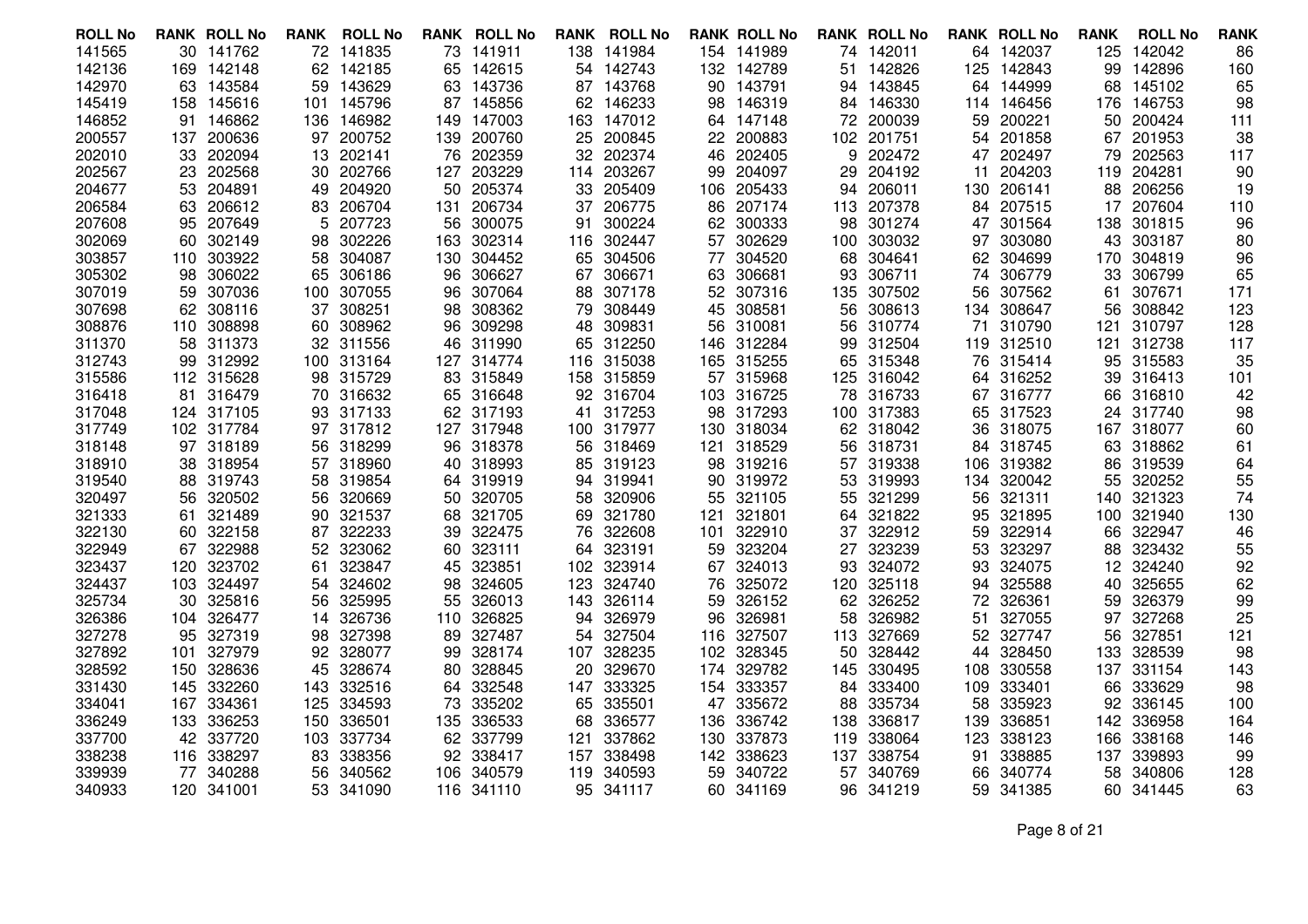| <b>ROLL No</b>   |      | <b>RANK ROLL No</b>     | <b>RANK</b> | <b>ROLL No</b>      | <b>RANK</b> | <b>ROLL No</b>       | RANK | <b>ROLL No</b>          |           | <b>RANK ROLL No</b>  |            | <b>RANK ROLL No</b>  |      | <b>RANK ROLL No</b>      | <b>RANK</b> | <b>ROLL No</b>   | <b>RANK</b> |
|------------------|------|-------------------------|-------------|---------------------|-------------|----------------------|------|-------------------------|-----------|----------------------|------------|----------------------|------|--------------------------|-------------|------------------|-------------|
| 341471           |      | 97 341514               | 60          | 341579              |             | 63 341716            |      | 62 341728               |           | 57 341729            |            | 119 341883           |      | 62 342026                | 41          | 342042           | 33          |
| 342090           | 63   | 342192                  | 96          | 342221              | 26          | 342349               |      | 153 342450              | 49        | 342615               | 59         | 342804               | 54   | 342818                   | 53          | 342854           | 68          |
| 342897           | 58   | 342903                  | 90          | 342991              | 64          | 343007               | 61   | 343276                  | 125       | 343390               | 54         | 343652               | 46   | 343705                   | 127         | 343852           | 55          |
| 343900           | 61   | 343904                  | 54          | 344046              | 127         | 344101               |      | 79 344116               |           | 102 344131           |            | 47 344170            | 62   | 344261                   | 68          | 344529           | 48          |
| 344584           | 150  | 344617                  | 113         | 344658              | 59          | 344731               | 65   | 344975                  | 71        | 345076               | 97         | 345236               | 56   | 345269                   | 90          | 345285           | 59          |
| 345727           | 51   | 345893                  | 126         | 345899              | 62          | 346145               |      | 97 346165               | 98        | 346193               | 123        | 346283               | 47   | 346332                   | 103         | 346964           | 62          |
| 347217           |      | 102 347227              | 89          | 347341              | 57          | 347618               |      | 159 347790              | 98        | 348051               | 23         | 348368               | 129  | 348421                   | 72          | 348536           | 127         |
| 348602           | 62   | 349030                  | 62          | 349072              | 94          | 349792               | 125  | 350394                  | 173       | 350765               | 111        | 351142               | 169  | 351456                   | 61          | 351652           | 77          |
| 351696           | 65   | 351699                  | 94          | 351708              | 128         | 351781               |      | 103 352169              |           | 32 352631            | 45         | 352636               | 31   | 352723                   | 71          | 352831           | 89          |
| 352856           |      | 130 352961              | 140         | 352978              | 78          | 353124               |      | 134 353187              | 74        | 353418               | 27         | 353420               | 140. | 353497                   | 91          | 353629           | 43          |
| 353714           | 90   | 353729                  | 66          | 353866              | 42          | 353879               | 119  | 353883                  | 59        | 353944               | 56         | 353957               | 95   | 354121                   | 123         | 354155           | 103         |
| 354189           | 79   | 354394                  | 142         | 354475              | 99          | 354604               |      | 68 354654               | 110       | 354683               | 28         | 354794               | 57   | 354897                   | 67          | 354922           | 63          |
| 354966           | 60   | 354991                  | 25          | 355144              | 97          | 355297               | 93   | 355663                  | 120       | 355698               |            | 82 355916            | 87   | 355928                   | 61          | 355980           | 123         |
| 356072           | 75   | 356175                  | 68          | 356259              | 133         | 356319               | 172  | 356471                  | 94        | 356893               | 93         | 357890               | 125  | 357972                   | 55          | 358047           | 55          |
| 358179           | 55   | 358360                  | 130         | 358519              | 102         | 358588               | 126  | 358770                  | 67        | 358894               | 58         | 359075               | 37   | 359158                   | 90          | 359341           | 148         |
| 359806           | 133. | 359978                  | 76          | 359986              | 66          | 360086               | 96   | 360110                  | 134       | 360553               | 139        | 360722               | 129  | 360838                   | 121         | 361191           | 96          |
| 361924           | 117  | 362168                  | 53          | 362744              | 64          | 362767               | 29   | 362902                  | 32        | 363099               | 17         | 363108               | 63   | 363145                   | 60          | 363171           | 50          |
| 363407           | 53   | 363450                  | 48          | 363634              | 50          | 363725               | 63   | 363813                  | 97        | 363856               | 67         | 363885               | 96   | 363961                   | 58          | 364007           | 42          |
| 364061           | 46.  | 364178                  | 79          | 364180              | 24          | 364229               | 54   | 364264                  | 94        | 364401               | 87         | 364421               | 93   | 364432                   | 95          | 364440           | 53          |
| 364484           | 63   | 364554                  | 57          | 364574              | 47          | 364587               | 53   | 364618                  | 77        | 364626               | 107        | 364629               | 68   | 364666                   | 21          | 364734           | 101         |
| 364766           | 63   | 364824                  | 22          | 364833              | 37          | 364841               | 50   | 364869                  |           | 44 364906            | 84         | 364911               | 94   | 364925                   | 90          | 364968           | 25          |
| 364996           | 61   | 365050                  | 131         | 365081              | 98          | 365187               | 60   | 365207                  | 45        | 365453               | 52         | 365549               | 97   | 365572                   | 16          | 365703           | 91          |
| 365771           | 40   | 365788                  | 145         | 365811              | 96          | 365853               | 86   | 365906                  | 48        | 365907               | 59         | 365917               | 34   | 365961                   | 30          | 366201           | 99          |
| 366473           | 93   | 366633                  | 93          | 366637              | 56          | 366770               | 59   | 366910                  | 96        | 367088               | 136        | 367128               | 81   | 367154                   | 96          | 367336           | 171         |
| 367604           | 80   | 367615                  | 92          | 367682              | 127         | 368331               | 61   | 368441                  |           | 62 368498            | 96         | 368501               | 125. | 368686                   | 95          | 368815           | 100         |
| 369000           | 65   | 369100                  | 98          | 369170              | 72          | 369716               | 93   | 369848                  | 99        | 369994               | 65         | 370026               | 93   | 370151                   | 81          | 400069           | 163         |
| 400136           |      | 139 400241              | 82          | 400541              | 164         | 400624               | 167  | 401039                  |           | 240 401279           | 112        | 401286               |      | 243 401794               | 21          | 401890           | 53          |
| 401984           |      | 96 402048               | 161         | 402909              |             | 160 402917           | 199  | 403224                  | 58        | 403342               | 46         | 403382               | 9    | 403414                   |             | 197 403441       | 127         |
| 403445           |      | 177 403712              |             | 107 403735          | 96          | 403953               | 202  | 404004                  | 25        | 404029               | 104        | 404095               | 31   | 404106                   |             | 64 404508        | 35          |
| 404884           |      | 97 405045               | 87          | 405623              | 95          | 406038               |      | 168 406087              | 154       | 406200               | 45         | 406242               | 110  | 406354                   | 170         | 406432           | 164         |
| 407347           |      | 212 407600              | 145         | 408645              | 100         | 409000               |      | 96 409142               | 189       | 409247               | 92.        | 409448               | 100  | 409592                   |             | 137 409789       | 88          |
| 410024           |      | 153 410383              | 141         | 410484              | 102         | 410834               |      | 163 410882              | 149       | 410905               | 146        | 411079               |      | 158 411313               | 156         | 411583           | 152         |
| 411712           |      | 66 411821               | 38          | 411985              | 138         | 412045               |      | 98 412061               |           | 98 412157            | 231        | 412165               |      | 109 412189               |             | 148 412227       | 164         |
| 412397           |      | 94 412430               | 101         | 412540              |             | 180 412667           |      | 98 412775               |           | 210 412903           |            | 104 412968           |      | 108 413133               |             | 86 413284        | 69          |
| 413323           |      | 153 413361              | 129         | 413526              | 131         | 413558               |      | 96 413566               | 206       | 413613               | 146        | 413699               |      | 187 413710               |             | 17 413765        | 41          |
| 413818           |      | 167 414030              |             | 107 414049          | 96          | 414276               |      | 207 414280              |           | 165 414283           | 107        | 414364               |      | 165 414468               | 96          | 414661           | 64          |
| 414764<br>414953 |      | 85 414765<br>192 415299 |             | 75 414787<br>415418 |             | 132 414817<br>415451 |      | 172 414831<br>97 415501 | 6         | 414832<br>183 415659 | 73         | 414871<br>102 415670 |      | 235 414873<br>104 415702 | 71          | 414934<br>415738 | 65<br>93    |
| 415801           |      | 106 415821              | 95          | 96 415858           | 93<br>77    | 415893               |      | 170 415935              |           | 86 415975            |            | 162 416031           | 69   | 416157                   | 126<br>85   | 416191           | 198         |
|                  |      | 103 416318              |             | 86 416341           |             | 158 416413           |      | 162 416552              |           | 416568               |            | 120 416571           |      | 161 416589               |             | 200 416704       |             |
| 416219<br>416749 |      | 168 416762              | 74          | 416774              |             | 163 416793           |      | 56 416821               | 80        | 416880               |            | 417001               |      | 219 417035               |             | 152 417062       | 78<br>159   |
| 417096           |      | 118 417124              | 198         | 417129              | 205         | 417226               | 49   | 417231                  | 89<br>223 | 417250               | 160<br>165 | 417320               |      | 166 417354               | 111         | 417479           | 33          |
| 417496           |      | 122 417569              |             | 159 417768          |             | 114 417932           |      | 55 417933               |           | 167 417936           |            | 213 418009           |      | 199 418010               |             | 14 418051        | 162         |
| 418055           |      | 246 418061              |             | 110 418161          | 101         | 418183               |      | 164 418209              |           | 84 418248            |            | 72 418350            |      | 99 418392                |             | 108 418848       | 236         |
|                  |      |                         |             |                     |             |                      |      |                         |           |                      |            |                      |      |                          |             |                  |             |

Page 9 of 21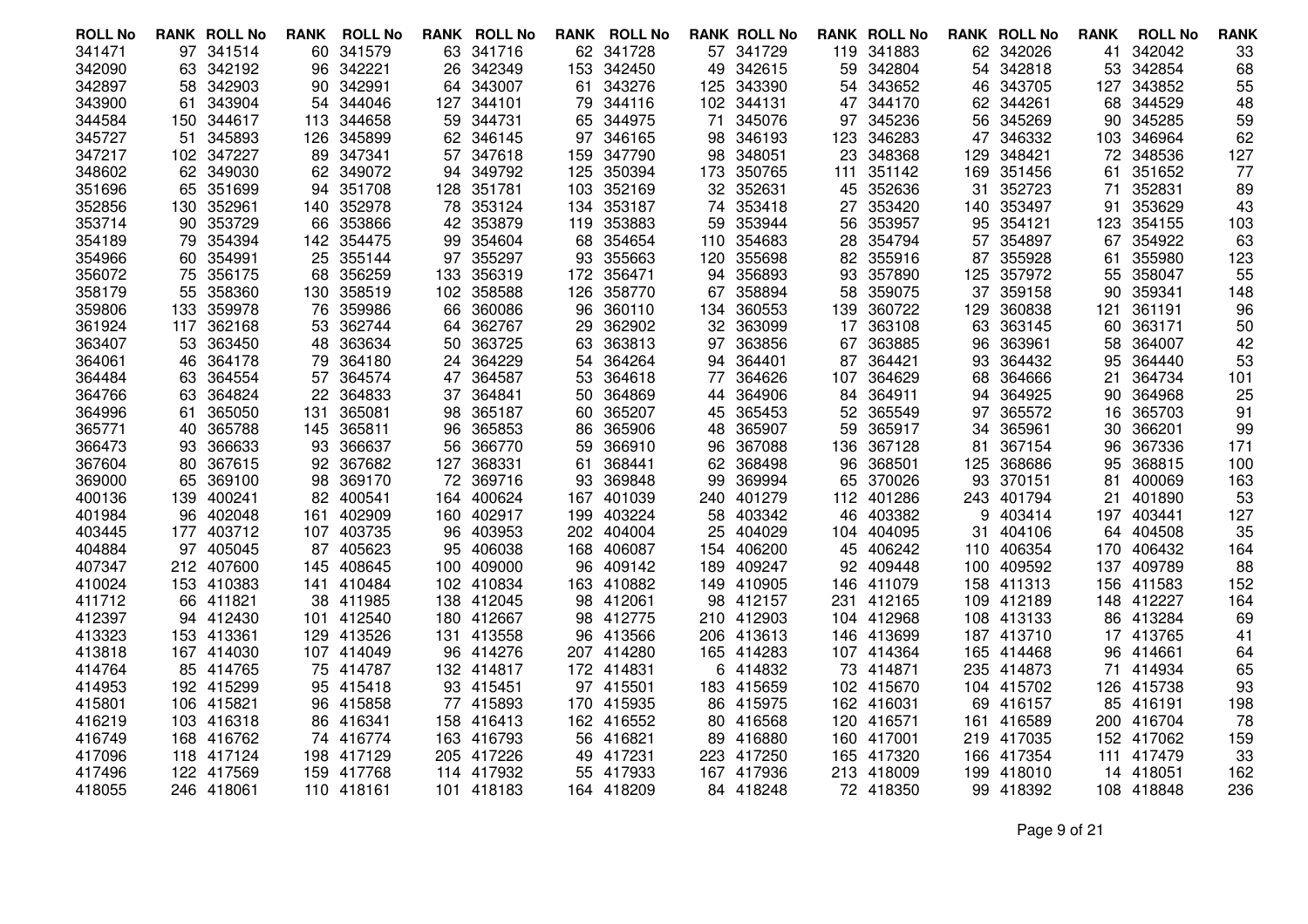| <b>ROLL No</b> |     | <b>RANK ROLL No</b> | RANK | <b>ROLL No</b> |     | <b>RANK ROLL No</b> |      | <b>RANK ROLL No</b> |     | <b>RANK ROLL No</b> |     | <b>RANK ROLL No</b> |       | <b>RANK ROLL No</b> | <b>RANK</b> | <b>ROLL No</b> | <b>RANK</b> |
|----------------|-----|---------------------|------|----------------|-----|---------------------|------|---------------------|-----|---------------------|-----|---------------------|-------|---------------------|-------------|----------------|-------------|
| 418866         |     | 226 418927          | 208  | 418931         |     | 244 419099          |      | 228 419518          | 235 | 419570              |     | 234 419574          |       | 112 419721          |             | 194 419740     | 224         |
| 420221         |     | 126 420506          | 233  | 420927         | 103 | 420945              |      | 240 421071          | 225 | 421089              |     | 160 421097          | 238   | 421138              |             | 142 421375     | 223         |
| 421491         |     | 246 421538          | 119  | 421553         | 93  | 421623              |      | 182 421738          | 163 | 421926              | 187 | 422017              |       | 239 422026          | 222         | 422103         | 124         |
| 422133         |     | 157 422355          | 229  | 422458         | 168 | 423091              |      | 143 423652          |     | 105 423997          |     | 135 424221          |       | 96 424275           | 195         | 424337         | 89          |
| 424369         |     | 113 424440          | 145  | 424605         | 200 | 424630              | 101  | 424661              | 40  | 424680              | 164 | 424729              | 106   | 424833              | 61          | 424867         | 164         |
| 424916         |     | 48 425145           | 98   | 425423         | 121 | 425477              |      | 185 425896          | 76  | 425928              | 153 | 426104              | 130   | 426174              | 100         | 426288         | 207         |
| 426316         |     | 155 426400          | 109  | 426409         | 227 | 426414              |      | 93 426424           | 161 | 426481              | 193 | 426637              | 201   | 426694              |             | 104 426698     | 141         |
| 426713         | 111 | 426866              | 136  | 426872         | 165 | 427000              | 130  | 428372              | 53  | 428394              |     | 204 428684          |       | 214 429320          | 82          | 429341         | 106         |
| 429365         |     | 96 429557           | 193  | 429574         | 31  | 429602              |      | 95 429836           | 156 | 429969              | 76  | 429970              | 170   | 430054              | 150         | 430113         | 207         |
| 430156         |     | 176 430278          | 163  | 430371         | 159 | 430384              |      | 164 430509          | 163 | 430933              |     | 200 431282          |       | 207 432416          | 71          | 432475         | 158         |
| 433216         | 241 | 433617              | 151  | 433679         | 151 | 434199              |      | 88 434512           |     | 110 434599          |     | 162 435226          | 140   | 435751              | 36          | 435962         | 105         |
| 436201         |     | 156 436238          | 101  | 436499         | 157 | 436605              |      | 208 436850          |     | 60 436906           |     | 92 437004           | 201   | 437324              |             | 232 437453     | 168         |
| 437773         |     | 198 438657          | 156  | 438678         |     | 216 438760          |      | 62 438818           | 90  | 500411              | 251 | 500775              |       | 350 500895          |             | 230 501345     | -14         |
| 501636         | 174 | 501832              | 146  | 502287         | 304 | 502372              | 114  | 502636              |     | 354 502925          | 329 | 503120              |       | 346 503255          | 148         | 503621         | 162         |
| 504265         |     | 186 504268          |      | 202 504367     | 128 | 504398              |      | 84 504416           |     | 142 505201          |     | 249 505453          | 137   | 505703              | 316         | 505781         | 332         |
| 505926         | 147 | 506183              |      | 212 506436     | 308 | 506626              | 121  | 506640              |     | 224 506681          |     | 326 506717          |       | 153 506789          | 258         | 507688         | 96          |
| 507964         |     | 289 508088          | 159  | 508126         | 354 | 508380              | 146  | 508685              |     | 48 508945           | 236 | 509231              |       | 372 509756          |             | 239 510209     | 136         |
| 510840         |     | 341 510841          |      | 287 510875     |     | 230 510888          |      | 117 510983          |     | 300 511026          |     | 115 511066          | 131   | 511115              | 40          | 511178         | 54          |
| 511189         |     | 161 511240          |      | 102 511260     |     | 216 511271          |      | 350 511315          |     | 321 511346          |     | 200 511452          |       | 285 511473          |             | 145 511487     | 117         |
| 511625         |     | 37 511922           |      | 314 511970     | 245 | 512099              |      | 105 512109          |     | 157 512143          | 226 | 512148              |       | 164 512172          | 205         | 512175         | 311         |
| 512353         |     | 117 512356          |      | 107 512370     | 245 | 512560              |      | 303 512569          | 275 | 512579              |     | 219 512600          |       | 78 512641           |             | 140 512655     | 114         |
| 512721         |     | 109 513031          |      | 113 513095     |     | 184 513197          |      | 99 513267           |     | 230 513347          |     | 207 513363          |       | 258 513403          |             | 232 513404     | 132         |
| 513447         |     | 101 513453          |      | 256 513468     | 198 | 513519              |      | 342 513567          |     | 145 513904          | 97  | 513926              |       | 241 514008          |             | 138 514017     | 156         |
| 514125         |     | 192 514141          | 58   | 514210         |     | 62 514239           |      | 113 514281          |     | 118 514307          | 21  | 514324              |       | 105 514334          | 229         | 514368         | 139         |
| 514391         |     | 228 514469          | 81   | 514539         |     | 325 514560          |      | 260 514636          |     | 64 515053           |     | 246 515063          |       | 286 515168          |             | 166 515180     | 228         |
| 515207         |     | 358 515317          |      | 154 515329     | 146 | 515388              |      | 245 515392          |     | 33 515491           | 171 | 515517              |       | 358 515526          | 46          | 515576         | 153         |
| 515601         |     | 108 515606          |      | 353 515608     | 357 | 515619              |      | 339 515636          | 228 | 515732              |     | 149 515757          |       | 240 515798          | 245         | 515802         | 255         |
| 515982         |     | 141 516055          |      | 228 516084     | 221 | 516095              |      | 228 516101          |     | 243 516159          |     | 235 516346          |       | 158 516442          |             | 204 516460     | 128         |
| 516479         |     | 231 516510          |      | 52 516511      |     | 220 516561          | 111  | 516579              | 291 | 516786              | 269 | 516796              |       | 244 516832          |             | 140 516882     | 340         |
| 517035         |     | 274 517165          | 147  | 517513         | 135 | 517590              |      | 340 517861          |     | 337 517877          | 366 | 518399              |       | 115 518417          | 68          | 518438         | 347         |
| 518465         |     | 138 518507          |      | 307 518677     |     | 163 518714          |      | 238 518769          |     | 24 518811           |     | 247 518883          |       | 30 518921           | 114         | 519088         | 115         |
| 519206         |     | 338 519589          |      | 244 519811     | 132 | 519823              | 144  | 520023              |     | 148 520101          | 281 | 520210              |       | 177 520247          | 124         | 520325         | 347         |
| 520374         |     | 312 520453          |      | 222 520467     | 344 | 520574              | 136  | 520981              |     | 140 521095          |     | 262 521103          |       | 72 521106           | 79          | 521122         | 229         |
| 521126         |     | 333 521285          | 93   | 521423         |     | 227 521575          |      | 355 522463          |     | 297 522850          | 94  | 522877              |       | 123 522930          |             | 306 522963     | 133         |
| 523075         |     | 238 523166          |      | 135 523217     | 364 | 523272              |      | 348 523336          |     | 134 523370          | 146 | 523479              |       | 282 523487          |             | 133 523509     | 369         |
| 523554         |     | 189 523735          | 167  | 523753         | 249 | 523844              | 210. | 523964              |     | 247 524002          | 335 | 524040              |       | 162 524141          | 120         | 524184         | 124         |
| 524193         |     | 300 524230          | 161  | 524238         | 118 | 524251              |      | 318 524367          |     | 103 524464          |     | 322 524476          | 111   | 524561              | 305         | 524591         | 234         |
| 524604         |     | 170 524609          | 107  | 524898         | 289 | 525087              | 89.  | 525096              |     | 60 525220           | 160 | 525268              | 237 - | 525322              | 65          | 525344         | 111         |
| 525375         |     | 226 525593          |      | 234 525714     | 119 | 525720              | 100  | 525967              |     | 245 526155          |     | 240 526567          | 296   | 526627              | 231         | 526648         | 360         |
| 527013         |     | 206 527340          | 134  | 527570         | 125 | 527695              |      | 85 527698           |     | 110 527700          |     | 142 527867          |       | 44 527891           | 180         | 528754         | 132         |
| 528765         |     | 118 528843          |      | 233 529377     | 365 | 530273              | 151  | 530412              | 8   | 531531              | 140 | 532117              |       | 362 532139          | 305         | 532190         | 241         |
| 532337         |     | 317 532342          |      | 352 532360     | 121 | 532387              |      | 149 532405          | 130 | 532818              | 196 | 533034              |       | 272 534126          | 229         | 534656         | 121         |
| 534931         |     | 317 535334          |      | 242 535395     | 351 | 535474              |      | 242 535631          | 257 | 535747              | 217 | 535797              |       | 278 535930          | 190         | 535956         | 120         |
| 535970         |     | 297 536028          |      | 98 536046      | 353 | 536122              |      | 83 536214           |     | 229 536304          |     | 343 536313          |       | 159 536318          |             | 105 536464     | 229         |

Page 10 of 21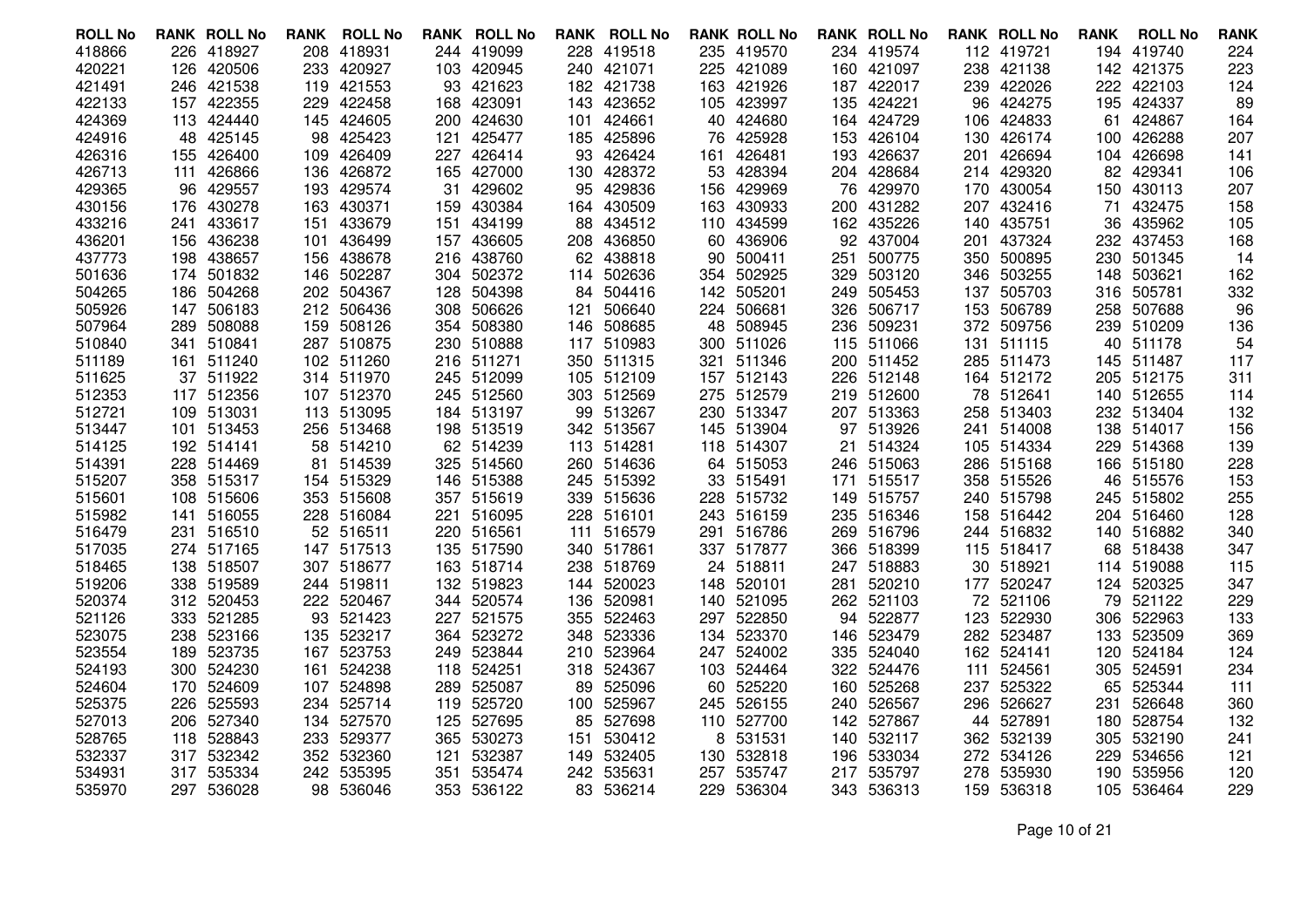| <b>ROLL No</b> | <b>RANK ROLL No</b> | <b>ROLL No</b><br>RANK | RANK ROLL No | RANK ROLL No | RANK ROLL No | RANK ROLL No RANK ROLL No RANK | <b>ROLL No</b> | RANK |
|----------------|---------------------|------------------------|--------------|--------------|--------------|--------------------------------|----------------|------|
| 536538         | 290 536549          | 66 536550              | 91 536676    | 122 536701   | 220 536783   |                                |                |      |

# **III. Lectureship (NET):-**

(i) The following candidates have qualified the eligibility test for Lectureship-NET. The candidates qualifying for Lectureship-NET will be eligible for recruitment as lecturer as well as for JRF-Ship in a Scheme/Project, if otherwise suitable as per the eligibility criteria of that Scheme/Project. However, they will not be eligible for regular JRF-NET Fellowship. They will be eligible to pursue Ph.D program with or without any fellowship other than JRF-NET .

### **Total Candidates : 3989**

| <b>ROLL No</b> |                   | <b>RANK ROLL No</b> | <b>RANK</b> | <b>ROLL No</b> | <b>RANK</b> | <b>ROLL No</b> | <b>RANK</b> | <b>ROLL No</b> |    | <b>RANK ROLL No</b> |    | <b>RANK ROLL No</b> |     | <b>RANK ROLL No</b> | <b>RANK</b> | <b>ROLL No</b> | <b>RANK</b> |
|----------------|-------------------|---------------------|-------------|----------------|-------------|----------------|-------------|----------------|----|---------------------|----|---------------------|-----|---------------------|-------------|----------------|-------------|
| 100214         | 72                | 100713              | 69          | 100846         | 47          | 100872         |             | 44 101022      |    | 11 101510           |    | 24 101639           |     | 25 101786           | 17          | 101873         | 19          |
| 101933         | 21                | 102001              | 10          | 102026         | 32          | 102227         | 9           | 102306         | 82 | 102471              | 10 | 102536              | 41  | 102540              |             | 102631         | 56          |
| 102633         | 58                | 102698              | 24          | 102774         | 39          | 102778         | 54          | 102834         | 54 | 102845              | 79 | 102875              | 18  | 103021              |             | 103209         | 38          |
| 103379         | 30                | 103436              | 62          | 103616         | 19          | 103651         | 20          | 103825         | 79 | 103841              | 26 | 103877              | 45  | 103902              | 24          | 103908         |             |
| 103942         | 43                | 104081              | 22          | 104090         | 15          | 104091         | 30          | 104117         | 75 | 104147              | 44 | 104148              | 26  | 104194              | 76          | 104274         | 37          |
| 104284         | 29                | 104301              | 11          | 104330         | 46          | 104333         | 43          | 104344         | 50 | 104367              | 9  | 104427              | 17  | 104512              | 36          | 104520         | 49          |
| 104559         | $12 \overline{ }$ | 104597              | 18          | 104696         | 47          | 104735         | 35          | 104770         | 40 | 104795              | 42 | 104808              | 32  | 104817              | 18          | 104831         | 46          |
| 104840         | 41                | 104870              | 11          | 104880         | 15          | 104941         | 37          | 104991         | 37 | 105026              | 36 | 105168              | 13  | 105253              | 80          | 105298         | 26          |
| 105316         | 24                | 105336              | 14          | 105341         |             | 24 105379      | 30          | 105385         |    | 24 105388           | 26 | 105420              | 46. | 105448              | 28          | 105507         | 20          |
| 105525         | 54                | 105550              | 66          | 105697         | 5.          | 105702         | 66          | 105734         | 37 | 105783              | 37 | 105801              | 25  | 105833              | 18          | 105855         | 25          |
| 105958         | 9                 | 106100              | 27          | 106118         | 25          | 106154         | 58          | 106254         | 22 | 106283              | 28 | 106445              | 44  | 106603              | 83          | 106672         | 17          |
| 106691         | 23                | 106819              |             | 107023         | 14          | 107048         | 25          | 107144         | 20 | 107181              | 15 | 107233              | 20  | 107240              | 13          | 107251         | 30          |
| 107306         | -60               | 107322              | 27          | 107358         | 46          | 107375         | 28          | 107415         | 10 | 107457              | 9  | 107480              | 35  | 107518              | 64          | 107522         | 26          |
| 107562         | 25                | 107586              | 15          | 107635         | 11          | 107660         | 66          | 107690         | 26 | 107809              | 50 | 107874              | 26  | 107960              | 20          | 107970         | 17          |
| 108014         | 32                | 108020              | 54          | 108032         | 29          | 108037         |             | 108141         | 55 | 108167              | 28 | 108213              | 64. | 108233              | 20          | 108277         | 41          |
| 108300         | 67                | 108332              | 29          | 108485         | 35          | 108487         | 56          | 108557         | 14 | 108626              | 15 | 108735              | 13. | 108744              |             | 108751         | 20          |
| 108797         | 30                | 108844              | 40          | 108910         | 33          | 108929         | 18          | 108965         | 49 | 108966              | 34 | 109005              | 74  | 109011              | 48          | 109028         | 39          |
| 109344         | 26                | 109481              | 53          | 109738         | 78          | 109747         | 46          | 109864         | 26 | 109873              | 50 | 109920              | 35  | 110111              | 39          | 110269         | 22          |
| 110340         | 36                | 110371              | 22          | 110475         | 30          | 110569         | 45          | 110592         | 22 | 110625              | 39 | 110661              | 40  | 110754              | 30          | 110939         | 47          |
| 110979         | 29                | 111084              | 34          | 111166         | 38          | 111196         | 40          | 111310         | 30 | 111532              | 73 | 111632              | 81  | 111909              | 26          | 112091         | 27          |
| 112293         | 39                | 112352              | 48          | 112407         | 48          | 112428         | 47          | 112458         | 11 | 112479              | 50 | 112480              | 27  | 112502              | 10          | 112569         | 67          |
| 112584         |                   | 14 112617           | 9           | 112649         | 28          | 112664         | 23.         | 112748         | 20 | 112756              | 25 | 112842              | 32  | 112876              | 48          | 112903         | 25          |
| 112916         | 36                | 112942              | 37          | 112969         | 30          | 112977         | 37          | 112991         | 20 | 113043              | 30 | 113045              | 34  | 113078              | 12          | 113090         | 27          |
| 113123         | 48                | 113170              | 27          | 113181         | 53          | 113186         | 26          | 113218         | 35 | 113243              | 29 | 113363              | 35  | 113371              | 42          | 113429         | 8           |
| 113484         | 54                | 113510              | 25          | 113544         | 64          | 113571         | 24          | 113587         |    | 24 113588           | 9  | 113589              | 22  | 113603              | 23          | 113607         | 26          |
| 113617         | 63                | 113659              | 40          | 113678         | 33          | 113685         |             | 11 113713      |    | 24 113758           | 9  | 113768              | 32  | 113773              | 28          | 113777         | 29          |
| 113779         | 35                | 113782              | 21          | 113794         | 16          | 113830         | 20          | 113897         | 18 | 113960              | 13 | 113965              | 41  | 114011              | 35          | 114012         | 10          |
| 114022         | 38                | 114031              | 79          | 114072         | 26          | 114073         | 46          | 114091         | 3  | 114152              | 30 | 114162              | 40  | 114295              | 18          | 114360         | 25          |
| 114369         | 49                | 114426              | 44          | 114438         | 30          | 114468         | 13.         | 114491         | 55 | 114522              | 50 | 114531              | 40  | 114579              | 26          | 114605         | 29          |
| 114626         | 16                | 114693              | 62          | 114709         | 27          | 114754         |             | 24 114775      | 16 | 114798              | 34 | 114836              | 19  | 114857              | 26          | 114967         | 24          |
| 114968         | 60                | 115024              | 48          | 115095         |             | 17 115129      | 11          | 115155         |    | 17 115192           | 43 | 115270              | 12. | 115271              | 19          | 115299         | 19          |
| 115300         |                   | 27 115319           | 22          | 115391         |             | 36 115402      |             | 65 115406      |    | 18 115440           |    | 10 115452           |     | 38 115468           |             | 31 115488      | 12          |

Page 11 of 21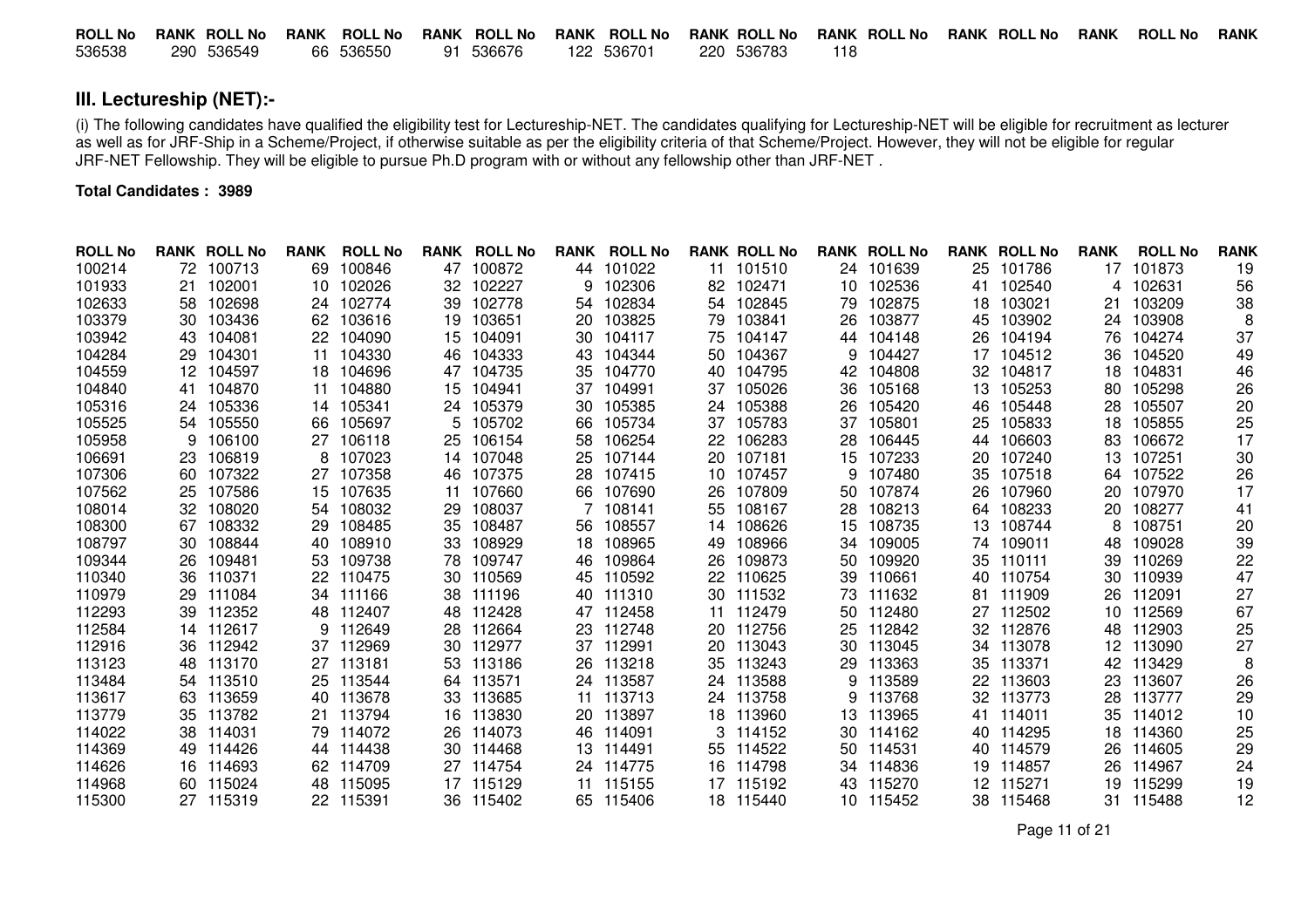| <b>ROLL No</b>   | <b>RANK ROLL No</b>       | <b>RANK</b> | <b>ROLL No</b>   |     | <b>RANK ROLL No</b> |          | <b>RANK ROLL No</b>    |     | <b>RANK ROLL No</b> |     | <b>RANK ROLL No</b>    |          | <b>RANK ROLL No</b> | <b>RANK</b> | <b>ROLL No</b>   | <b>RANK</b> |
|------------------|---------------------------|-------------|------------------|-----|---------------------|----------|------------------------|-----|---------------------|-----|------------------------|----------|---------------------|-------------|------------------|-------------|
| 115508           | 32 115548                 |             | 44 115588        |     | 46 115606           |          | 38 115655              |     | 18 115658           |     | 27 115684              |          | 18 115700           |             | 30 115737        | 18          |
| 115791           | 115816<br>9               | 12          | 115881           |     | 24 115897           | 59       | 115980                 |     | 47 116035           |     | 28 116049              | 11       | 116105              |             | 64 116111        | 25          |
| 116126           | 50 116160                 |             | 25 116171        |     | 67 116176           |          | 39 116180              |     | 44 116206           |     | 82 116286              | 43       | 116316              |             | 29 116373        | 21          |
| 116374           | 65 116386                 |             | 18 116417        | 21  | 116426              |          | 60 116460              |     | 27 116480           |     | 33 116488              |          | 27 116490           |             | 28 116550        | 25          |
| 116631           | 67 116636                 | 18          | 116645           | 23  | 116663              | 29       | 116692                 |     | 14 116813           | 21. | 116831                 | 19       | 116840              | 19          | 116938           | 48          |
| 116973           | 20 117003                 |             | 22 117016        |     | 28 117059           |          | 42 117096              |     | 65 117112           |     | 46 117130              | 49       | 117157              |             | 36 117169        | 57          |
| 117247           | 13 117258                 |             | 30 117286        |     | 39 117294           |          | 49 117305              |     | 48 117357           |     | 22 117416              |          | 14 117418           |             | 16 117455        | 8           |
| 117457           | 117536<br>23              | 20          | 117601           |     | 47 117605           |          | 61 117619              | 26  | 117685              |     | 13 117693              |          | 27 117745           | 49          | 117782           | 64          |
| 117956           | 34 117958                 |             | 13 117971        | 56  | 118011              |          | 61 118074              |     | 22 118091           |     | 57 118134              | 65       | 118138              |             | 8 118159         | 38          |
| 118263           | 23 118282                 | 50          | 118476           |     | 17 118497           |          | 40 118556              |     | 46 118578           |     | 42 118732              |          | 18 118767           |             | 44 118782        | 48          |
| 118783           | 118843<br>73              | 8           | 118879           |     | 62 118896           |          | 12 118915              | 39  | 118917              |     | 48 119025              | 42       | 119069              |             | 28 119127        | 38          |
| 119176           | 26 119187                 | 39          | 119200           | 48  | 119207              | 19       | 119212                 |     | 11 119230           |     | 47 119249              | 41       | 119266              |             | 42 119289        | 28          |
| 119302           | 10 119317                 | 6           | 119385           |     | 45 119454           |          | 14 119515              | 9   | 119530              |     | 25 119551              |          | 65 119575           | 25          | 119576           | 41          |
| 119613           | 119825<br>25              | 35          | 119859           |     | 72 119992           | 33       | 120074                 |     | 80 120202           | 33  | 120322                 | 41       | 120502              | 29          | 120745           | 37          |
| 120828           | 53 120914                 | 41          | 120988           |     | 77 121046           |          | 75 121223              |     | 48 121313           |     | 19 121325              | 35       | 121388              |             | 22 121420        | 69          |
| 121441           | 77 121543                 | 79          | 121545           |     | 77 121587           |          | 71 121589              |     | 67 121653           |     | 24 121685              | 69.      | 121713              |             | 60 121724        | 26          |
| 121796           | 121865<br>41              | 29          | 121896           | 42  | 121983              | 11       | 122010                 |     | 37 122035           |     | 65 122131              | 29       | 122146              | 20          | 122157           | 17          |
| 122177           | 122280<br>48              | 19          | 122381           | 50  | 122429              |          | 11 122434              |     | 20 122511           | 46  | 122551                 | 8        | 122632              | 83          | 122759           | 78          |
| 122831           | 27 122847                 | 30          | 122910           |     | 15 122916           |          | 24 122956              |     | 48 122964           |     | 33 122987              | 23.      | 122992              | 45          | 123013           | 25          |
| 123253           | 123265<br>45              | 44          | 123446           | 41  | 123461              |          | 47 123562              | 12  | 123634              |     | 33 123694              | 35       | 123743              | 21          | 123843           | 45          |
| 123926           | 23 124018                 | 34          | 124024           | 34  | 124046              |          | 54 124062              |     | 38 124303           | 39  | 124329                 | 50       | 124383              |             | 37 124441        | 26          |
| 124674           | 25 124754                 | 65          | 124861           | 4   | 124906              |          | 17 124924              |     | 63 125109           |     | 71 125218              |          | 65 125221           | 26          | 125222           | 21          |
| 125332           | 125367<br>17              | 22          | 125400           | 19  | 125401              |          | 14 125406              | 12  | 125417              |     | 20 125471              |          | 125502              | 29          | 125543           | 50          |
| 125560           | 125579<br>41              | 40          | 125651           | 19  | 125725              | 38       | 125783                 |     | 42 125864           | 38  | 125949                 | 28       | 125971              | 39          | 126043           | 8           |
| 126058           | 53 126084                 | 21          | 126475           |     | 40 126515           |          | 47 126903              |     | 27 127085           |     | 81 127100              |          | 10 127107           | 26          | 127112           | 12          |
| 127209           | 60 127236                 | 25          | 127243           | 10  | 127264              | 36       | 127270                 |     | 24 127302           |     | 61 127307              | 8        | 127331              | 63          | 127383           | 48          |
| 127389           | 47 127409                 | 61          | 127410           | 10  | 127424              |          | 54 127442              |     | 82 127490           | 26  | 127509                 | 25       | 127516              |             | 24 127517        | 29          |
| 127520           | 8<br>127542               |             | 47 127546        | 8   | 127565              |          | 14 127596              | 79  | 127602              |     | 14 127625              |          | 33 127663           |             | 47 127684        | 43          |
| 127702           | 127713<br>44              | 55          | 127714           | 19  | 127740              | 20       | 127751                 | 26  | 127769              | 26  | 127779                 | 14       | 127811              | 62          | 127851           | 33          |
| 127868           | 127893<br>48              | 17          | 127934           | 24  | 127967              | 21       | 128012                 | 8   | 128031              | 20  | 128037                 | 59       | 128092              | 18          | 128132           | 39          |
| 128147           | 23 128174                 | 9           | 128186           | 21  | 128200              |          | 24 128201              |     | 34 128204           |     | 25 128205              | 8        | 128209              |             | 27 128243        | 8           |
| 128254           | 12 128281                 | 35          | 128303           | 59  | 128363              | 20       | 128394                 | 66  | 128418              | 23  | 128421                 |          | 27 128449           | 25          | 128464           | 12          |
| 128549           | 17 128552                 | 20          | 128556           | 52  | 128558              | 26       | 128632                 | 10  | 128652              | 13  | 128656                 | 36       | 128679              | 26          | 128712           | 18          |
| 128720           | 29 128724                 | 16          | 128742           |     | 22 128753           | 58       | 128758                 |     | 21 128765           |     | 72 128784              |          | 64 128791           |             | 47 128813        | 25          |
| 128826           | 128832<br>23              | 17          | 128864           | 42  | 129009              | 14       | 129011                 |     | 14 129018           | 36  | 129029                 | 26       | 129046              | 65          | 129056           | 13          |
| 129101           | 129148<br>25              | 29          | 129160           | 19  | 129173              | 18       | 129177                 | 66  | 129178              | 26  | 129208                 | 67       | 129231              | 48          | 129245           | 13          |
| 129248           | 24 129255                 | 21.         | 129262           |     | 10 129385<br>129676 | 26       | 129413<br>129696       |     | 30 129415           | 9   | 129436                 | 27       | 129480<br>129724    | 25          | 129534<br>129729 | 26          |
| 129554           | 129627<br>40<br>39 129782 | 61          | 129637           | 54  |                     | 59       |                        | 12  | 129702              |     | 14 129708              | 65       |                     | 43          | 129894           | 50          |
| 129755           |                           |             | 24 129786        |     | 12 129788           | 29       | 129803                 |     | 22 129846           | 26  | 129865                 | 11       | 129886              | 15          |                  | 8           |
| 129906           | 10 129912                 | 18          | 129914           | 53. | 129939              |          | 12 130009              | 65  | 130049              |     | 19 130052<br>13 130205 | 29.      | 130057<br>130325    | 19          | 130066<br>130428 | 17          |
| 130068<br>130501 | 60 130090<br>24 130542    | 27          | 130093<br>130736 | 41  | 130141<br>130830    | 30<br>29 | 130156<br>130833       | 24  | 130193<br>130917    |     | 12 130919              | 33<br>37 | 130949              | 32<br>36    | 131037           | 30<br>67    |
|                  | 37 131061                 | 28          |                  | 16  |                     |          |                        | 41  |                     |     |                        |          |                     |             | 131466           |             |
| 131047           |                           |             | 10 131088        | 23  | 131089              |          | 81 131138<br>50 131724 | 29. | 131224              |     | 22 131252              |          | 61 131405           | 65          |                  | 29          |
| 131543           | 39 131545                 |             | 60 131560        |     | 43 131561           |          |                        |     | 48 131791           |     | 8 131881               |          | 64 131886           |             | 10 131930        | 14          |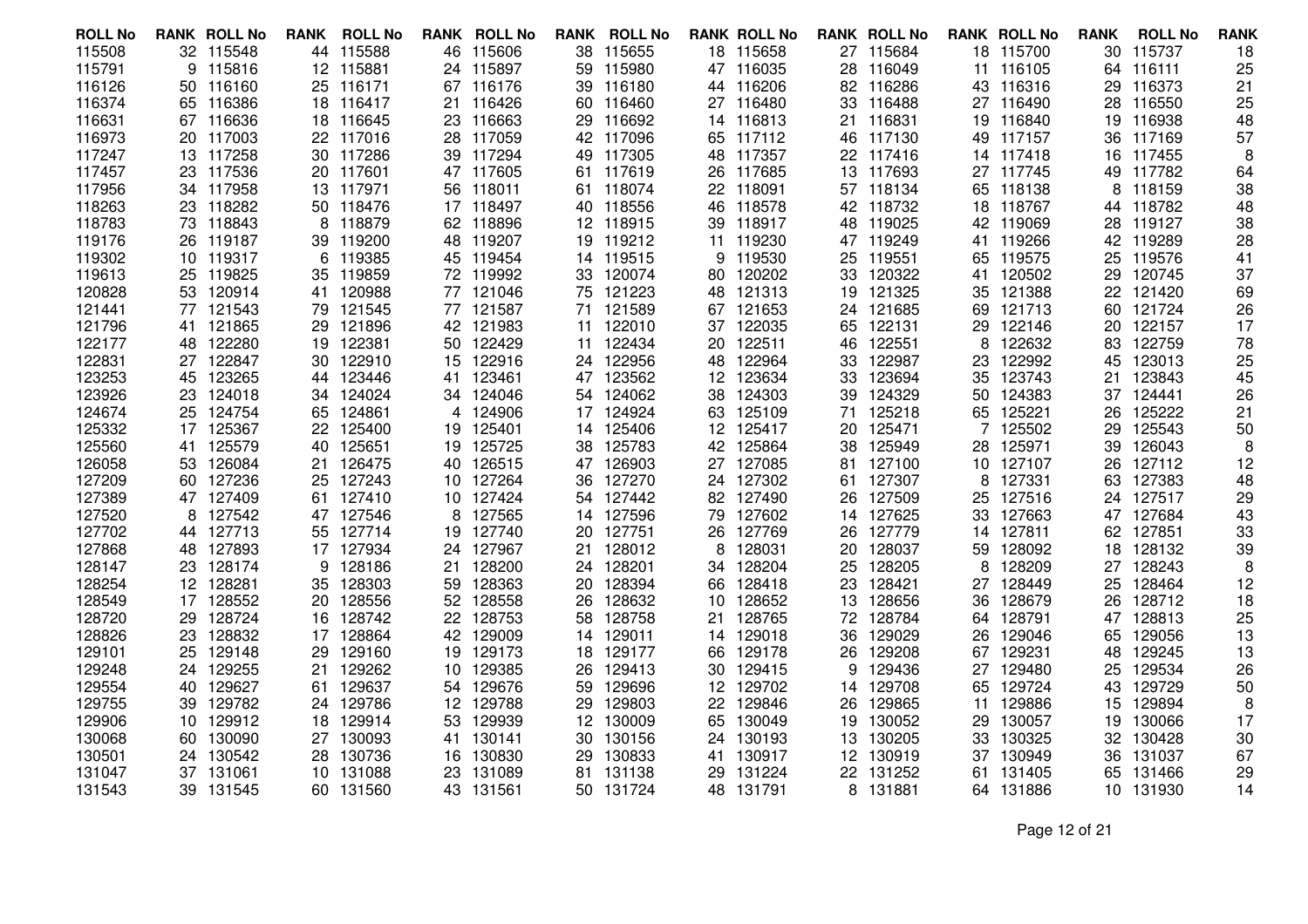| <b>ROLL No</b> |     | <b>RANK ROLL No</b> | RANK | <b>ROLL No</b> |     | <b>RANK ROLL No</b> |     | <b>RANK ROLL No</b> |     | <b>RANK ROLL No</b> |     | <b>RANK ROLL No</b> |      | <b>RANK ROLL No</b> | <b>RANK</b> | <b>ROLL No</b> | <b>RANK</b> |
|----------------|-----|---------------------|------|----------------|-----|---------------------|-----|---------------------|-----|---------------------|-----|---------------------|------|---------------------|-------------|----------------|-------------|
| 132010         |     | 24 132059           | 38   | 132080         | 50  | 132167              |     | 49 132233           |     | 81 132261           |     | 34 132435           | 78   | 132626              | 81          | 132773         | 41          |
| 132805         | 28  | 132920              | 15   | 133051         | 8   | 133154              | 18  | 133197              | 8   | 133325              |     | 37 133356           | 26   | 133389              | 47          | 133597         | 38          |
| 133685         | 16  | 133693              | 36   | 133944         | 35  | 134056              | 46  | 134339              | 36  | 134345              | 10  | 134374              | 5    | 134404              | 42          | 134444         | 73          |
| 134479         |     | 42 134558           | 73   | 134583         |     | 15 134787           |     | 34 134971           |     | 13 135012           | 9   | 135079              | 59   | 135251              |             | 42 135288      | 20          |
| 135344         | 20  | 135397              | 74   | 135468         | 36  | 135530              | 22  | 135541              | 10  | 135587              | 2   | 135764              | 18   | 135922              | 29          | 135947         | 47          |
| 136020         |     | 65 136320           | 70   | 136490         | 11  | 136521              |     | 24 136689           | 22  | 136716              | 82  | 137059              | 52   | 137098              | 39          | 137192         | 12          |
| 137254         |     | 73 137526           | 27   | 137556         | 10  | 137809              |     | 42 138173           |     | 22 138361           | 77  | 138424              | 20   | 138485              |             | 10 138543      | 18          |
| 138660         |     | 138747              | 21   | 138803         | 38  | 139095              | 12  | 139149              | 75  | 139306              | 34  | 139315              | 68   | 139464              | 14          | 139477         | 65          |
| 139705         | 79  | 139772              | 30   | 139805         | 25  | 139849              | 36  | 139914              | 83  | 139925              | 73  | 139946              | 20   | 139976              | 26          | 140015         | 80          |
| 140187         |     | 42 140346           | 14   | 140600         | 59  | 140730              |     | 81 140932           |     | 51 141240           |     | 20 141260           |      | 16 141269           |             | 20 141322      | 16          |
| 141494         |     | 47 141499           | 45   | 141557         | 27  | 141621              | 25  | 141640              |     | 27 141676           | 24. | 141696              |      | 47 141715           | 9           | 141749         | 39          |
| 141832         |     | 29 141884           | 45   | 141951         | 64  | 141985              | 49  | 141986              |     | 27 142038           | 22  | 142121              | 21.  | 142122              | 22          | 142141         | 10          |
| 142153         | 8   | 142373              | 17   | 142618         |     | 12 142688           |     | 25 142809           |     | 10 142883           | 25  | 142934              |      | 46 142964           |             | 40 143136      | 29          |
| 143270         | 26  | 143416              | 36   | 143450         | 20  | 143459              | 35  | 143514              | 26  | 143593              | 39  | 143730              | 33   | 143765              | 17          | 143831         | 68          |
| 143869         |     | 22 143894           | 22   | 143920         | 74  | 143966              | 15  | 144000              |     | 44 144166           | 65  | 144258              | 18   | 144559              | 47          | 144627         | 77          |
| 144756         |     | 20 144768           | 11   | 144851         | 29  | 145378              |     | 73 145437           |     | 27 145474           | 26  | 145581              | 30   | 145677              |             | 27 145688      | 42          |
| 145697         |     | 82 145738           | 34   | 145812         | 50  | 145813              |     | 37 145816           | 21  | 145845              | 48  | 145888              | 49   | 145898              | 46          | 146156         | 34          |
| 146210         | 33  | 146254              | 14   | 146285         | 42  | 146322              |     | 12 146599           | 37  | 146602              | 66  | 146701              | 47   | 146843              | 32          | 146848         | 38          |
| 146952         | 48  | 146992              | 64.  | 146996         | 45  | 147112              | 29  | 200135              | 131 | 200189              | 24  | 200247              | 57   | 200257              | 71          | 200371         | 28          |
| 200395         | 137 | 200437              | 61   | 200571         | 89  | 200638              |     | 102 200648          | 81  | 200669              | 93  | 200678              | 96   | 200759              | 34          | 200786         | 138         |
| 200805         |     | 12 200812           | 38   | 200855         | 123 | 200860              | 68  | 200910              | 43  | 200923              | 53  | 200957              | 56   | 200976              | 47          | 201033         | 30          |
| 201049         | 3   | 201075              | 126  | 201190         | 134 | 201224              |     | 64 201229           |     | 101 201265          | 8   | 201274              | 145  | 201322              | 105         | 201331         | 6           |
| 201371         | 91  | 201427              |      | 117 201498     |     | 201510              |     | 35 201524           | 50  | 201543              | 48  | 201586              | 108  | 201709              |             | 119 201732     | 2           |
| 201742         |     | 27 201748           | 73   | 201794         | 114 | 201833              |     | 72 201890           | 96  | 201913              | 127 | 201938              | 5    | 201994              | 26          | 202005         | 90          |
| 202020         | 77  | 202105              | 107  | 202125         |     | 15 202179           |     | 78 202187           | 148 | 202229              | 100 | 202285              | 45   | 202296              | 149         | 202337         | 86          |
| 202391         | 16  | 202421              | 91   | 202515         | 52  | 202588              | 4   | 202595              |     | 92 202596           | 109 | 202619              | 153  | 202626              | 19          | 202650         | 69          |
| 202664         | 21  | 202680              | 137  | 202992         | 87  | 203431              |     | 136 203446          | 130 | 203530              | 17  | 203560              | 106. | 203639              | 154         | 203648         | 150         |
| 203697         | 141 | 203719              | 87   | 203782         |     | 112 203822          |     | 135 203960          | 46  | 203998              | 30  | 204001              |      | 10 204128           | 62          | 204188         | 97          |
| 204221         |     | 146 204225          | 22   | 204387         | 122 | 204440              | 9   | 204510              |     | 204573              | 65  | 204577              |      | 147 204585          | 42          | 204590         | 63          |
| 204594         | 44  | 204600              | 39   | 204612         | 18  | 204643              | 104 | 204665              | 76  | 204674              | 118 | 204728              | 51   | 204740              | 83          | 204786         | 14          |
| 204810         |     | 58 204828           | 50   | 204837         | 133 | 204839              |     | 54 204844           | 104 | 204849              | 19  | 204850              | 79   | 204857              | 142         | 204866         | 19          |
| 204875         |     | 142 204883          | 37   | 204892         | 29  | 204928              | 111 | 204962              |     | 52 204969           | 20  | 204972              | 59   | 204981              | 36          | 205016         | 25          |
| 205051         | 39  | 205077              | 139  | 205154         | 144 | 205248              |     | 65 205355           | 72  | 205380              | 23  | 205398              | 129  | 205413              | 67          | 205741         | 140         |
| 205784         | 99  | 205785              | 31   | 205793         | 113 | 205835              |     | 60 205844           | 124 | 205896              | 125 | 205973              | 40   | 205997              | 103         | 206062         | 128         |
| 206080         | 98  | 206183              | 110  | 206255         | 121 | 206538              | 70  | 206550              |     | 13 206570           | 87  | 206574              | 151  | 206597              | 115         | 206723         | 74          |
| 206743         | 111 | 206751              | 143  | 206762         | 116 | 206861              | 66  | 206949              | 78  | 206983              | 155 | 207080              | 54   | 207127              | 21          | 207213         | 120         |
| 207246         |     | 152 207323          | 51   | 207333         | 85  | 207340              | 80. | 207341              | 95  | 207343              | 121 | 207393              | 82.  | 207413              | 11          | 207429         | 33          |
| 207433         | 35  | 207439              | 88   | 207472         | 120 | 207481              | 41  | 207510              |     | 32 207511           | 26  | 207530              | 55   | 207536              | 49          | 207574         | 132         |
| 207648         | 75  | 207662              | 98   | 207703         | 94  | 207756              | 84  | 300049              | 36  | 300184              | 22  | 300277              | 108  | 300532              | 98          | 300543         | 33          |
| 300606         | 51  | 300634              | 54   | 300662         | 52  | 300698              | 37  | 300718              | 34  | 300742              | 96  | 300778              | 32   | 300784              | 33          | 300881         | 34          |
| 300901         | 23  | 301240              | 25   | 301253         | 22  | 301256              | 38  | 301662              | 37  | 301692              | 29  | 301773              | 34   | 301824              | 20          | 301834         | 90          |
| 301853         | 34  | 301907              | 53   | 301934         | 34  | 301948              | 39  | 301983              | 38  | 302049              | 48  | 302145              | 8    | 302173              | 68          | 302260         | 20          |
| 302294         | 60  | 302311              | 83   | 302381         | 79  | 302453              | 34  | 302522              | 79  | 302550              | 42  | 302612              | 37   | 302652              | 28          | 302688         | 21          |
| 302765         |     | 55 302831           | 33   | 302833         | 49. | 303072              |     | 66 303145           |     | 80 303191           | 35  | 303224              | 84   | 303235              |             | 37 303239      | 64          |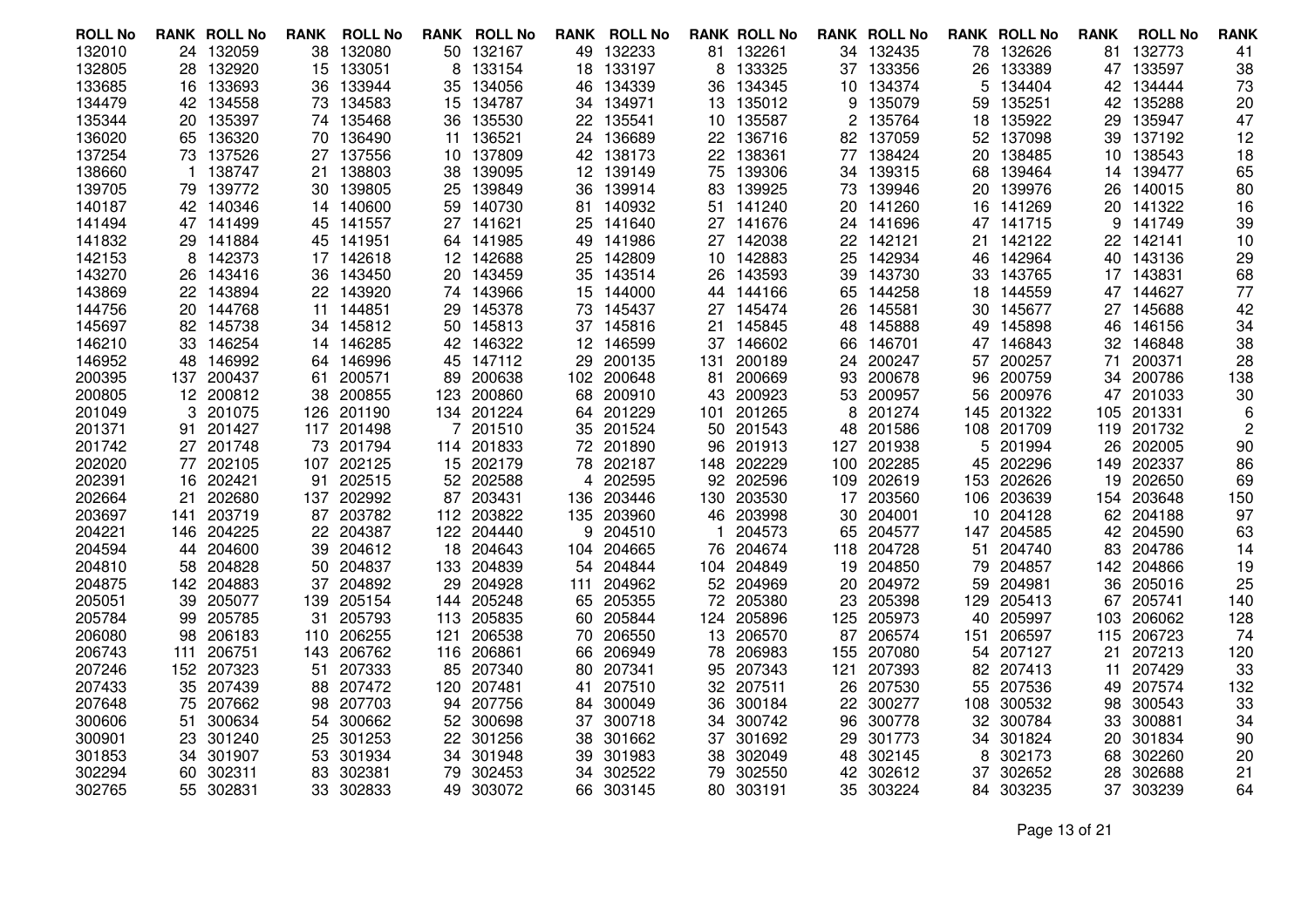| <b>ROLL No</b>   |     | <b>RANK ROLL No</b> | <b>RANK</b> | <b>ROLL No</b>      | RANK | <b>ROLL No</b>      |     | <b>RANK ROLL No</b> |     | <b>RANK ROLL No</b>    |     | <b>RANK ROLL No</b>    |     | <b>RANK ROLL No</b>    | <b>RANK</b> | <b>ROLL No</b>   | <b>RANK</b> |
|------------------|-----|---------------------|-------------|---------------------|------|---------------------|-----|---------------------|-----|------------------------|-----|------------------------|-----|------------------------|-------------|------------------|-------------|
| 303279           | 41  | 303309              | 10          | 303495              | 59   | 303528              |     | 37 303603           |     | 35 303660              | 58  | 303687                 |     | 42 303698              | 58          | 303704           | 99          |
| 303741           | 101 | 303826              | 29          | 303858              | 100  | 303879              | 57  | 303906              | 94  | 303955                 | 61  | 303966                 | 23  | 304001                 | 25          | 304261           | 21          |
| 304355           | 56  | 304467              | 38          | 304517              | 112  | 304531              | 34  | 304797              |     | 37 304838              | 39  | 304876                 | 96  | 305043                 | 85          | 305057           | 79          |
| 305130           | 61  | 305295              | 19          | 305488              | 40   | 305646              | 86  | 305693              |     | 105 305738             | 88  | 306147                 | 53  | 306168                 | 85          | 306171           | 23          |
| 306175           | 124 | 306192              | 94          | 306220              | 32   | 306227              | 37  | 306269              | 21  | 306326                 | 65  | 306366                 | 32  | 306367                 | 49          | 306387           | 56          |
| 306456           | 49  | 306460              | 78          | 306476              | 77   | 306601              | 56  | 306611              | 33  | 306640                 | 60  | 306676                 | 80  | 306741                 | 42          | 306787           | 32          |
| 306793           | 56  | 306853              | 26          | 306873              | 84   | 306895              | 94  | 306943              | 36  | 306947                 | 28  | 306961                 | 104 | 306988                 | 62          | 307082           | 63          |
| 307135           | 30  | 307155              | 71          | 307176              | 24   | 307184              | 61  | 307195              | 99  | 307211                 | 24  | 307217                 | 41  | 307238                 | 24          | 307253           | 74          |
| 307346           | 20  | 307351              | 38          | 307404              | 101  | 307433              | 97  | 307469              |     | 20 307478              | 74  | 307556                 | 57  | 307579                 | 31          | 307632           | 65          |
| 307659           | 37  | 307745              | 88          | 307780              | 38   | 307801              | 35  | 307873              |     | 47 307878              | 68  | 307893                 | 61  | 307910                 | 36          | 307964           | 42          |
| 307977           | 51  | 307982              | 94          | 308000              | 63   | 308010              | 28. | 308047              | 28  | 308193                 | 61  | 308217                 | 31  | 308225                 | 79          | 308246           | 77          |
| 308280           |     | 84 308321           | 116         | 308369              | 35   | 308384              | 29  | 308389              |     | 56 308412              | 36. | 308472                 | 37  | 308525                 | 84          | 308564           | 26          |
| 308589           | 76  | 308592              | 81          | 308661              | 82   | 308675              | 82  | 308699              | 40  | 308790                 | 31  | 308793                 | 33  | 308803                 | 31          | 308858           | 28          |
| 308993           | 41  | 309006              | 50          | 309016              | 81   | 309051              | 37  | 309056              |     | 42 309109              | 70  | 309122                 | 30  | 309173                 | 49          | 309248           | 66          |
| 309281           | 84  | 309306              | 15          | 309488              | 63   | 309569              |     | 54 309593           | 24  | 309629                 | 35  | 309645                 | 38  | 309723                 | 51          | 309738           | 31          |
| 309740           | 49. | 309747              | 29          | 309865              | 24   | 309889              | 77  | 309915              |     | 39 309930              |     | 36 310066              |     | 79 310086              | 35          | 310315           | 32          |
| 310329           | 30  | 310347              |             | 40 310382           | 86   | 310392              | 29. | 310451              |     | 40 310567              |     | 76 310780              | 40  | 310847                 | 66          | 310849           | 36          |
| 310894           | 38  | 310923              | 83          | 310948              | 48   | 310963              |     | 62 310992           | 79  | 311000                 |     | 17 311004              |     | 38 311054              | 32          | 311105           | 50          |
| 311113           | 50  | 311126              | 31.         | 311128              | 20   | 311137              |     | 78 311141           |     | 40 311148              |     | 33 311160              |     | 35 311170              | 32          | 311219           | 24          |
| 311245           | 59  | 311251              | 29          | 311298              | 54   | 311301              |     | 40 311446           |     | 39 311486              |     | 62 311591              | 63  | 311597                 | 22          | 311747           | 63          |
| 311779           |     | 27 311862           | 90          | 311912              |      | 24 311932           |     | 48 312020           |     | 52 312026              |     | 75 312074              | 31  | 312115                 | 58          | 312142           | 27          |
| 312147           |     | 35 312163           | 24          | 312194              |      | 83 312208           |     | 30 312214           |     | 30 312259              |     | 37 312285              |     | 36 312292              | 27          | 312311           | 26          |
| 312345           | 25  | 312364              | 41          | 312427              | 78   | 312641              | 42  | 312662              |     | 78 312677              |     | 63 312680              | 29. | 312717                 | 59          | 312777           | 34          |
| 312779           |     | 64 312825           | 35          | 312834              | 21   | 313051              |     | 37 313155           | 9   | 313159                 |     | 56 313187              | 20  | 313218                 | 114         | 313250           | 56          |
| 313262           |     | 65 313433           | 56          | 313556              | 27   | 313601              |     | 58 313811           | 41  | 313851                 |     | 52 313854              | 39  | 313862                 | 63          | 314090           | 30          |
| 314146           | 64. | 314244              | 57          | 314263              | 90   | 314382              |     | 64 314471           |     | 20 314541              | 27  | 314770                 | 30  | 314815                 | 31          | 314858           | 52          |
| 314899           | 23  | 314914              | 26          | 314966              | 20   | 314987              |     | 60 315105           |     | 20 315145              |     | 79 315187              | 59. | 315206                 | 21          | 315282           | 74          |
| 315431           |     | 80 315444           |             | 23 315576           | 83.  | 315608              |     | 66 315653           |     | 59 315656              |     | 38 315676              |     | 55 315805              |             | 57 315806        | 61          |
| 315857           |     | 57 315864           | 64          | 315940              | 66   | 315975              |     | 48 316036           |     | 42 316132              |     | 57 316142              |     | 63 316206              | 23          | 316245           | 40          |
| 316289           | 55  | 316305              | 61          | 316307              | 32   | 316322              |     | 12 316383           |     | 54 316512              | 28  | 316542                 | 23  | 316575                 | 63          | 316596           | 63          |
| 316664           | 58  | 316685              | 65          | 316693              | 30   | 316730              |     | 36 316741           |     | 55 316778              | 41  | 316846                 |     | 38 316919              | 39          | 316920           | 48          |
| 316921           | 47  | 316956              | 61          | 316999              | 52   | 317014              | 61. | 317029              |     | 35 317052              | 54  | 317121                 | 24  | 317153                 | 77          | 317175           | 31          |
| 317202           | 51  | 317215              | 34          | 317228              | 27   | 317276              |     | 37 317280           |     | 54 317302              | 39  | 317346                 |     | 62 317477              | 49          | 317619           | 25          |
| 317629           |     | 36 317664           |             | 31 317683           | 51   | 317695              |     | 124 317703          |     | 62 317778              |     | 65 317816              |     | 26 317886              | 26          | 317934           | 28          |
| 317975           | 58  | 317992              | 65          | 317993              | 25   | 318006              | 21  | 318114              |     | 59 318158              | 64  | 318163                 |     | 66 318252              |             | 40 318296        | 79          |
| 318421           |     | 32 318423           | 49          | 318448              | 38   | 318488              |     | 82 318489           | 26  | 318572                 | 83  | 318574                 | 50  | 318597                 | 66          | 318602           | 28          |
| 318613           |     | 37 318627           | 40.         | 318641              |      | 65 318660           |     | 40 318669           | 59. | 318672                 |     | 30 318676              |     | 42 318680              | 34          | 318681           | 26          |
| 318688           | 20  | 318796              | 81          | 318812              | 63   | 318815              |     | 42 318835           | 29  | 318845                 |     | 40 318851              |     | 53 318867              | 77          | 318889           | 32          |
| 318913           |     | 62 318921           |             | 102 318948          | 37   | 318950              |     | 30 318962           |     | 34 319033              |     | 57 319035              |     | 32 319036              | 41          | 319065           | 37          |
| 319194           |     | 32 319200           |             | 33 319246<br>319512 |      | 27 319346<br>319529 |     | 34 319379           | 38  | 319397                 |     | 57 319400<br>78 319632 |     | 30 319437              | 36          | 319444<br>319708 | 29          |
| 319458<br>319739 | 55  | 319510<br>40 319741 | 33          | 319781              | 76   | 319857              | 34  | 319571<br>319880    | 29  | 319609<br>319930       |     | 319946                 |     | 52 319666<br>74 319948 | 37          | 319951           | 76<br>35    |
| 320083           |     | 32 320165           | 93          |                     | 32.  |                     | 22  |                     | 51  |                        | 40  |                        |     |                        | 42          | 320391           |             |
|                  |     |                     | 58          | 320190              | 33   | 320301              | 91  | 320308              |     | 20 320330<br>36 320554 | 53  | 320364                 |     | 33 320367              | 57          | 320798           | 39          |
| 320422           |     | 77 320445           |             | 73 320486           | 35   | 320506              |     | 100 320537          |     |                        | 41  | 320661                 |     | 94 320710              | 28          |                  | 56          |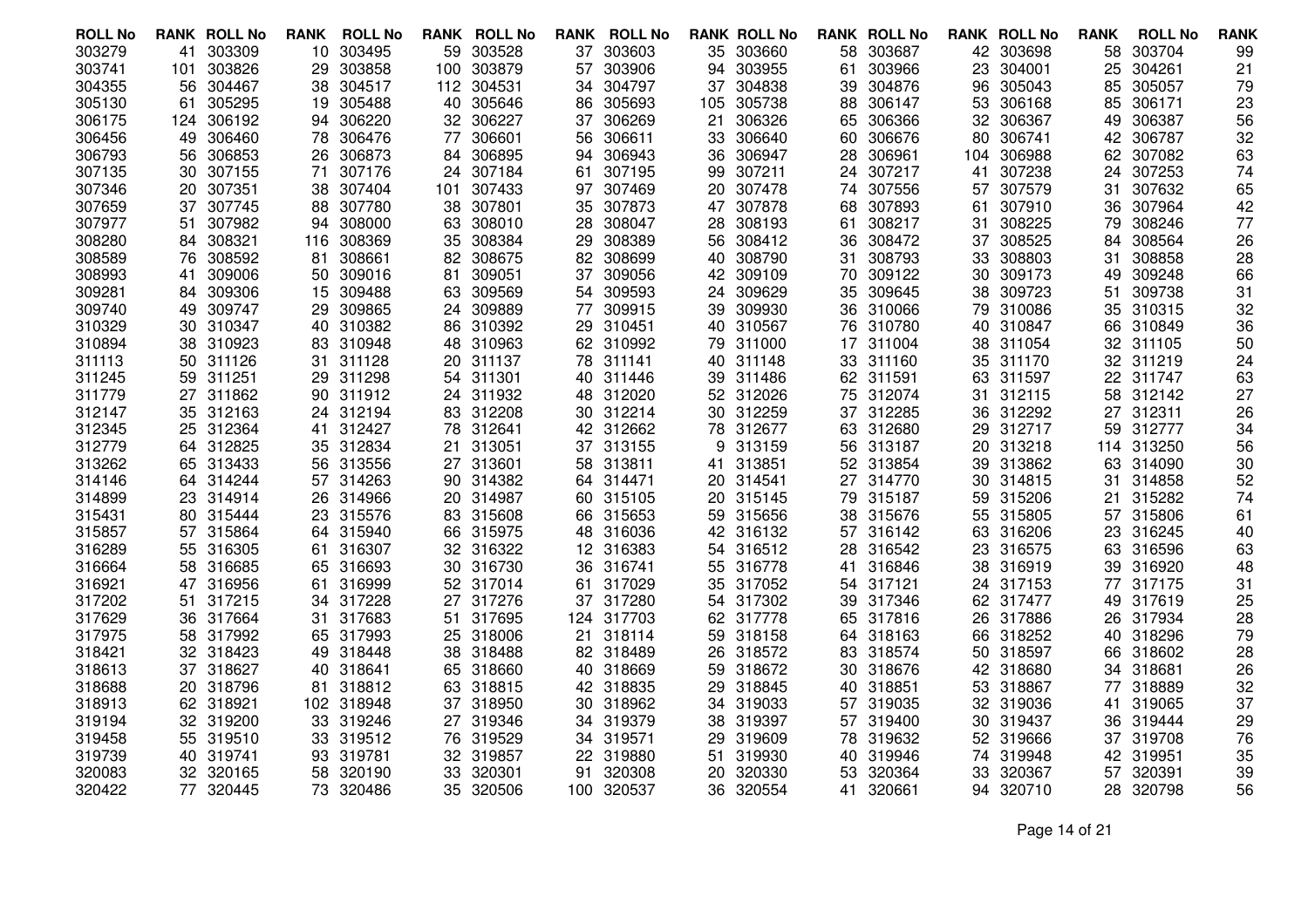| <b>ROLL No</b> |     | <b>RANK ROLL No</b> | <b>RANK</b> | <b>ROLL No</b> | RANK | <b>ROLL No</b> |     | <b>RANK ROLL No</b> |     | <b>RANK ROLL No</b> |     | <b>RANK ROLL No</b> |      | <b>RANK ROLL No</b> | <b>RANK</b> | <b>ROLL No</b> | <b>RANK</b> |
|----------------|-----|---------------------|-------------|----------------|------|----------------|-----|---------------------|-----|---------------------|-----|---------------------|------|---------------------|-------------|----------------|-------------|
| 320852         | 77  | 320863              | 55          | 320907         | 34   | 320925         | 31. | 320930              | 39  | 320939              | 20. | 321012              |      | 38 321137           | 42          | 321162         | 57          |
| 321164         | 23  | 321181              | 41          | 321216         | 41   | 321233         | 49  | 321241              |     | 37 321243           | 41  | 321249              | 22   | 321288              | 28          | 321292         | 24          |
| 321317         | 82  | 321357              | 37          | 321367         | 33   | 321377         |     | 32 321415           |     | 62 321420           | 28  | 321428              | 25   | 321477              | 61          | 321547         | 40          |
| 321559         | 29  | 321602              | 28          | 321702         | 21   | 321704         |     | 66 321805           | 36  | 321824              |     | 53 321830           | 33   | 321877              | 102         | 321915         | 86          |
| 321935         | 39  | 321954              | 80          | 321974         | 37   | 321977         | 86  | 321987              |     | 42 321989           | 35  | 322046              | 21   | 322050              | 50          | 322067         | 22          |
| 322071         | 39  | 322147              | 36          | 322169         | 66   | 322178         |     | 24 322189           | 41  | 322214              | 39  | 322244              | 32   | 322254              | 20          | 322256         | 51          |
| 322264         | 55  | 322280              | 35          | 322335         | 62.  | 322351         | 22  | 322360              | 41  | 322370              | 48  | 322372              | 34   | 322380              | 51          | 322386         | 20          |
| 322427         | 42  | 322456              | 34          | 322469         | 64   | 322474         | 58  | 322476              | 23  | 322543              | 40  | 322547              | 55   | 322586              | 21          | 322699         | 40          |
| 322741         | 60  | 322755              | 39          | 322764         | 34   | 322781         | 65  | 322837              | 77  | 322849              | 34  | 322850              | 35   | 322929              | 66          | 322937         | 32          |
| 323069         | 20  | 323227              | 23          | 323279         | 16   | 323287         | 35  | 323328              |     | 61 323330           | 57  | 323351              | 28   | 323426              | 48          | 323452         | 23          |
| 323470         | 20  | 323475              | 52          | 323522         | 22   | 323546         | 66  | 323548              |     | 44 323577           | 64  | 323585              | 40   | 323605              | 22          | 323617         | 86          |
| 323659         | 21  | 323773              | 31          | 323776         | 24   | 323835         |     | 24 323857           | 61. | 323863              | 87  | 323867              | 27   | 323894              | 31          | 323933         | 82          |
| 323965         | 94  | 324021              | 96          | 324030         | 53   | 324052         |     | 80 324068           | 50  | 324103              | 27  | 324119              | 25   | 324181              | 20          | 324248         | 42          |
| 324284         | 39  | 324349              | 62          | 324403         | 41   | 324410         | 77  | 324411              | 91  | 324418              | 79  | 324469              | 33   | 324470              | 37          | 324525         | 85          |
| 324532         | 33  | 324578              | 55          | 324594         | 64   | 324600         |     | 25 324636           | 125 | 324638              | 33  | 324701              | 62   | 324720              |             | 52 324723      | 31          |
| 324810         | 33  | 324892              | 101         | 324902         | 82.  | 324922         | 25  | 324968              | 77  | 324973              | 39  | 324982              | 95   | 324994              | 28          | 325042         | 36          |
| 325047         | 22  | 325051              | 33          | 325078         | 42   | 325218         | 37  | 325230              | 41  | 325247              | 21  | 325285              |      | 102 325313          | 83          | 325317         | 36          |
| 325320         | 35  | 325326              | 58          | 325341         | 33   | 325365         |     | 47 325386           |     | 27 325422           | 88  | 325432              | 87   | 325443              | 31          | 325572         | 63          |
| 325593         | 35  | 325626              | 35          | 325642         | 21   | 325651         |     | 42 325668           |     | 86 325708           | 21  | 325716              | 21   | 325767              | 26          | 325806         | 31          |
| 325818         | 51  | 325824              | 123         | 325852         | 25   | 325884         | 77  | 325912              |     | 40 325994           | 41  | 326085              | 33   | 326155              | 54          | 326204         | 65          |
| 326213         | 47  | 326232              | 40          | 326280         | 85   | 326299         | 61  | 326318              |     | 57 326373           |     | 42 326378           | 21   | 326414              | 64          | 326457         | 88          |
| 326509         | 40. | 326640              | 33          | 326671         | 52   | 326772         |     | 62 326793           |     | 100 326835          | 48  | 326843              | 49   | 326847              | 32          | 326857         | 61          |
| 326881         | 54  | 326882              | 27          | 326985         | 65   | 326999         | 49  | 327045              | 65  | 327093              | 27  | 327110              | 54   | 327190              | 20          | 327191         | 57          |
| 327209         | 41  | 327216              | 77          | 327264         | 50   | 327301         |     | 42 327317           |     | 54 327353           | 52  | 327378              | 41   | 327489              | 57          | 327562         | 62          |
| 327589         | 81. | 327657              | 32.         | 327686         | 25   | 327692         | 25. | 327717              | 86  | 327763              | 40  | 327825              | 40   | 327836              | 39          | 327848         | 64          |
| 327850         | 83  | 327881              | 24          | 327893         | 49   | 327905         | 37  | 327939              | 63  | 327961              | 35  | 327973              | 26   | 327975              | 49          | 327984         | 22          |
| 327991         | 32  | 328027              | 39          | 328095         | 37   | 328122         | 84  | 328156              |     | 47 328182           | 37  | 328197              | 126. | 328283              | 52          | 328350         | 82          |
| 328352         | 41  | 328428              | 90          | 328440         | 27   | 328511         |     | 67 328540           |     | 36 328576           |     | 66 328677           | 41   | 328702              | 65          | 328725         | 38          |
| 328771         | 57  | 328817              | 82          | 328823         | 33   | 329314         | 52  | 329329              | 39  | 329508              | 61  | 330028              | 51   | 330062              | 52          | 330195         | 91          |
| 330202         | 98  | 330257              | 99          | 330269         | 104  | 330317         | 80  | 330318              |     | 52 330423           | 29  | 330526              | 35   | 330534              | 98          | 330573         | 51          |
| 330593         | 96  | 330633              | 88          | 330680         | 58   | 330823         | 23  | 330842              | 35  | 330864              | 27  | 330909              |      | 113 330926          | 101         | 331008         | 100         |
| 331047         |     | 22 331221           | 97          | 331239         | 88   | 331284         | 90  | 331465              | 33  | 331473              | 24  | 331559              | 90   | 331630              | 102         | 331680         | 25          |
| 331686         | 77  | 331723              | 21          | 331840         | 76   | 331843         |     | 103 331893          |     | 97 331995           | 97  | 332031              | 98   | 332051              | 26          | 332067         | 62          |
| 332082         |     | 88 332103           | 78.         | 332181         | 94   | 332227         |     | 103 332229          | 38  | 332239              | 60. | 332247              | 107. | 332256              | 57          | 332341         | 97          |
| 332396         |     | 102 332519          | 90          | 332564         | 94   | 332579         | 88  | 332633              |     | 24 332640           | 59  | 332685              |      | 102 332698          | 62          | 332862         | 53          |
| 332956         | 22  | 333028              | 39          | 333052         | 31   | 333093         | 76  | 333219              |     | 27 333250           | 38  | 333412              | 24   | 333439              | 57          | 333591         | 65          |
| 333693         | 59  | 333758              | 60          | 333763         | 42   | 333965         |     | 42 334086           |     | 11 334153           | 99  | 334235              | 20   | 334253              | 38          | 334410         | 9           |
| 334440         | 60  | 334536              | 122         | 334565         | 33   | 334599         | 81  | 334615              | 79  | 334700              |     | 72 334735           | 61   | 334744              | 109         | 334834         | 47          |
| 334858         | 125 | 334875              | 37          | 334974         | 28   | 334981         |     | 62 335027           | 25  | 335030              | 83  | 335051              | 96   | 335063              | 49          | 335158         | 62          |
| 335191         | 57  | 335531              | 76          | 335733         | 29   | 335744         | 41  | 335756              | 41  | 335883              | 96  | 336035              | 55   | 336139              | 98          | 336225         | 53          |
| 336298         | 74. | 336332              | 124         | 336346         | 75   | 336491         | 91. | 336497              |     | 103 336594          | 35  | 336633              | 82.  | 336644              | 104         | 336733         | 34          |
| 336749         | 33  | 336768              | 59          | 336826         | 22   | 336833         |     | 92 336835           | 35  | 336876              | 42. | 336909              | 100  | 336950              | 87          | 336971         | 38          |
| 336972         | 88  | 336991              | 87.         | 337024         | 28   | 337140         |     | 33 337176           | 109 | 337224              | 80  | 337227              |      | 92 337231           | 58          | 337236         | 97          |
| 337383         |     | 68 337419           | 78.         | 337432         | 100  | 337503         | 88  | 337525              | 91  | 337527              | 99  | 337565              |      | 86 337573           | 88          | 337708         | 33          |

Page 15 of 21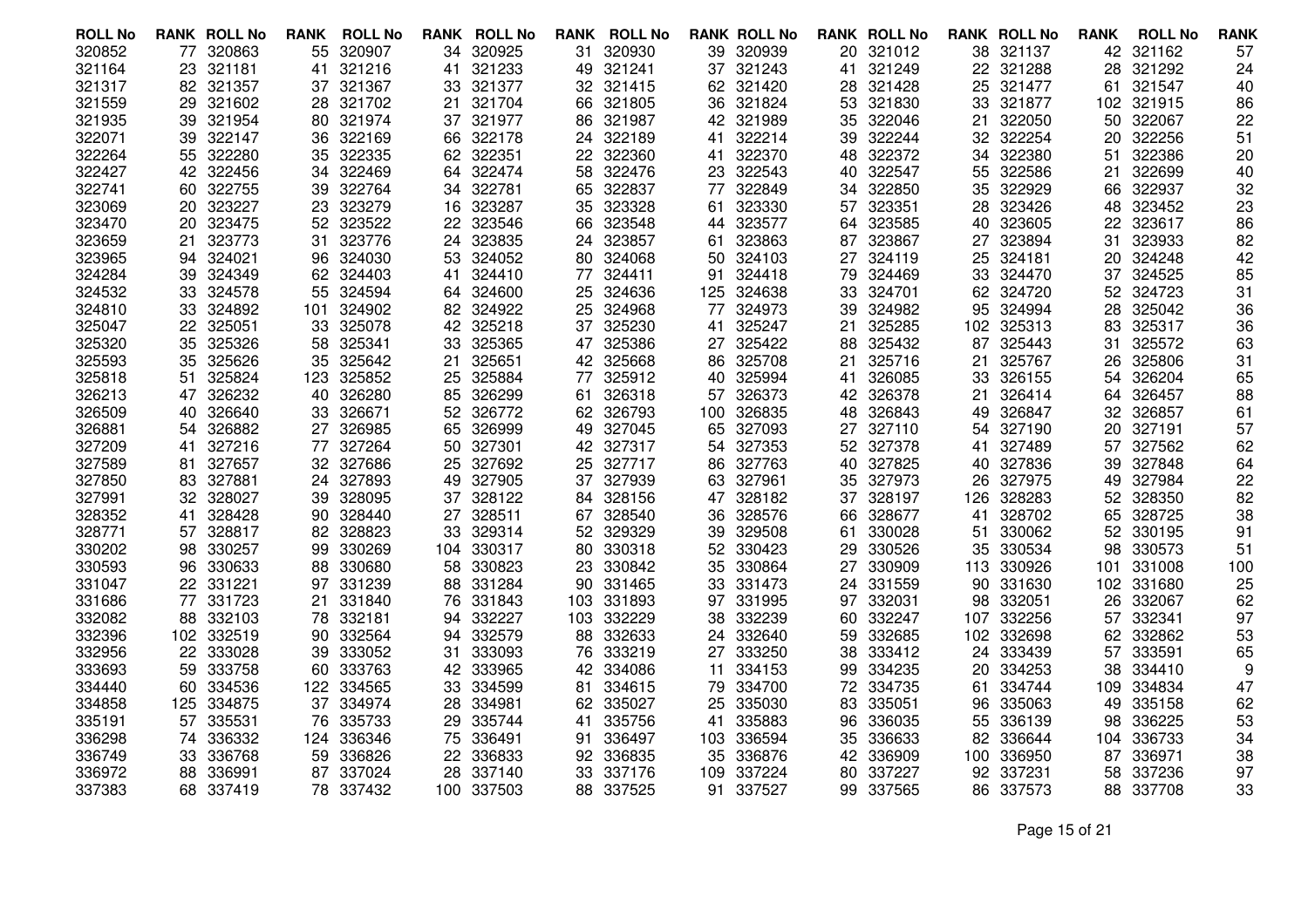| <b>ROLL No</b>   |     | <b>RANK ROLL No</b> | <b>RANK</b> | <b>ROLL No</b>   | <b>RANK</b> | <b>ROLL No</b>   |     | <b>RANK ROLL No</b> |          | <b>RANK ROLL No</b> |          | <b>RANK ROLL No</b> |          | <b>RANK ROLL No</b> | <b>RANK</b> | <b>ROLL No</b>   | <b>RANK</b> |
|------------------|-----|---------------------|-------------|------------------|-------------|------------------|-----|---------------------|----------|---------------------|----------|---------------------|----------|---------------------|-------------|------------------|-------------|
| 337853           |     | 30 337884           | 99          | 337917           | 23.         | 337985           |     | 60 337986           |          | 23 338018           |          | 41 338126           |          | 55 338131           | 99          | 338136           | 95          |
| 338214           | 24  | 338271              | 66          | 338274           | 24          | 338318           | 96  | 338353              |          | 118 338370          | 65       | 338492              | 21       | 338544              | 87          | 338569           | 94          |
| 338588           | 92  | 338651              | 100         | 338835           | 97          | 339107           | 76  | 339169              | 59       | 339221              | 48       | 339355              |          | 25 339545           | 59          | 339793           | 120         |
| 339841           | 80  | 339859              | 81          | 339870           | 97          | 339877           | 39. | 339891              |          | 42 339971           |          | 26 339996           | 26       | 340005              | 24          | 340013           | 39          |
| 340038           | 41  | 340048              | 33          | 340098           | 31          | 340110           | 54  | 340121              | 21       | 340130              | 57       | 340136              | 30       | 340191              | 37          | 340192           | 38          |
| 340207           | 38  | 340208              | 33          | 340234           | 99          | 340303           |     | 18 340354           |          | 34 340365           | 91       | 340378              | 29       | 340425              | 36          | 340454           | 2           |
| 340489           | 61. | 340504              | 74          | 340526           | 34          | 340567           |     | 40 340568           | 51       | 340588              | 38       | 340601              | 40       | 340621              | 23          | 340623           | 65          |
| 340626           | 75  | 340640              | 31          | 340699           | 78          | 340706           |     | 37 340737           | 33       | 340776              | 37       | 340796              | 60       | 340820              | 31          | 340893           | 31          |
| 340899           | 75  | 340906              |             | 22 340937        | 41          | 341089           |     | 23 341140           |          | 23 341204           | 59       | 341211              |          | 32 341218           | 26          | 341238           | 77          |
| 341260           |     | 30 341288           | 48          | 341303           | 73.         | 341319           |     | 29 341327           | 86       | 341332              |          | 42 341337           |          | 92 341378           | 21          | 341424           | 33          |
| 341438           | 38  | 341484              | 83          | 341517           | 24          | 341552           | 26  | 341623              | 65       | 341641              | 20       | 341709              | 40       | 341712              | 41          | 341754           | 52          |
| 341864           | 31. | 341869              | 76          | 341887           | 28          | 341895           |     | 27 341983           | 55       | 342000              | 21       | 342015              | 29       | 342024              | 60          | 342048           | 33          |
| 342049           |     | 62 342070           | 33          | 342078           | 82.         | 342095           |     | 65 342096           | 25       | 342097              |          | 82 342156           | 59.      | 342162              | 39          | 342168           | 80          |
| 342190           | 64. | 342228              | 4           | 342231           | 27          | 342239           |     | 40 342274           | 86       | 342353              | 59       | 342370              | 38       | 342389              | 27          | 342462           | 78          |
| 342485           | 60  | 342499              | 32          | 342528           | 59          | 342550           |     | 42 342560           | 19       | 342562              | 97       | 342586              | 38       | 342605              | 32          | 342607           | 97          |
| 342625           | 30  | 342709              | 38          | 342729           | 39          | 342732           | 28. | 342806              | 60       | 342812              | 42.      | 342823              | 35       | 342858              | 39          | 342894           | 110         |
| 342932           | 41  | 342936              | 22          | 342941           | 27          | 342962           | 37  | 342988              | 39       | 343052              | 29       | 343078              | 54       | 343106              | 41          | 343128           | 37          |
| 343145           | 28  | 343174              | 82          | 343190           | 31          | 343204           |     | 98 343208           |          | 27 343224           |          | 82 343295           | 25       | 343327              | 85          | 343344           | 55          |
| 343375           | 27  | 343436              | 60          | 343506           | 60          | 343555           | 26. | 343573              | 35       | 343582              | 40       | 343625              | 81       | 343638              | 63          | 343687           | 31          |
| 343730           | 66  | 343809              | 32          | 343822           | 40          | 343836           | 49  | 343859              | 29       | 343867              | 32.      | 343898              | 77       | 343899              | 25          | 343915           | 47          |
| 343935           | 81  | 343945              | 75          | 343962           | 31          | 343983           | 24  | 344002              | 38       | 344043              | 39       | 344053              | 41       | 344061              | 85          | 344094           | 31          |
| 344146           | 88  | 344164              | 53          | 344184           | 16          | 344193           |     | 20 344239           | 37       | 344314              | 37       | 344336              | 26       | 344374              | 38          | 344399           | 90          |
| 344446           | 22  | 344461              | 42          | 344478           | 48          | 344506           | 37  | 344508              | 30       | 344708              | 80       | 344720              | 73       | 344721              | 41          | 344755           | 42          |
| 344761           | 84  | 344803              | 23          | 344829           | 50          | 344836           |     | 32 344865           |          | 40 344884           | 27       | 344990              | 65       | 344993              | 41          | 345005           | 35          |
| 345029           | 76  | 345042              | 41          | 345055           | 33          | 345063           |     | 88 345167           | 30       | 345197              | 25       | 345215              | 26       | 345224              | 42          | 345245           | 63          |
| 345361           | 65  | 345362              | 95          | 345363           | 126         | 345418           |     | 50 345640           | 80       | 345658              | 63       | 345666              | 26       | 345698              | 49          | 345706           | 59          |
| 345710           |     | 48 345711           | 52          | 345716           | 31          | 345731           | 74  | 345750              |          | 56 345833           | 73       | 345859              | 21       | 345897              | 29          | 346028           | 83          |
| 346040           |     | 346076              | 6           | 346143           | 47          | 346152           |     | 37 346267           | 50       | 346285              | 66       | 346403              |          | 35 346637           | 84          | 346714           | 37          |
| 346735           | 63  | 346756              | 38          | 346786           | 49          | 346794           | 39  | 346928              | 40       | 346965              | 65       | 346984              | 54       | 347004              | 57          | 347034           | 62          |
| 347055           | 27  | 347096              | 61          | 347158           | 126         | 347167           | 66  | 347178              | 25       | 347218              | 23       | 347291              | 62       | 347301              | 66          | 347439           | 36          |
| 347490           |     | 49 347591           | 55          | 347599           | 52          | 347803           |     | 20 347818           | 57       | 347892              | 22       | 348095              | 85.      | 348108              | 49          | 348201           | 58          |
| 348562           | 47  | 348563              | 29          | 348573           | 87          | 348643           |     | 52 348718           | 6        | 348764              | 56       | 348829              | 60       | 348944              | 33          | 348985           | 24          |
| 348988           | 66  | 349045              | 53          | 349150           | 57          | 349268           | 41  | 349286              | 38       | 349315              | 66       | 349386              | 47       | 349426              | 25          | 349432           | 73          |
| 349442           |     | 24 349561           | 54          | 349589           | 57          | 349676           |     | 46 349761           | 64       | 349842              | 85       | 349896              |          | 74 350109           | 48          | 350247           | 17          |
| 350395           | 64  | 350434              | 53          | 350477           | 26          | 350491           | 20  | 350585              |          | 42 350603           | 63       | 350755              | 65       | 350823              | 43          | 350949           | 9           |
| 350956           | 84  | 351093              | 66          | 351108           | 32          | 351119           | 33  | 351200              | 58       | 351239              | 23       | 351276              | 62       | 351278              | 47          | 351324           | 54          |
| 351465           | 65  | 351504              | 25          | 351543           | 32          | 351729           | 3   | 351800              | 63.      | 351817              | 36       | 351833              | 47       | 351836              | 56          | 351863           | 50          |
| 351894           | 48  | 352021              | 57          | 352023<br>352689 | 61          | 352101           |     | 119 352170          | 54       | 352178              | 61       | 352189              | 30       | 352375              | 25          | 352441<br>353022 | 35          |
| 352517           | 14. | 352610              | 48          |                  | 49          | 352814           |     | 62 352858           |          | 54 352929           | 53       | 352999              | 58       | 353019              | 99          |                  | 30          |
| 353088           | 25  | 353097              | 42          | 353110           | 40          | 353178           |     | 95 353202<br>353873 | 23       | 353220<br>353903    | 63       | 353379              | 41       | 353385              | 31          | 353391           | 42          |
| 353479<br>354063 | 26  | 353579<br>354066    | 125<br>63   | 353589<br>354168 | 87          | 353708<br>354194 | 40  | 64 354206           | 37       | 354257              | 42       | 353990<br>354268    | 22<br>37 | 354003<br>354313    | 83          | 354036<br>354367 | 33<br>23    |
| 354372           | 35  | 354463              | 25          | 354512           | 56<br>21    | 354526           |     | 102 354608          | 78<br>20 | 354836              | 79<br>73 | 354855              | 36       | 354975              | 26<br>34    | 355040           | 30          |
| 355047           | 41  | 55 355056           |             | 47 355093        | 61          | 355099           | 5.  | 355200              |          | 41 355264           | 30-      | 355274              | 53       | 355424              | 85          | 355479           | 47          |
|                  |     |                     |             |                  |             |                  |     |                     |          |                     |          |                     |          |                     |             |                  |             |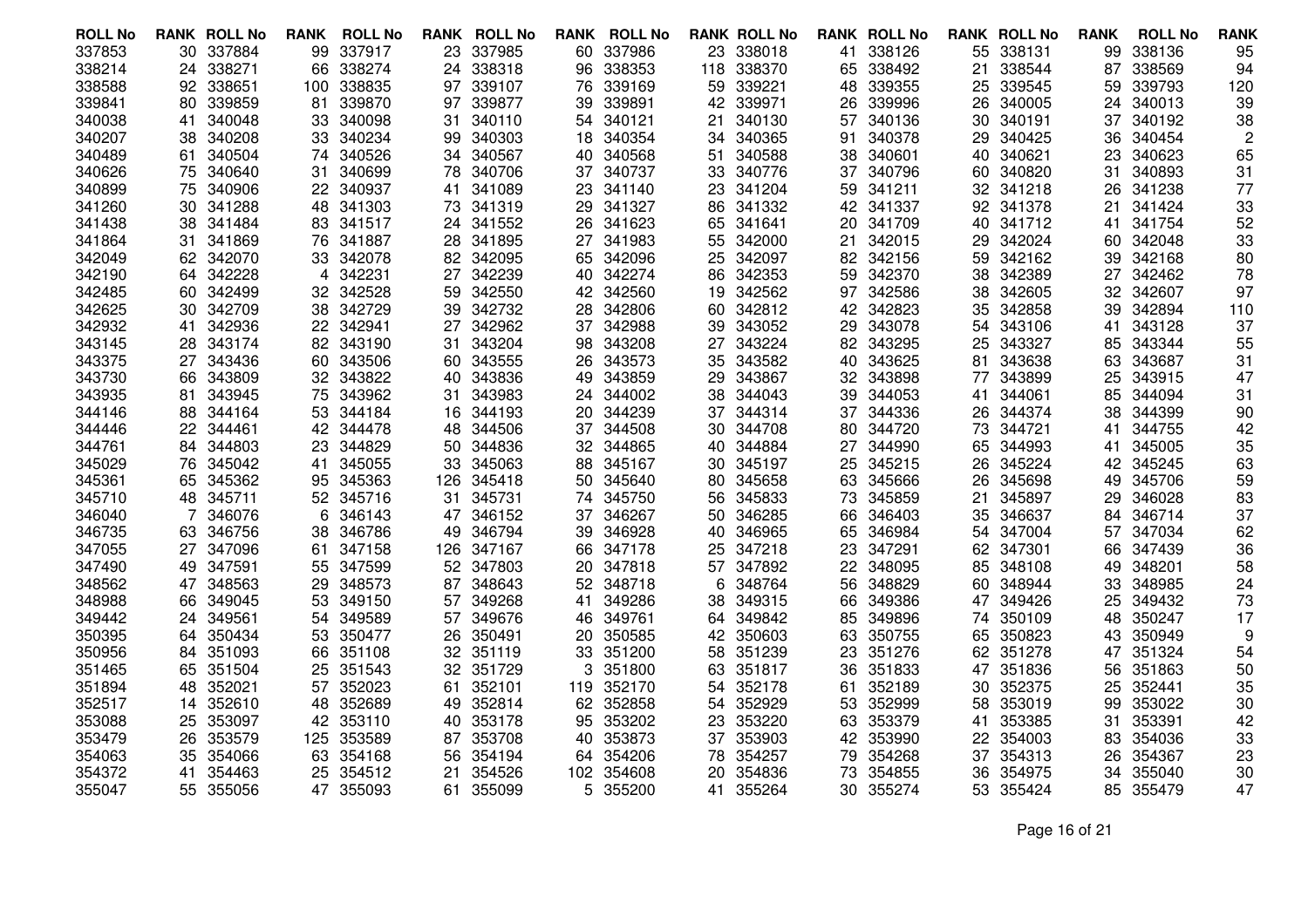| <b>ROLL No</b> |     | <b>RANK ROLL No</b> | <b>RANK</b> | <b>ROLL No</b> | <b>RANK</b> | <b>ROLL No</b> | RANK | <b>ROLL No</b> |     | <b>RANK ROLL No</b> |     | <b>RANK ROLL No</b> |     | <b>RANK ROLL No</b> | <b>RANK</b> | <b>ROLL No</b> | <b>RANK</b> |
|----------------|-----|---------------------|-------------|----------------|-------------|----------------|------|----------------|-----|---------------------|-----|---------------------|-----|---------------------|-------------|----------------|-------------|
| 355614         |     | 55 355627           | 60          | 355644         | 56.         | 355700         |      | 81 355735      |     | 66 355764           |     | 62 355836           |     | 17 355848           | 23          | 355853         | 77          |
| 355863         | 60  | 355893              | 21          | 355984         | 77          | 356024         | 40   | 356059         | 35  | 356138              | 34  | 356183              | 26  | 356208              | 56          | 356214         | 73          |
| 356270         | 85  | 356345              | 22          | 356431         | 25          | 356441         | 73   | 356514         |     | 84 356534           | 29  | 356609              |     | 52 356643           | 63          | 356657         | 56          |
| 356685         | 62  | 356737              | 28          | 356902         | 35          | 357040         | 25   | 357095         |     | 22 357127           | 40  | 357135              |     | 32 357168           | 38          | 357198         | 86          |
| 357212         | 37  | 357223              | 59          | 357267         | 33          | 357277         | 98   | 357279         | 25  | 357324              | 64  | 357351              | 82. | 357455              | 95          | 357464         | 39          |
| 357505         | 54  | 357508              | 24          | 357558         | 48          | 357573         | 73   | 357652         | 36  | 357724              | 79  | 357740              | 26  | 357839              | 56          | 357888         | 66          |
| 357909         | 52  | 357995              | 31          | 358021         | 50          | 358044         |      | 60 358160      | 24  | 358286              | 64  | 358305              | 21  | 358375              | 31          | 358457         | 29          |
| 358481         | 64  | 358584              | 72          | 358598         | 59          | 358646         | 57   | 358649         | 94  | 358814              | 40  | 358840              | 96  | 358859              | 77          | 358981         | 101         |
| 359001         | 98  | 359004              | 98          | 359006         | 83          | 359042         |      | 32 359050      | 29  | 359101              | 65  | 359173              | 77  | 359213              | 33          | 359239         | 66          |
| 359319         | 30  | 359327              | 69          | 359421         | 53          | 359425         |      | 74 359449      | 54  | 359469              | 81  | 359486              | 94  | 359744              | 65          | 359812         | 41          |
| 359841         | 89  | 360100              | 94          | 360286         | 52          | 360549         | 63   | 360617         | 57  | 360618              | 65  | 360748              | 57  | 360754              | 65          | 360797         | 87          |
| 360874         | 97  | 361008              | 38          | 361033         | 37          | 361207         | 25   | 361232         | 31  | 361247              | 51  | 361300              | 85  | 361305              | 49          | 361377         | 22          |
| 361405         | 93  | 361442              | 115         | 361519         | 31          | 361541         | 86   | 361547         | 23  | 361677              | 88  | 361939              | 79  | 362073              | 28          | 362096         | 121         |
| 362121         | 28  | 362124              | 22          | 362129         | 40          | 362150         | 39   | 362215         | 21  | 362278              | 32  | 362323              | 66  | 362375              | 34          | 362425         | 64          |
| 362437         | 29  | 362561              | 13          | 362655         | 32          | 362727         | 26   | 362735         |     | 35 362739           | 24  | 362772              | 33  | 362776              | 31          | 362837         | 37          |
| 362913         | 38  | 362922              | 28          | 362938         | 83          | 362992         | 64   | 363057         | 32  | 363078              | 44  | 363122              | 42  | 363124              | 47          | 363133         | 34          |
| 363156         | 39  | 363170              | 33          | 363198         | 25          | 363220         | 114  | 363222         | 29  | 363234              | 28  | 363294              | 37  | 363317              | 59          | 363355         | 34          |
| 363378         | 73  | 363386              | 63          | 363436         | 55          | 363459         | 23   | 363467         | 66  | 363472              | 63  | 363523              | 62  | 363525              | 33          | 363550         | 40          |
| 363551         | 87  | 363552              | 32          | 363571         | 88          | 363659         | 38   | 363676         | 31  | 363693              | 39  | 363702              | 58  | 363704              | 66          | 363707         | 27          |
| 363708         | 50  | 363720              | 26          | 363722         | 47          | 363756         | 100  | 363767         |     | 47 363768           | 49  | 363785              | 38  | 363800              | 38          | 363822         | 64          |
| 363827         | 62  | 363837              | 27          | 363865         | 35          | 363878         | 60   | 363889         | 39  | 363917              | 35  | 363918              | 14  | 363932              | 25          | 363944         | 51          |
| 363956         | 61  | 363986              | 63          | 363990         | 53          | 363993         | 87   | 364001         | 39  | 364022              | 35  | 364109              | 63  | 364129              | 48          | 364204         | 31          |
| 364232         | 47  | 364258              | 22          | 364288         | 39          | 364309         | 60.  | 364317         | 25  | 364367              | 47  | 364404              | 31  | 364480              | 21          | 364495         | 63          |
| 364502         | 37  | 364528              | 51          | 364539         | 62          | 364614         |      | 40 364621      | 29  | 364625              | 85  | 364687              | 20  | 364719              | 38          | 364730         | 63          |
| 364746         | 27  | 364756              | 37          | 364759         | 48          | 364770         |      | 72 364778      | 66  | 364797              | 32  | 364839              | 53  | 364860              | 76          | 364883         | 21          |
| 364910         | 56  | 364926              | 86          | 364931         | 48          | 364932         | 54   | 364940         | 25  | 364958              | 80  | 364984              | 32. | 365026              | 64          | 365115         | 29          |
| 365134         | 61  | 365182              | 37          | 365199         |             | 365260         | 39   | 365283         | 28  | 365303              | 34  | 365309              | 53  | 365324              | 25          | 365485         | 36          |
| 365507         | 80. | 365527              | 87          | 365541         | 32          | 365567         | 40   | 365575         | 100 | 365627              | 52. | 365671              | 27  | 365745              | 36          | 365826         | 34          |
| 365852         | 29  | 365855              | 20          | 365977         | 85          | 366095         | 83   | 366202         | 85  | 366417              | 55  | 366497              | 86  | 366527              | 65          | 366573         | 31          |
| 366631         | 94  | 366764              | 34          | 366914         | 66          | 366982         | 36   | 366993         | 37  | 367001              | 83  | 367047              | 59  | 367111              | 38          | 367204         | 98          |
| 367271         | 49  | 367378              | 39          | 367395         | 48          | 367466         | 81   | 367481         | 73. | 367489              | 38  | 367500              | 85  | 367527              | 27          | 367543         | 38          |
| 367560         | 29  | 367579              | 33          | 367672         | 41          | 367699         | 42   | 367715         | 40  | 367725              | 62  | 367824              | 79  | 367845              | 54          | 367877         | 65          |
| 367891         | 89  | 367950              | 29          | 367979         | 48          | 367988         | 39   | 368012         |     | 35 368050           | 42  | 368070              | 72  | 368087              | 42          | 368115         | 58          |
| 368128         | 63  | 368132              | 54          | 368147         | 87          | 368165         | 29.  | 368209         | 31  | 368217              | 42  | 368223              | 52  | 368284              | 21          | 368301         | 37          |
| 368355         | 76  | 368380              | 64          | 368389         | 51          | 368398         | 62   | 368410         | 33  | 368459              | 28  | 368485              | 27  | 368502              | 61          | 368514         | 20          |
| 368653         | 31  | 368660              | 65          | 368748         | 30          | 368820         | 34   | 368839         | 35  | 368855              | 41  | 368888              | 62  | 368906              | 37          | 368934         | 42          |
| 368944         | 34  | 368958              | 23          | 368976         | 60          | 368985         | 60   | 368987         | 20  | 368989              | 23  | 369003              | 65  | 369046              | 106         | 369113         | 27          |
| 369121         | 55  | 369177              | 35          | 369199         | 52          | 369247         | 32   | 369270         | 59. | 369275              | 63  | 369316              | 45  | 369344              | 117         | 369537         | 58          |
| 369705         | 82  | 369798              | 64          | 369932         | 48          | 369988         | 62   | 370147         | 125 | 370166              | 39  | 370211              | 63  | 370219              | 66          | 370251         | 111         |
| 370260         | 65  | 370305              | 65          | 370377         | 51          | 370395         |      | 52 400199      | 97  | 400225              | 120 | 400423              | 33  | 400693              | 54          | 400772         | 32          |
| 400800         | 52  | 400945              | 25          | 401004         | 72          | 401011         | 91   | 401245         |     | 102 401691          | 115 | 401728              | 29  | 401744              | 45          | 401790         | 4           |
| 401917         | 48  | 402148              | 50          | 402351         | 118         | 402686         | 20   | 402763         | 33  | 402772              | 85  | 402813              | 113 | 402856              | 53          | 402899         | 41          |
| 402976         | 88  | 403133              | 128         | 403256         | 31          | 403272         |      | 83 403373      | 33  | 403399              | 129 | 403427              | 32  | 403440              | 20          | 403503         | 40          |
| 403705         | 46  | 403757              |             | 46 403828      | 75          | 404016         | 71.  | 404067         |     | 16 404070           | 39  | 404098              |     | 47 404196           |             | 49 404204      | 84          |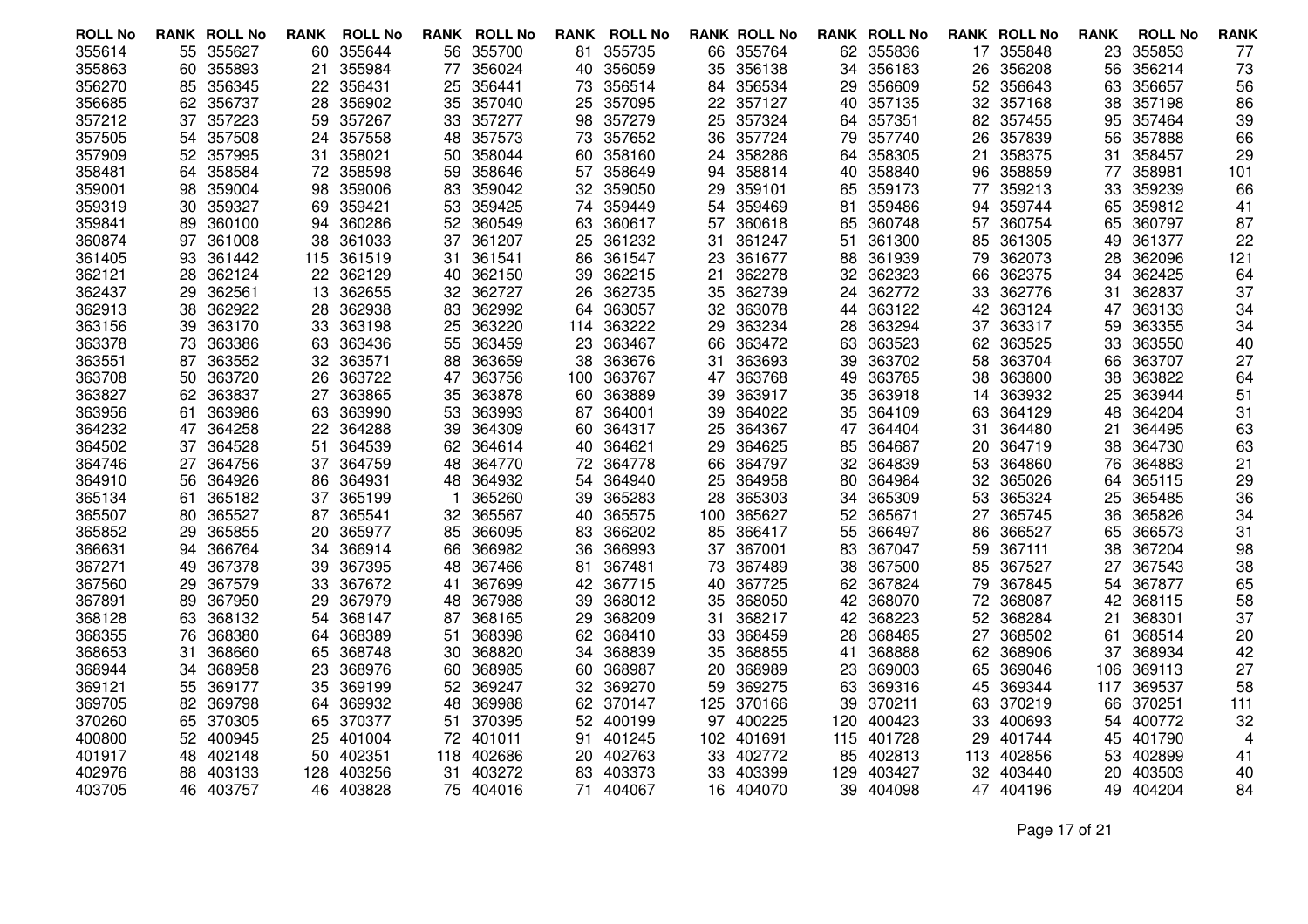| <b>ROLL No</b>   | <b>RANK ROLL No</b> |          | RANK     | <b>ROLL No</b>       | RANK | <b>ROLL No</b>   |     | <b>RANK ROLL No</b>  |           | <b>RANK ROLL No</b> |           | <b>RANK ROLL No</b> |     | <b>RANK ROLL No</b>  | <b>RANK</b> | <b>ROLL No</b>   | <b>RANK</b> |
|------------------|---------------------|----------|----------|----------------------|------|------------------|-----|----------------------|-----------|---------------------|-----------|---------------------|-----|----------------------|-------------|------------------|-------------|
| 404301           | 51                  | 404306   | 32       | 404350               | 58   | 404353           |     | 92 404411            |           | 81 404441           | 105       | 404494              | 77  | 404650               | 39          | 404820           | 54          |
| 404831           | 86                  | 404868   | 31       | 405035               | 25   | 405188           |     | 100 405207           | 88        | 405215              | 121       | 405424              | 54  | 405498               | 17          | 405509           | 22          |
| 405586           | 83                  | 405622   | 57       | 405670               | 51   | 405677           | 9   | 405698               |           | 112 405722          | 47        | 405724              | 6   | 405734               |             | 10 405740        | 40          |
| 405781           | 88                  | 405803   | 54       | 405862               |      | 17 405867        | 43  | 405916               | 121       | 406148              | 99        | 406156              | 94  | 406193               |             | 37 406253        | 32          |
| 406260           | 43                  | 406272   | 70       | 406282               | 29   | 406289           | 54  | 406305               | 41        | 406332              | 39        | 406339              | 52  | 406392               | 3           | 406560           | 22          |
| 406913           | 30                  | 407138   | 33       | 407205               | 42   | 407499           |     | 87 407513            |           | 34 407603           | 87        | 407780              | 29  | 407941               | 86          | 408130           | 56          |
| 408259           | 85 408497           |          | 109      | 408502               | 82   | 408909           | 46  | 408976               |           | 74 409032           | 87        | 409055              | 32  | 409152               | 42          | 409252           | 78          |
| 409318           | 71                  | 409340   | 51       | 409419               | 59   | 409440           | 30  | 409491               | 45        | 409615              | 82        | 409711              | 85  | 409832               | 44          | 409960           | 33          |
| 410120           | 40.                 | 410240   | 76       | 410249               | 86   | 410443           | 31  | 410625               |           | 90 410626           | 37        | 410798              |     | 37 411068            | 27          | 411304           | 89          |
| 411310           | 85 411324           |          |          | 27 411354            |      | 55 411519        |     | 87 411636            |           | 41 411640           |           | 46 411692           |     | 62 411696            | 56          | 411714           | 63          |
| 411807           | 42 411860           |          | 33.      | 411966               | 48   | 412021           |     | 54 412063            | 30 -      | 412078              |           | 38 412086           |     | 65 412088            | 106         | 412140           | 65          |
| 412219           | 14 412243           |          |          | 107 412252           | 118  | 412264           |     | 56 412291            |           | 110 412489          |           | 87 412593           |     | 67 412600            | 76          | 412631           | 121         |
| 412647           | 51 412652           |          | 36       | 412674               |      | 85 412684        |     | 101 412708           |           | 36 412730           |           | 81 412748           |     | 88 412771            | 91          | 412808           | 83          |
| 412862           | 30 412869           |          | 26       | 412877               | 78   | 413016           | 20  | 413071               |           | 54 413115           |           | 83 413192           | 54  | 413204               | 91          | 413268           | 81          |
| 413350           | 78 413354           |          | 78       | 413370               | 39   | 413421           |     | 52 413442            |           | 110 413460          |           | 43 413504           | 75  | 413528               | 46          | 413552           | 44          |
| 413570           | 36 413572           |          | 43       | 413593               |      | 48 413665        |     | 41 413674            |           | 49 413795           |           | 26 413812           |     | 25 413826            |             | 52 413864        | 51          |
| 413877           |                     | 5 413971 | 40       | 413976               | 83   | 413986           |     | 32 413997            |           | 57 414011           |           | 47 414058           | 48  | 414142               |             | 34 414438        | 31          |
| 414452           | 62 414523           |          | 90       | 414584               | 57   | 414602           |     | 43 414634            |           | 42 414645           | 33        | 414684              |     | 52 414692            | 90          | 414723           | 37          |
| 414732           | 50 414827           |          | 66       | 414833               |      | 60 414860        |     | 85 414912            |           | 98 414922           |           | 122 414927          |     | 47 415005            |             | 108 415015       | 81          |
| 415123           | 82 415133           |          | 28       | 415140               | 118  | 415147           |     | 60 415253            |           | 12 415283           | 28        | 415300              | 48  | 415314               |             | 50 415322        | 70          |
| 415444           | 35 415478           |          | 20       | 415491               | 85   | 415506           | 81  | 415574               |           | 80 415599           | 49        | 415602              |     | 84 415649            | 71          | 415660           | 110         |
| 415696           | 84 415717           |          | 29       | 415748               |      | 100 415817       |     | 109 415823           |           | 76 415857           |           | 85 415869           |     | 62 415963            |             | 57 416005        | 70          |
| 416008           | 45 416011           |          | 84       | 416046               | 31   | 416074           | 84  | 416127               |           | 62 416164           | 89        | 416198              | 90. | 416209               | 33          | 416225           | 28          |
| 416226           | 45 416253           |          | 35       | 416268               | 88   | 416270           |     | 20 416295            | 85        | 416344              |           | 117 416390          |     | 67 416474            |             | 82 416484        | 79          |
| 416496           | 76 416532           |          | 40       | 416609               |      | 77 416630        |     | 93 416657            |           | 87 416772           |           | 98 416788           |     | 74 416797            | 85          | 416805           | 72          |
| 416807           | 120                 | 416841   | 36       | 416860               |      | 74 416895        |     | 66 416912            | 44        | 416937              |           | 54 416944           | 39  | 416947               | 53          | 416978           | 51          |
| 416998           | 55 417078           |          | 65       | 417089               | 84   | 417093           |     | 25 417150            |           | 64 417254           | 46        | 417358              |     | 72 417383            |             | 34 417407        | 83          |
| 417446           | 45 417494           |          | 45       | 417524               |      | 47 417545        |     | 48 417600            | 127       | 417606              |           | 115 417614          |     | 63 417618            | 90.         | 417632           | 50          |
| 417770           | 91                  | 417816   | 51       | 417840               | 85   | 417863           |     | 64 417899            |           | 114 417964          | 44        | 417990              | 38  | 418005               |             | 110 418028       | 69          |
| 418047           | 39 418100           |          |          | 120 418103           | 45   | 418120           |     | 70 418163            |           | 88 418167           | 35        | 418190              |     | 84 418218            |             | 56 418234        | 23          |
| 418270           | 64 418359           |          | 63       | 418781               |      | 35 418783        |     | 113 418878           |           | 34 418895           |           | 56 418973           |     | 120 419058           | 76          | 419205           | 98          |
| 419312           | 38                  | 419368   | 119      | 419378               | 29   | 419450           |     | 93 419452            | 77        | 419453              | 74        | 419541              | 126 | 419554               | 52          | 419644           | 100         |
| 419702           | 50 419726           |          |          | 114 419760           | 105  | 419801           |     | 100 419813           |           | 49 420011           | 125       | 420141              |     | 55 420232            |             | 74 420498        | 76          |
| 420687           | 34 420864           |          | 88       | 421136               | 56   | 421298           |     | 53 421319            | 19        | 421527              |           | 128 421810          | 89. | 421875               | 71          | 422043           | 85          |
| 422053           | 63                  | 422195   | 23       | 422314               | 110  | 422511           | 120 | 422555               | 75        | 422758              | 82        | 422847              | 84  | 423256               | 107         | 423336           | 103         |
| 423505           | 24 423513           |          | 90       | 423628               | 34   | 423725           |     | 28 423727            | 39        | 423755              | 78        | 423789              | 55  | 423809               | 120         | 423820           | 72          |
| 423833           | 22 423879           |          | 107      | 423938               | 55   | 423945           |     | 104 423958           | 53        | 423969              |           | 79 424000           | 54  | 424012               | 81          | 424168           | 68          |
| 424199<br>424493 | 68<br>46 424505     | 424224   | 114      | 424260<br>103 424506 | 103  | 424290<br>424551 | 2   | 424298<br>110 424594 | 44        | 424303<br>50 424628 | 49        | 424320<br>424655    | 86  | 424435<br>424711     | 32          | 424481<br>424716 | 112         |
|                  |                     |          |          |                      | 50   |                  |     |                      |           |                     | 51        |                     | 119 |                      | 21          |                  | 51          |
| 424743<br>424982 | 33 424832<br>29     | 424989   | 90<br>34 | 424861<br>425033     | 38   | 424875<br>425044 | 43  | 30 424878<br>425114  | 60.<br>99 | 424889<br>425255    | 28<br>118 | 424890<br>425260    | 121 | 114 424891<br>425276 | 105<br>43   | 424922<br>425346 | 26<br>107   |
| 425373           | 50 425438           |          |          | 425479               | 48   | 425492           |     |                      |           | 120 425710          |           |                     |     | 425757               |             | 28 425790        |             |
|                  |                     |          | 77       | 425823               | 115  |                  |     | 60 425593            |           |                     | 43        | 425711              | 29  |                      |             | 426089           | 45          |
| 425796           | 78                  | 425816   | 113      |                      | 50   | 425848           | 49  | 425958<br>39 426216  | 79        | 426006<br>426291    | 25        | 426023              | 26  | 426025<br>426323     | 20          | 27 426342        | 29          |
| 426125           | 41                  | 426145   | 49       | 426169               |      | 52 426182        |     |                      | 50        |                     | 88        | 426304              | 37  |                      |             |                  | 20          |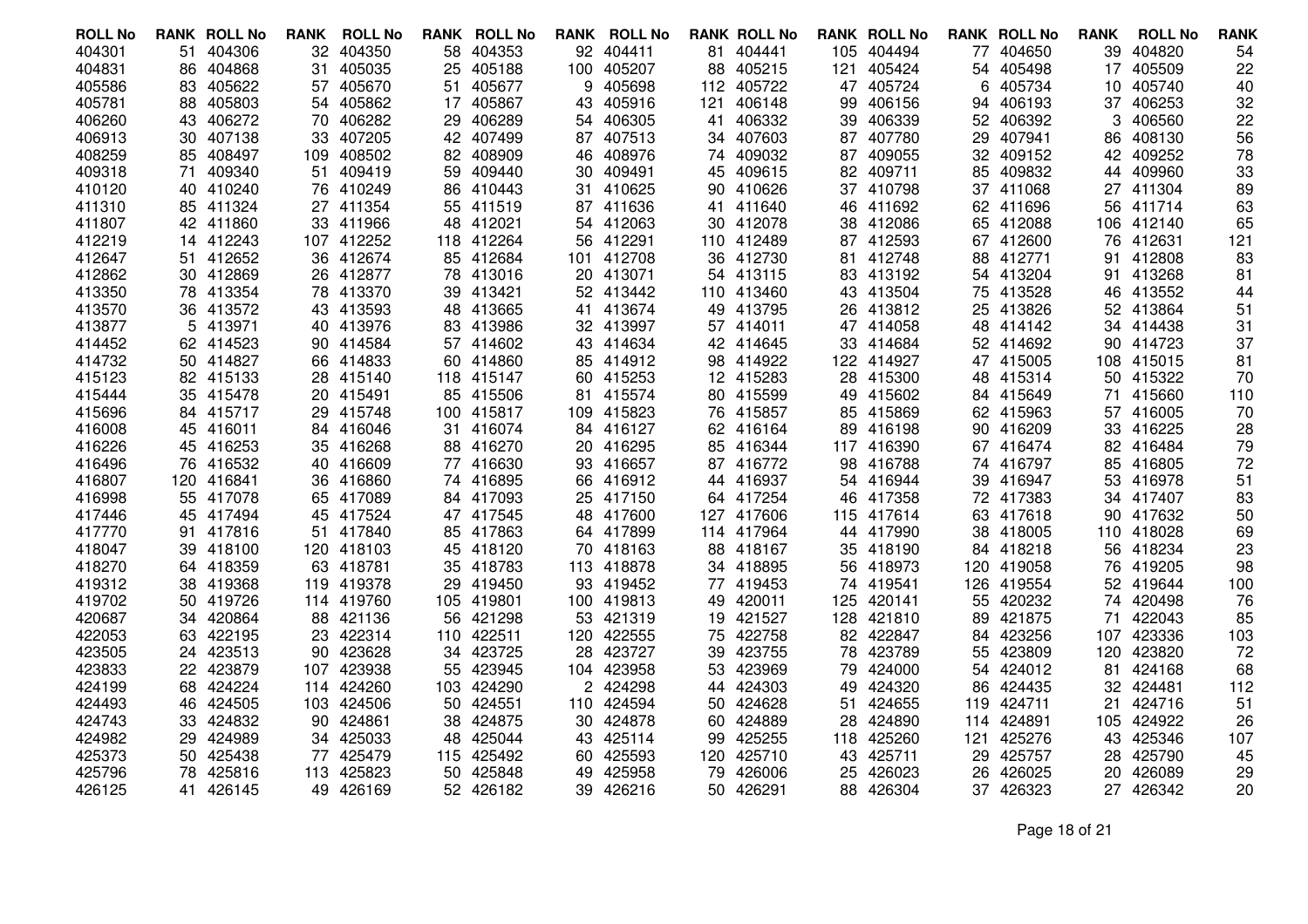| <b>ROLL No</b> |     | <b>RANK ROLL No</b> | <b>RANK</b> | <b>ROLL No</b> | <b>RANK</b> | <b>ROLL No</b> | RANK | <b>ROLL No</b> |     | <b>RANK ROLL No</b> |     | <b>RANK ROLL No</b> |                | <b>RANK ROLL No</b> | <b>RANK</b> | <b>ROLL No</b> | <b>RANK</b> |
|----------------|-----|---------------------|-------------|----------------|-------------|----------------|------|----------------|-----|---------------------|-----|---------------------|----------------|---------------------|-------------|----------------|-------------|
| 426491         |     | 44 426549           | 66          | 426550         |             | 102 426566     |      | 55 426605      |     | 116 426636          |     | 53 426671           |                | 80 426725           | 71          | 426733         | 46          |
| 426756         |     | 69 426757           | 39          | 426762         | 68          | 426763         | 27   | 426773         | 79  | 426803              | 28  | 426852              | 46             | 426855              | 70          | 426883         | 41          |
| 426891         |     | 116 426896          | 84.         | 426920         | 30          | 426939         |      | 55 426958      | 106 | 427032              | 48  | 427050              | 75             | 427108              | 35          | 427364         | 67          |
| 427414         | 11  | 427622              | 57          | 427668         | 88          | 427893         |      | 20 427928      | 119 | 428010              |     | 76 428029           | 54             | 428237              | 73          | 428400         | 119         |
| 428455         | 70  | 428493              | 31          | 428975         | 102         | 429029         | 39   | 429097         | 101 | 429150              | 85  | 429306              | 64             | 429324              | 113         | 429452         | 35          |
| 429639         | 61  | 429648              | 84          | 429668         | 90          | 429701         |      | 96 429818      |     | 68 429838           | 13  | 429950              | 44             | 430017              |             | 82 430031      | 23          |
| 430052         |     | 78 430190           | 25          | 430209         | 79          | 430301         |      | 76 430307      |     | 117 430318          | 109 | 430334              | 89             | 430344              |             | 107 430352     | 78          |
| 430365         | 103 | 430392              | 8           | 430396         |             | 430437         | 71   | 430466         | 82  | 430563              |     | 430597              | 44             | 430603              | 73          | 430690         | 84          |
| 430756         | 120 | 430805              | 108         | 430912         | 45          | 431045         | 129. | 431081         | 127 | 431093              | 76  | 431119              | 76             | 431254              |             | 32 431300      | 36          |
| 431315         |     | 43 431330           |             | 33 431592      | 22          | 431599         | 71   | 431648         | 45  | 431832              | 83  | 431937              | 22             | 432153              |             | 82 432408      | 23          |
| 432411         |     | 79 432437           | 43          | 432512         | 31          | 432552         |      | 68 432708      | 22  | 432823              | 121 | 432937              | 86             | 433114              |             | 72 433182      | 53          |
| 433259         |     | 69 433346           | 72          | 433347         | 36          | 433517         |      | 62 433840      |     | 84 433841           | 53  | 433911              | 34             | 433974              | 50          | 434027         | 40          |
| 434048         |     | 101 434142          | 77          | 434276         | 46          | 434326         |      | 111 434337     | 71  | 434406              | 54  | 434433              | 39.            | 434441              | 84          | 434452         | 124         |
| 434525         | 108 | 434571              | 68          | 434782         | 52          | 434844         |      | 37 434874      | 18  | 434909              | 45  | 434984              | 36             | 435130              | 42          | 435180         | 81          |
| 435223         | 15  | 435245              | 75          | 435254         | 62          | 435368         |      | 40 435647      |     | 37 435949           | 78  | 436035              | 31             | 436043              | 87          | 436156         | 57          |
| 436193         |     | 53 436196           | 69          | 436266         | 63          | 436346         | 41   | 436401         |     | 47 436468           | 34  | 436505              | 24             | 436534              | 73          | 436657         | 66          |
| 436923         | 71  | 436957              | 123         | 436972         | 90          | 437078         |      | 27 437260      | 95  | 437276              | 75  | 437278              | 32             | 437378              |             | 52 437387      | 22          |
| 437626         |     | 67 437632           | 41          | 437749         | 51          | 437829         |      | 88 437864      | 88  | 438006              | 26  | 438073              |                | 27 438236           | 87          | 438338         | 74          |
| 438406         | 41. | 438436              | 81          | 438509         | 70          | 438680         |      | 80 438744      | 85  | 438795              | 61  | 500169              |                | 155 500266          | 78          | 500273         | 50          |
| 500300         | 15  | 500348              | 30          | 500436         | 18          | 500669         |      | 103 500785     | 21  | 501091              | 28  | 501111              | 58             | 501135              | 119         | 501215         | 190         |
| 501394         | 78  | 501480              | 65          | 501635         | 226         | 501714         | 90   | 501718         | 221 | 501789              | 147 | 501836              | 152            | 502001              | 88          | 502017         | 125         |
| 502068         |     | 57 502128           | 66          | 502173         | 60          | 502239         |      | 34 502267      | 75  | 502293              | 20  | 502304              | 72             | 502529              | 71          | 502542         | 88          |
| 502687         |     | 43 502751           | 153         | 502779         | 141         | 502796         |      | 134 502831     | 146 | 502852              | 19  | 502875              | 25             | 502882              | 101         | 502896         | 63          |
| 502897         |     | 142 502913          | 13          | 502960         | 84          | 503000         | 80   | 503042         | 153 | 503099              | 91  | 503134              | 23             | 503158              | 78          | 503163         | 67          |
| 503190         |     | 18 503199           | 136         | 503250         | 132         | 503309         |      | 140 503407     | 10  | 503410              | 100 | 503447              | 84             | 503457              | 124         | 503458         | 102         |
| 503462         |     | 85 503533           | 90          | 503543         | 111         | 503611         |      | 45 503614      | 248 | 503662              | 145 | 503666              | 69             | 503746              | 89          | 503777         | 25          |
| 503778         | 66  | 503862              | 73          | 503965         | 40          | 503996         | 78   | 504112         | 25  | 504113              | 26  | 504216              | 24             | 504235              | 27          | 504238         | 3           |
| 504251         |     | 162 504296          | 70          | 504390         | 80          | 504429         | 59   | 504470         | 30  | 504471              | 24  | 504535              | 17             | 504553              |             | 162 504585     | 30          |
| 504610         | 171 | 504638              | 181         | 504694         | 108         | 504908         |      | 239 504944     | 64  | 504977              | 140 | 505456              | 210            | 505523              | 25          | 505538         | 65          |
| 505651         | 253 | 505740              | 70          | 505898         | 55          | 505944         |      | 15 505993      | 57  | 506170              | 162 | 506173              | 35             | 506251              | 71          | 506279         | 158         |
| 506319         |     | 69 506359           | 191         | 506423         | 96          | 506450         |      | 113 506479     |     | 76 506496           | 29  | 506502              |                | 182 506521          | 75          | 506554         | 90          |
| 506561         |     | 210 506568          | 108         | 506652         | 45          | 506685         | 172  | 506689         | 7   | 506782              | 55  | 506783              | 6              | 506791              | 119         | 506823         | 60          |
| 506893         |     | 107 506985          | 33          | 507104         | 110         | 507110         |      | 108 507234     | 228 | 507280              | 140 | 507421              |                | 135 507454          | 194         | 507468         | 35          |
| 507521         |     | 66 507680           |             | 242 507700     | 106         | 507717         |      | 117 507753     | 204 | 507960              |     | 146 507965          | 70             | 508086              |             | 250 508107     | 70          |
| 508208         | 161 | 508378              | 159         | 508387         | 14          | 508456         |      | 147 508516     |     | 224 508521          | 75  | 508641              | 116            | 508670              | 135         | 508778         | 29          |
| 508910         |     | 28 508933           | 149         | 509003         | 135         | 509054         |      | 46 509133      | 15  | 509372              | 88  | 509612              | 57             | 509639              | 106         | 509739         | 47          |
| 510038         |     | 129 510149          | 120         | 510222         | 53          | 510257         |      | 146 510282     |     | 112 510422          |     | 34 510738           |                | 123 510755          | 87          | 510810         | 247         |
| 510845         |     | 194 510846          | 147         | 510852         | 128         | 510854         |      | 40 510862      |     | 70 510934           | 13  | 510947              |                | 92 511000           | 89          | 511023         | 126         |
| 511070         |     | 25 511071           | 19          | 511138         | 123         | 511147         |      | 87 511148      | 146 | 511162              |     | 144 511254          | 38             | 511266              | 61          | 511277         | 85          |
| 511298         |     | 57 511326           | 11          | 511332         | 47          | 511373         |      | 87 511418      | 111 | 511440              |     | 90 511441           | 21             | 511449              | 66          | 511456         | 109         |
| 511471         |     | 103 511519          | 131         | 511520         | 133         | 511526         |      | 165 511547     |     | 67 511603           |     | 60 511637           | $\overline{2}$ | 511682              | 136         | 511732         | 138         |
| 511743         |     | 88 511760           |             | 80 511762      | 85          | 511770         |      | 70 511778      |     | 164 511795          |     | 222 511814          |                | 58 511825           | 128         | 511961         | 75          |
| 512046         |     | 106 512093          | 71          | 512096         |             | 36 512165      |      | 12 512293      | 111 | 512302              |     | 50 512357           |                | 188 512372          | 10          | 512386         | 40          |
| 512415         |     | 36 512455           |             | 139 512463     |             | 76 512497      |      | 71 512501      |     | 91 512507           |     | 88 512619           |                | 35 512639           |             | 64 512652      | 25          |

Page 19 of 21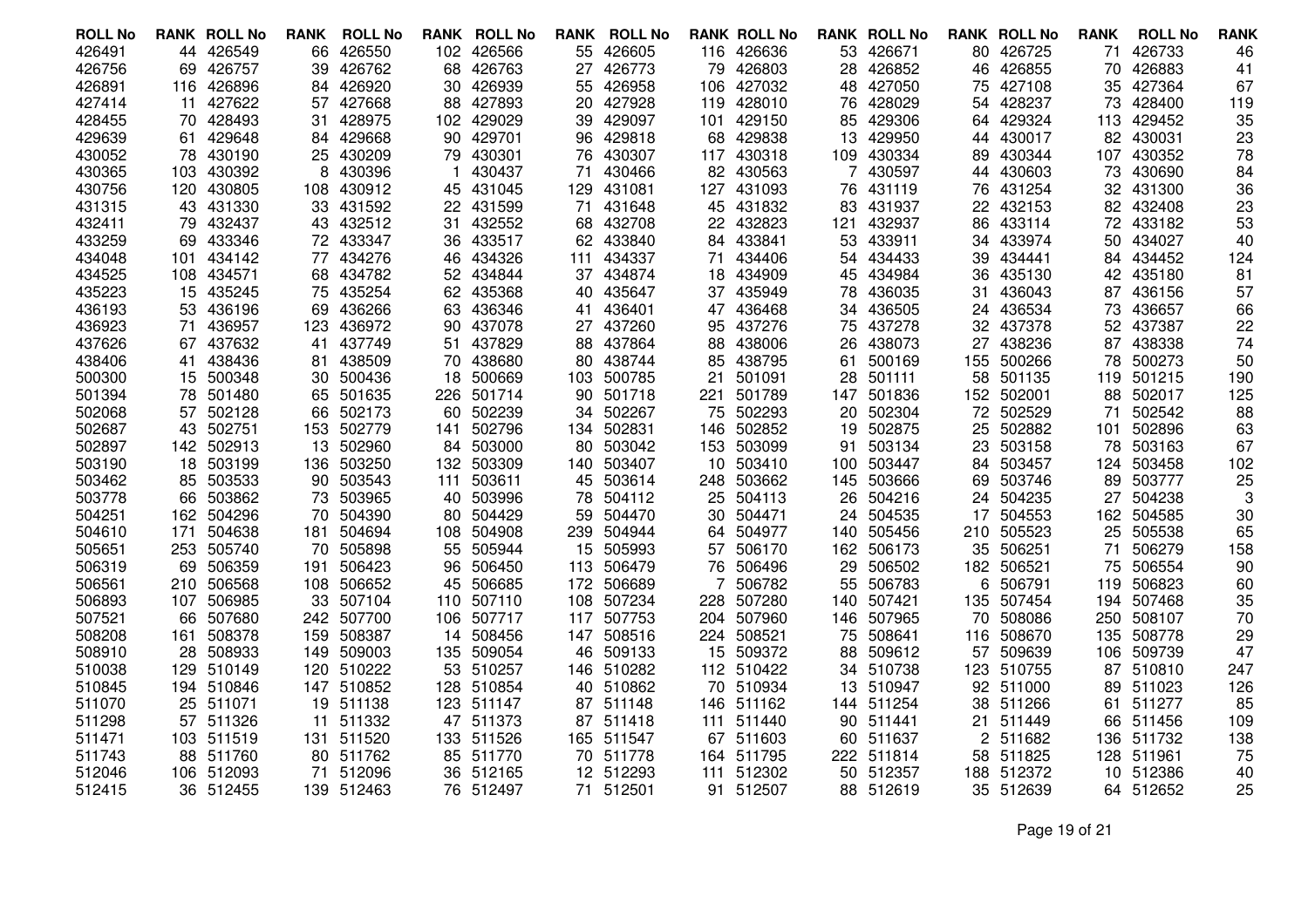| <b>ROLL No</b>   |     | <b>RANK ROLL No</b>    | RANK     | <b>ROLL No</b>   |          | <b>RANK ROLL No</b> |     | <b>RANK ROLL No</b>     |      | <b>RANK ROLL No</b>     |          | <b>RANK ROLL No</b>  |          | <b>RANK ROLL No</b>  | <b>RANK</b> | <b>ROLL No</b>           | <b>RANK</b>          |
|------------------|-----|------------------------|----------|------------------|----------|---------------------|-----|-------------------------|------|-------------------------|----------|----------------------|----------|----------------------|-------------|--------------------------|----------------------|
| 512709           |     | 120 512723             | 121      | 512754           |          | 63 512764           |     | 90 512769               |      | 18 512774               |          | 89 512892            |          | 35 512953            |             | 140 513014               | 89                   |
| 513068           |     | 98 513109              |          | 152 513159       |          | 44 513165           |     | 100 513169              |      | 121 513186              |          | 161 513230           |          | 79 513258            |             | 20 513352                | 58                   |
| 513374           |     | 80 513412              |          | 58 513421        |          | 145 513431          |     | 185 513466              |      | 64 513490               |          | 91 513497            |          | 202 513566           |             | 184 513584               | 136                  |
| 513618           |     | 61 513634              | 70       | 513649           |          | 14 513677           |     | 120 513727              |      | 180 513734              |          | 199 513769           |          | 37 513784            |             | 37 513819                | 58                   |
| 513996           |     | 39 514031              | 195      | 514039           | 176      | 514057              |     | 63 514099               |      | 70 514128               | 108      | 514133               |          | 81 514150            | 144         | 514163                   | 37                   |
| 514194           |     | 92 514213              |          | 157 514223       |          | 118 514245          |     | 41 514250               |      | 140 514254              |          | 159 514293           |          | 70 514335            |             | 98 514355                | 89                   |
| 514412           |     | 32 514519              |          | 232 514523       |          | 142 514554          |     | 89 514577               | 8    | 514583                  |          | 61 514708            |          | 20 514761            |             | 42 514893                | 62                   |
| 514904           |     | 47 514920              | 11       | 514934           | 81       | 514972              |     | 92 514999               |      | 163 515002              | 81       | 515061               |          | 216 515078           | 152         | 515100                   | 96                   |
| 515104           |     | 39 515148              |          | 15 515170        |          | 154 515176          |     | 146 515223              |      | 127 515260              |          | 193 515267           |          | 91 515343            |             | 189 515366               | 43                   |
| 515394           |     | 114 515399             | 23       | 515402           | 8        | 515403              |     | 86 515413               |      | 58 515417               |          | 91 515454            |          | 184 515629           |             | 191 515673               | 46                   |
| 515686           |     | 59 515722              |          | 184 515773       | 60       | 515779              |     | 138 515829              | 123  | 515837                  | 42       | 515851               |          | 73 515867            |             | 104 515924               | 78                   |
| 515941           |     | 13 515954              |          | 177 515979       |          | 70 515991           |     | 137 515997              |      | 51 516005               |          | 151 516023           |          | 40 516054            |             | 174 516088               | 63                   |
| 516112           |     | 32 516151              |          | 144 516154       |          | 44 516171           |     | 82 516209               |      | 148 516213              |          | 240 516242           |          | 153 516260           | 56          | 516277                   | 17                   |
| 516286           |     | 90 516287              |          | 102 516291       | 69       | 516375              |     | 213 516391              |      | 92 516417               |          | 69 516456            |          | 94 516464            | 74          | 516468                   | 54                   |
| 516504           |     | 183 516517             |          | 26 516574        | 60       | 516684              |     | 90 516685               |      | 160 516704              |          | 141 516794           |          | 102 516800           |             | 163 516973               | 167                  |
| 517094           |     | 96 517269              |          | 254 517525       |          | 233 517594          |     | 219 517648              |      | 170 517782              |          | 164 517812           |          | 35 517859            |             | 247 517888               | 120                  |
| 517916           | 21. | 518077                 |          | 228 518098       | 231      | 518117              |     | 74 518171               | 38   | 518236                  |          | 242 518241           |          | 66 518298            | 241         | 518329                   | 223                  |
| 518397           |     | 227 518415             |          | 223 518446       |          | 188 518450          |     | 177 518486              |      | 96 518487               |          | 22 518488            |          | 76 518491            |             | 168 518504               | 96                   |
| 518510           |     | 117 518513             |          | 250 518518       | 251      | 518547              |     | 80 518632               |      | 215 518647              |          | 51 518692            | 15       | 518720               | 36          | 518781                   | 236                  |
| 518833           |     | 123 518895             | 46       | 518929           | 87       | 518989              |     | 150 519068              |      | 43 519123               | 99       | 519167               | 231      | 519246               |             | 149 519379               | 41                   |
| 519382           |     | 194 519401             |          | 175 519435       |          | 143 519483          |     | 87 519591               |      | 78 519632               |          | 201 519650           |          | 111 519705           |             | 127 519714               | 63                   |
| 519716           |     | 246 519762             |          | 189 519775       |          | 74 519809           |     | 199 519881              | 229. | 519891                  |          | 138 519905           | 91       | 519907               |             | 103 519911               | 128                  |
| 519918           |     | 72 519962              |          | 115 519970       | 53       | 519997              |     | 200 520004              | 153  | 520069                  | 122      | 520096               |          | 109 520153           | 32          | 520211                   | 78                   |
| 520221           |     | 49 520298              |          | 136 520304       |          | 134 520313          |     | 58 520356               | 95   | 520382                  | 163      | 520386               | 91       | 520419               | 159         | 520464                   | 196                  |
| 520472           |     | 155 520489             |          | 123 520536       | 148      | 520547              | 228 | 520591                  |      | 202 520630              | 231      | 520779               |          | 235 520835           |             | 243 520843               | 58                   |
| 520906           |     | 225 521013             | 10       | 521026           | 12       | 521088              |     | 196 521096              | 51   | 521107                  | 84       | 521108               |          | 227 521128           |             | 176 521224               | 237                  |
| 521304           |     | 238 521315             |          | 236 521385       |          | 145 521417          |     | 114 522426              |      | 77 522429               | 45       | 522510               |          | 72 522516            |             | 182 522529               | 73                   |
| 522545           |     | 103 522553             |          | 36 522559        | 40       | 522579              |     | 82 522582               | 101  | 522608                  | 206      | 522617               |          | 166 522645           |             | 170 522734               | 22<br>$\overline{1}$ |
| 522748<br>523052 |     | 33 522770<br>99 523067 | 101      | 522778<br>523086 | 81       | 522788<br>523109    |     | 63 522840<br>163 523139 |      | 91 522888<br>143 523189 | 90<br>23 | 522917               |          | 186 522965<br>523257 |             | 160 522997<br>130 523364 | 187                  |
| 523402           |     | 28 523439              | 36<br>66 | 523465           | 28<br>86 | 523467              | 71  | 523476                  | 131  | 523551                  |          | 523215<br>204 523586 | 97<br>84 | 523612               | 47          | 523685                   | 90                   |
| 523756           |     | 48 523759              | 140      | 523763           | 12       | 523805              |     | 39 523809               |      | 183 523815              | 73       | 523870               | 179      | 523885               | 159         | 523894                   | 71                   |
| 523915           |     | 137 523956             | 88       | 523963           | 33       | 523991              |     | 47 524022               |      | 38 524023               |          | 185 524031           |          | 192 524043           | 33          | 524049                   | 133                  |
| 524054           |     | 152 524077             | 5        | 524084           | 16       | 524092              |     | 64 524100               | 9    | 524132                  |          | 153 524152           |          | 187 524217           | 75          | 524223                   | 127                  |
| 524276           |     | 244 524289             | 131      | 524317           | 67       | 524349              |     | 212 524469              |      | 79 524470               | 126      | 524482               |          | 74 524510            |             | 79 524548                | 97                   |
| 524555           |     | 83 524580              | 25       | 524620           | 57       | 524632              |     | 36 524643               | 38   | 524658                  |          | 128 524723           |          | 66 524751            | 75          | 524836                   | 176                  |
| 524946           | 82  | 524948                 | 137      | 524991           | 41       | 525068              |     | 165 525069              |      | 208 525074              |          | 132 525088           | 18       | 525103               | 52          | 525166                   | 68                   |
| 525182           |     | 147 525201             |          | 156 525214       | 139      | 525218              | 31  | 525246                  |      | 224 525247              | 75       | 525280               |          | 12 525320            | 127         | 525388                   | 42                   |
| 525425           |     | 100 525427             | 23       | 525462           | 85       | 525500              |     | 93 525536               | 111  | 525550                  |          | 62 525569            |          | 179 525612           | 98          | 525680                   | 65                   |
| 525754           |     | 79 525790              | 148      | 525997           | 111      | 526093              | 131 | 526226                  |      | 115 526288              | 252      | 526310               |          | 62 526395            | 75          | 526473                   | 184                  |
| 526522           |     | 33 526555              |          | 105 526625       | 50       | 526716              |     | 120 526795              |      | 170 527189              |          | 111 527235           |          | 35 527335            |             | 217 527349               | 71                   |
| 527392           |     | 180 527460             | 155      | 527472           | 80       | 527585              |     | 60 527592               | 136  | 527681                  | 10       | 527719               | 51       | 527755               |             | 43 527774                | 178                  |
| 527795           |     | 220 527818             | 209      | 527834           | 86       | 527852              |     | 245 527908              | 205  | 527923                  | 17       | 527970               | 133      | 528002               | 208         | 528099                   | 142                  |
| 528112           |     | 249 528117             |          | 165 528167       |          | 196 528197          |     | 227 528249              |      | 183 528271              |          | 226 528277           |          | 234 528285           |             | 137 528288               | 104                  |
|                  |     |                        |          |                  |          |                     |     |                         |      |                         |          |                      |          |                      |             |                          |                      |

Page 20 of 21